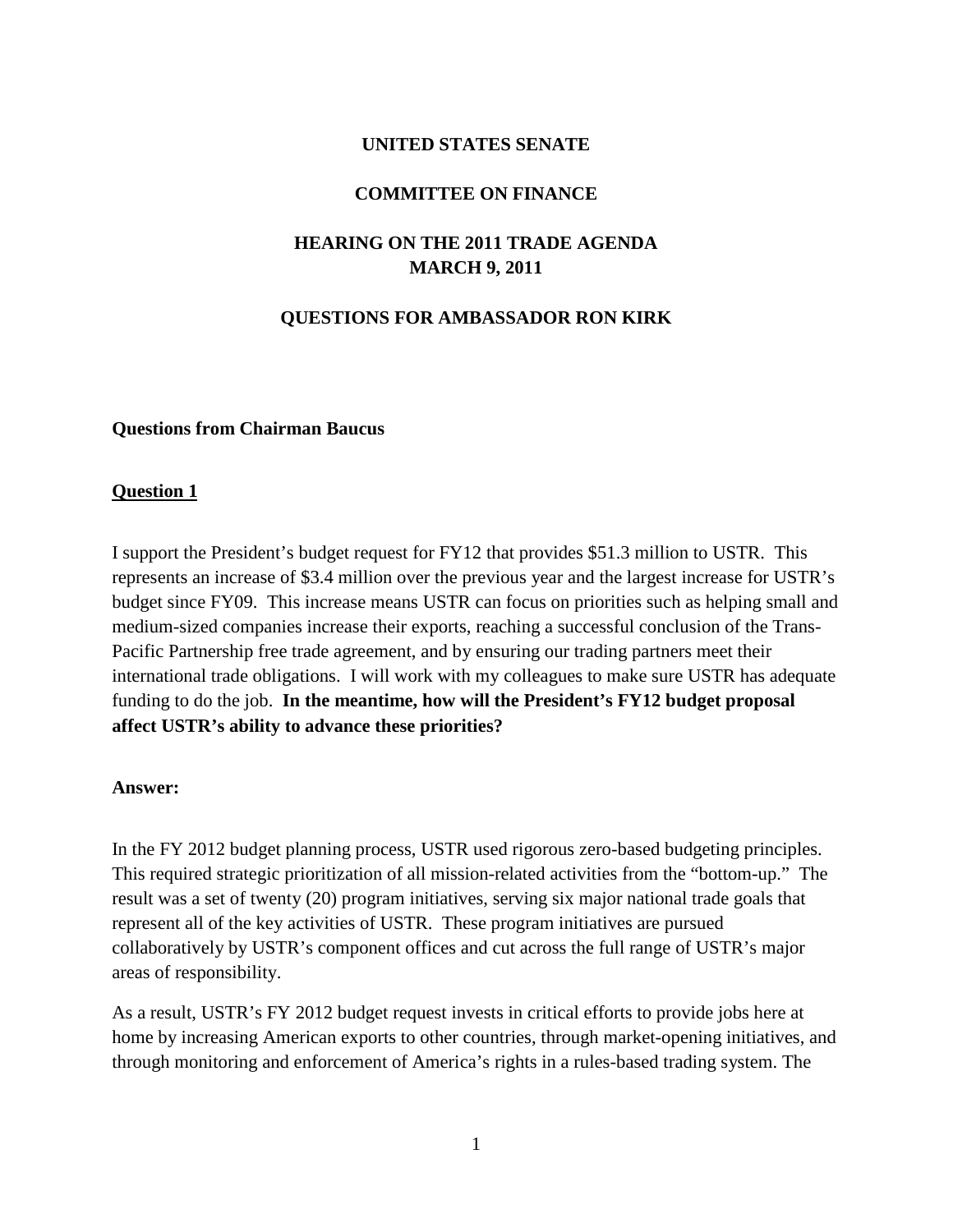budget supports the President's goal of creating two million additional American jobs by doubling exports in five years.

This increase will fund program adjustments necessary to make trade policy a powerful contributor to the President's national economic agenda for revival of the global economy and renewal of growth that benefits all people. The \$3.4M provides for 16 more full time equivalents (FTEs) and associated increased travel. This will add capability to the Office of the General Counsel (general enforcement); Office of Southeast Asia and the Pacific (TPP); Office of Small Business, Market Access and Industrial Competitiveness (SME initiative); and the Office of Intellectual Property and Innovation (IP monitoring and enforcement), among others.

This increase follows two years of strong fiscal discipline at USTR, where personnel, travel, and office expenses were pared back to ensure that this Administration is spending every dollar wisely. The President's FY 2012 budget proposal combines this fiscal discipline with wise investments in a forward-leaning trade agenda—including efforts that will advance the National Export Initiative and strong enforcement of U.S. rights under existing trade agreements—to get American businesses growing through exports and help put American workers back on the job.

## **Question 2**

I support the President's ambitious goal of doubling U.S. exports in five years. To measure the Administration's progress, I asked at last year's hearing for a report on USTR's efforts every six months. **As a preview to the next report, which is due this month, what progress has been made to reach the goal of the NEI? What is USTR's specific role in the NEI and how are you measuring success?**

## **Answer:**

The Administration is on track to meet the President's NEI target. U.S. exports of goods and services in 2010 were up 17 percent compared to 2009. This is above the 15 percent annual export increase necessary to double exports by the end of 2014.

USTR's role in the NEI mirrors our core mission – to open foreign markets, reduce barriers to trade, and robustly enforce our trade agreements. To open new markets, we successfully resolved the outstanding issues with Korea so that Congress can approve this important trade agreement - and we are continuing to work with Colombia and Panama. We also are moving expeditiously on the Trans-Pacific Partnership Agreement negotiations. And we're pressing our trading partners hard, especially China, India, and Brazil as key emerging markets for a more ambitious and balanced result, in the WTO Doha negotiation.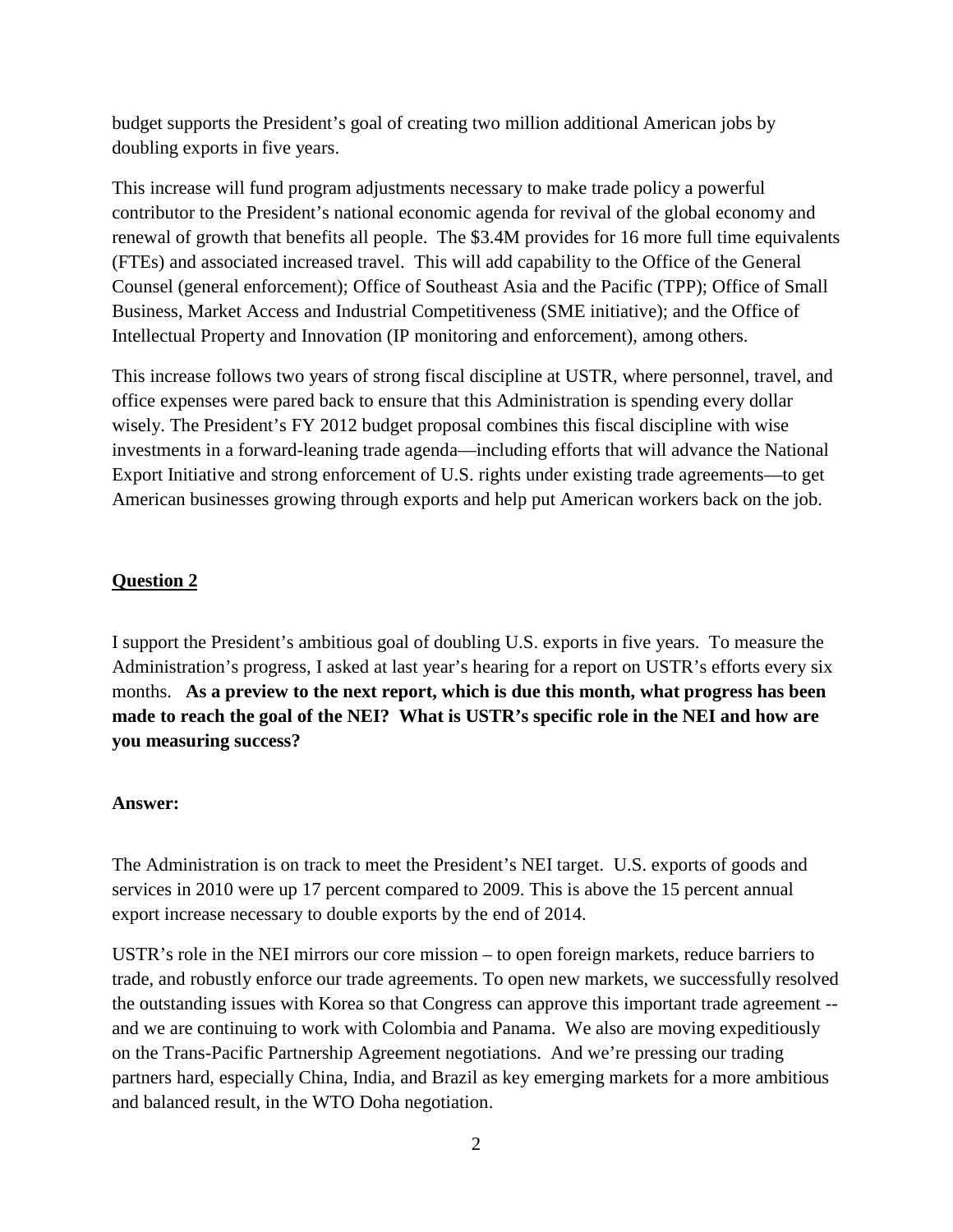We are also continuing our efforts to address a broad range of barriers to U.S. exports. For example, working with the White House, Department of Commerce, and others, we secured important trade commitments from China in 2010 relating to IPR enforcement, indigenous innovation and government procurement.

On the trade enforcement front, U.S. enforcement successes in 2010 include a WTO panel finding that the EU (France, Germany, Spain, and the UK) conferred approximately \$20 billion in illegal subsidies to Airbus and a successful challenge to EU duties on certain high-tech products, ensuring that U.S. producers would continue to be able to export those products to Europe duty-free under the WTO's Information Technology Agreement. In late 2010, we finalized the text of the Anti-Counterfeiting Trade Agreement (ACTA). This agreement is an important new tool to fight the global growth in counterfeiting and piracy, which threatens jobs that depend on innovation, including those in the United States.

The Trade Promotion Coordination Committee has developed metrics that will be reported in the upcoming National Export Strategy report detailing Administration progress in implementing the NEI. Where feasible, USTR quantifies the estimated value of new market opening agreements and the estimated value of markets preserved or opened by enforcement actions.

USTR is also actively participating in the Administration's NEI public outreach events with our Export Promotion Cabinet counterparts to encourage businesses, especially small businesses, to begin or expand their exports. As an agency we are also increasing outreach to businesses both small and large, state and local governments, and other stakeholders to educate them on the trade agenda and export opportunities which will support economic growth and jobs at home.

## **Question 3**

As part of its WTO accession, China agreed to strong provisions on data protection. However, while Chinese law officially establishes a 6-year period of protection, its current regulations fail to define key concepts such as "new chemical ingredient" and "unfair commercial use." **What recent discussions has USTR had with its Chinese counterparts on this issue? What additional steps can you take to compel China to apply data protection provisions that are consistent with its WTO accession protocol?**

#### **Answer:**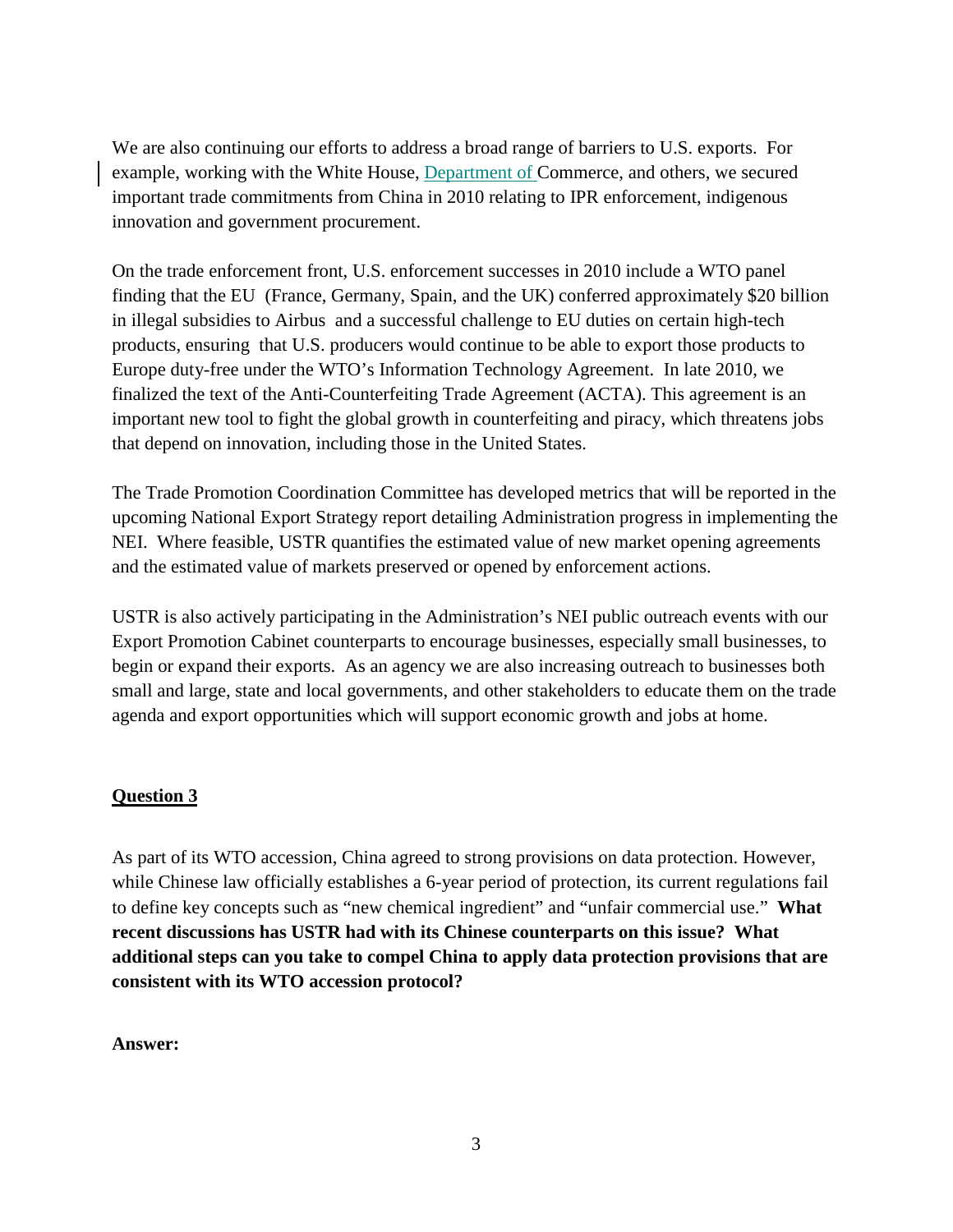USTR continues to engage with China's State Food and Drug Administration (SFDA) and other Chinese agencies on the issue of regulatory data protection in the context of the Joint Commission on Commerce and Trade (JCCT). We have urged SFDA to improve its regulatory system to ensure that the test and other data submitted for purposes of marketing approval for new pharmaceutical products is effectively protected against unfair commercial use for the full six-year period that is established in China's law. SFDA is currently conducting studies of possible amendments to its regulatory system that could, among other things, clarify concepts such as "new chemical ingredient". We also discussed this issue further in the April 11-12 meeting of the JCCT Pharmaceutical and Medical Device Sub-Group. We are also working with industry to organize a program in cooperation with SFDA, other Chinese agencies, and innovative Chinese pharmaceutical firms, to discuss these studies, which are yet to be released, in an effort to ensure that any amendments to China's regulatory system will in fact improve the predictability and consistency of China's data protection regime.

#### **Question 4**

In April 2009, Turkey implemented a requirement for inspections of pharmaceutical manufacturing facilities exporting to Turkey. U.S. pharmaceutical manufacturers are concerned that Turkey does not have the capacity to conduct these inspections in a timely manner, thus delaying the entry into market of pharmaceutical products. **What steps has USTR taken to engage with Turkey on this issue? What steps will you take to urge Turkey to ensure it has adequate capacity to conduct these inspections and avoid delays of marketing approval**?

#### **Answer:**

The Administration has brought this problem to the attention of Turkish authorities from the beginning, raising it at both working and cabinet levels on multiple occasions. Through the new Framework for Strategic Economic and Commercial Cooperation (FSECC), Ambassador Kirk and Secretary of Commerce Locke have made clear to their Turkish counterparts that Turkish government actions regarding Good Manufacturing Practices (GMPs) certificates for pharmaceuticals have created a very significant barrier to bilateral trade. The Administration has also reached out to Turkish Ministry of Health officials through expert level discussions in order to promote understanding and cooperation between regulators, with the aim of enhancing MOH capacities to carry out future inspections in an effective and above all timely manner. We have also strongly encouraged direct communication between Turkish authorities and U.S. pharmaceutical firms.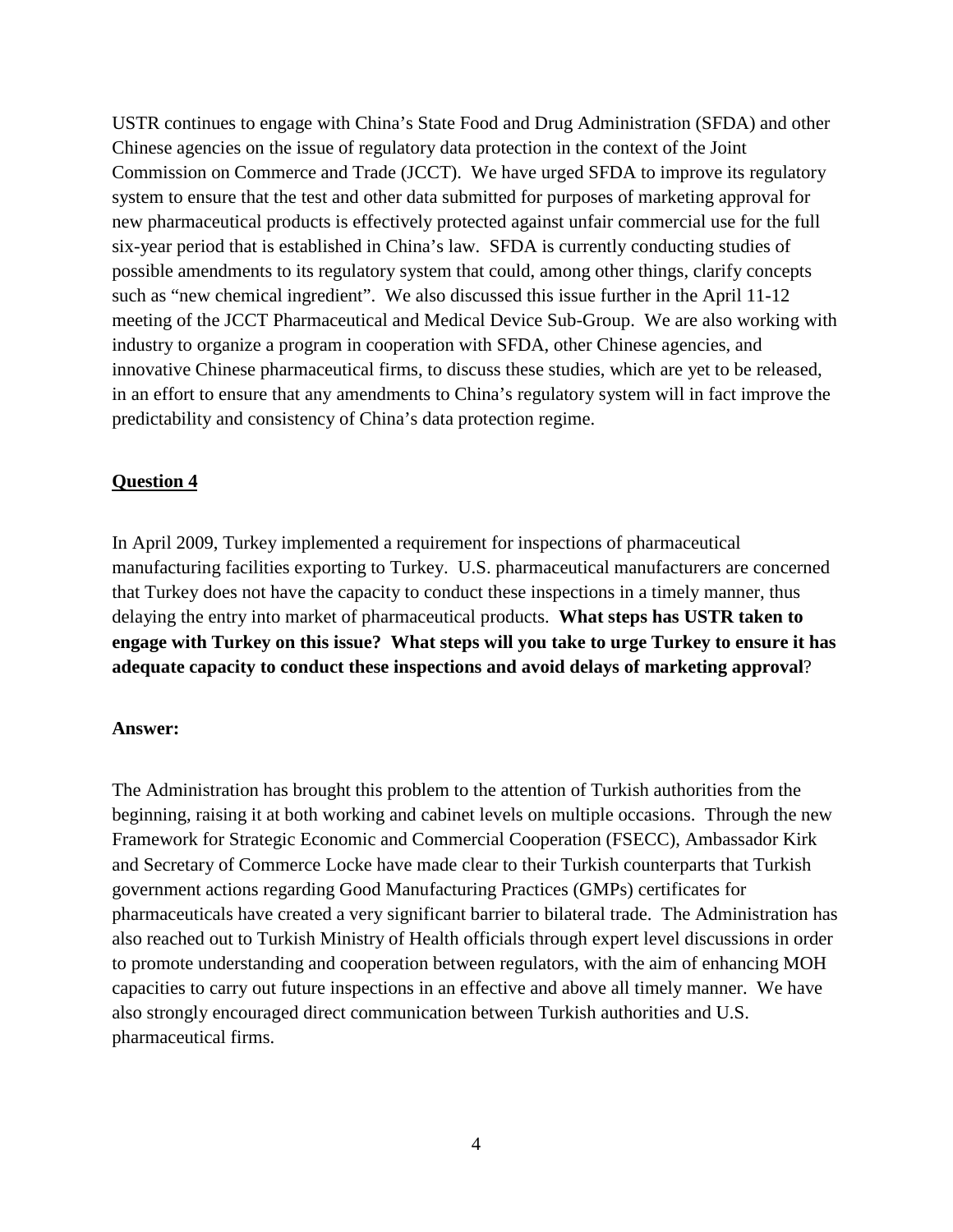Senior officials from USTR and a number of U.S. agencies have been firm in noting to the Turks that immediate action is needed. We will continue to pursue this issue in upcoming meetings with Turkish officials, including if necessary the next meeting of the FSECC, now envisioned for the fall of 2011.

## **Question 5**

I am concerned that despite years of promises from China, they are failing to systematically improve their protection and enforcement of U.S. intellectual property rights (IPR). Despite commitments during the U.S. – China Joint Commission on China and Trade (JCCT), China has failed to set objective, measurable benchmarks or a timeline to show success in reducing IPR infringement. **And President Hu's visit to the United States failed to substantive progress on this issue. What is your plan to address this issue? How can we work with you to make sure China focuses on systemic IPR enforcement, both throughout the government and more broadly?**

## **Answer:**

We will continue to engage China at all levels to address IPR protection and enforcement in China. The 2011 Special Campaign to crack down on IPR infringements has recently been extended, which Chinese officials have represented as evidence of the seriousness with which they take this problem. We are evaluating the effectiveness of the campaign and have held discussions with Chinese officials on how to translate lessons learned and effective operational mechanisms into long-term sustainable policies to have a meaningful effect on addressing rampant IPR infringement in the market.

During the recent State visit, President Hu Jintao committed to delink innovation policies from government procurement. We are closely monitoring compliance with this commitment, at both the central and sub-national levels of government, focusing on changes to existing measures and efforts to ensure new measures are consistent with President Hu's promise.

Also during the State visit and the December 2010 meeting of the Joint Commission on Commerce and Trade (JCCT), China took new steps on software piracy by committing to allocate budget funding for legal software purchases by government agencies, as well as making a commitment to audit the use of the legal software and publish the results of those audits. Furthermore, China said it would promote the use of licensed software in private companies and in state owned enterprises through software asset management programs. We recently heard that the Copyright Protection Center, a branch of the National Copyright Administration of China, will be publishing guidelines for use by enterprises, including state owned enterprises, to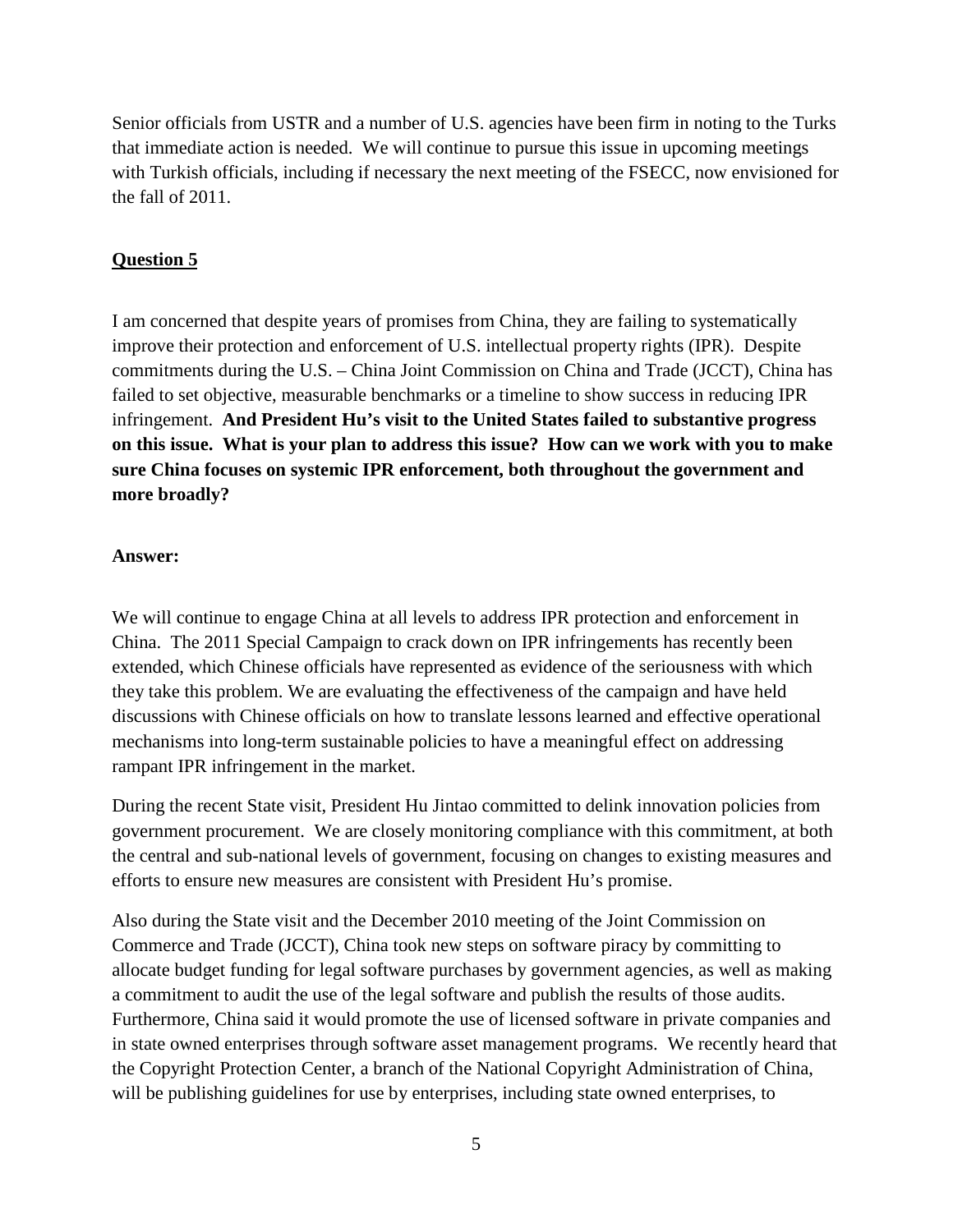implement software legalization programs and software asset management. We are encouraging China to make additional efforts in the context of the "Special Campaign against counterfeiting and piracy" that was launched by the State Council in October.

Looking more broadly, this is a long term challenge where we must stay the course to achieve durable, systemic improvements. We believe that our approach of consistent U.S. engagement in every appropriate setting on these issues is bearing fruit, and that your efforts to date, as well as your continued close collaboration going forward, contribute importantly to the progress being made.

### **Question 6**

The United States will host the next meeting of the Strategic and Economic Dialogue in May. I am concerned that we still do not have a comprehensive U.S. Government strategy for dealing with U.S. – China economic affairs and as a result, critical issues such as indigenous innovation and IPR do not receive the focus they deserve. **What can we do to ensure that important trade issues remain a focus of the S&ED? Should the U.S. Government set benchmarks by which to measure progress on the economic track of the S&ED?** 

#### **Answer:**

The S&ED provides the US Government with an important avenue to engage with the Chinese on key economic issues needing attention in both the short and long term. Trade and investment have been and will continue to be a priority area for S&ED discussions. This year, in addition to discussions on important areas of concern for the longer term, we will seek immediate progress on key trade issues, including outcomes that build upon trade and investment commitments China made during President Hu's recent visit to Washington, like innovation and intellectual property rights protection. We will then draw on the progress in this forum to move forward further on the array of specific trade problems through the JCCT and other mechanisms. In other words: we are focused and we are persistent, assessing our work at each step to ensure that China is implementing its past commitments, and striving to ensure we make continued, concrete progress on these issues with coordinated use of all the tools we have available.

#### **Question 7**

In April 2010, Senator Grassley and I requested that the U.S. International Trade Commission conduct a study to quantify the impact of China's IPR and indigenous innovation policies on the U.S. economy and U.S. jobs. The first study made clear that China's IPR and indigenous innovation practices affect a range of U.S. industries. And the second report will provide hard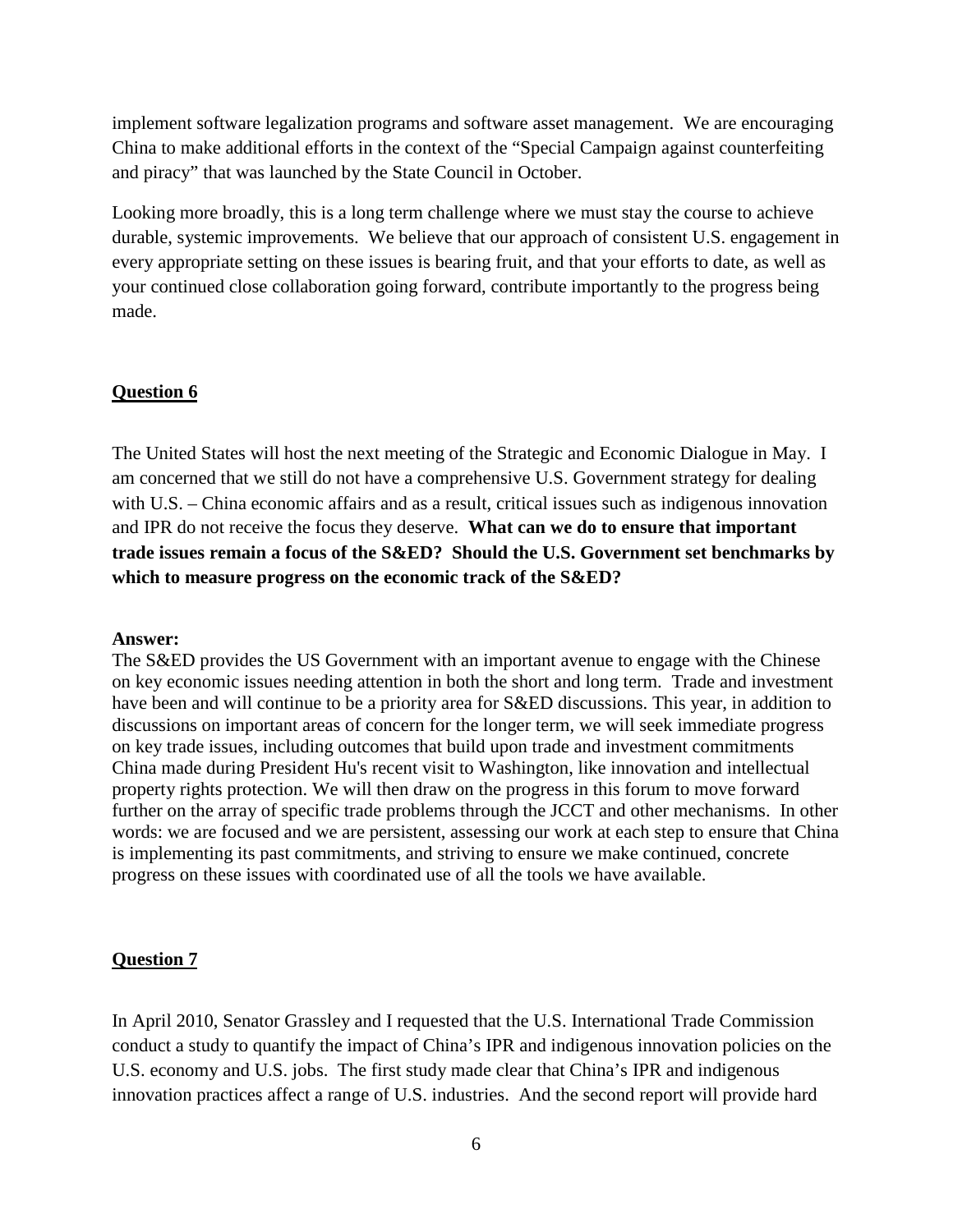data quantifying the impact of these practices on the United States. **How will you use this report?**

## **Answer:**

We will study the forthcoming USITC report carefully and determine the most appropriate way to use it after we see its content. The first study's documentation of China's problematic IPR and "indigenous innovation" policies, including the interrelationship between those policies and procurement, standards, antitrust, and other policies, has already been very helpful in informing our trade policy formulation and implementation work at USTR. The first study is also serving the useful purpose of better-educating U.S. stakeholders, and further strengthening the factual basis for the Administration's outreach to the Chinese government to address problematic policies. We hope to use the second study in similar ways.

## **Question 8**

In December, Brazil issued regulations that would ban the use of affiliate reinsurance. These regulations contravene legislation passed by the Brazilian Congress in 2007, which opened the reinsurance market leading to significant investment by U.S. and other foreign insurers. **Can you tell us what the United States is doing to ensure Brazil removes these restrictions to the use of affiliate reinsurance?**

## **Answer:**

We have engaged broadly and at high levels to express our concerns to the Brazilian government and insurance industry. Officials from State, USTR, and Treasury have reached out to their Brazilian counterparts. We also have worked to build international support for our efforts, engaging with representatives of Japan, Spain, and the EU. We will continue pressing Brazil's regulatory authorities to work with the affected companies to minimize disruption to their operations and the Brazilian insurance market.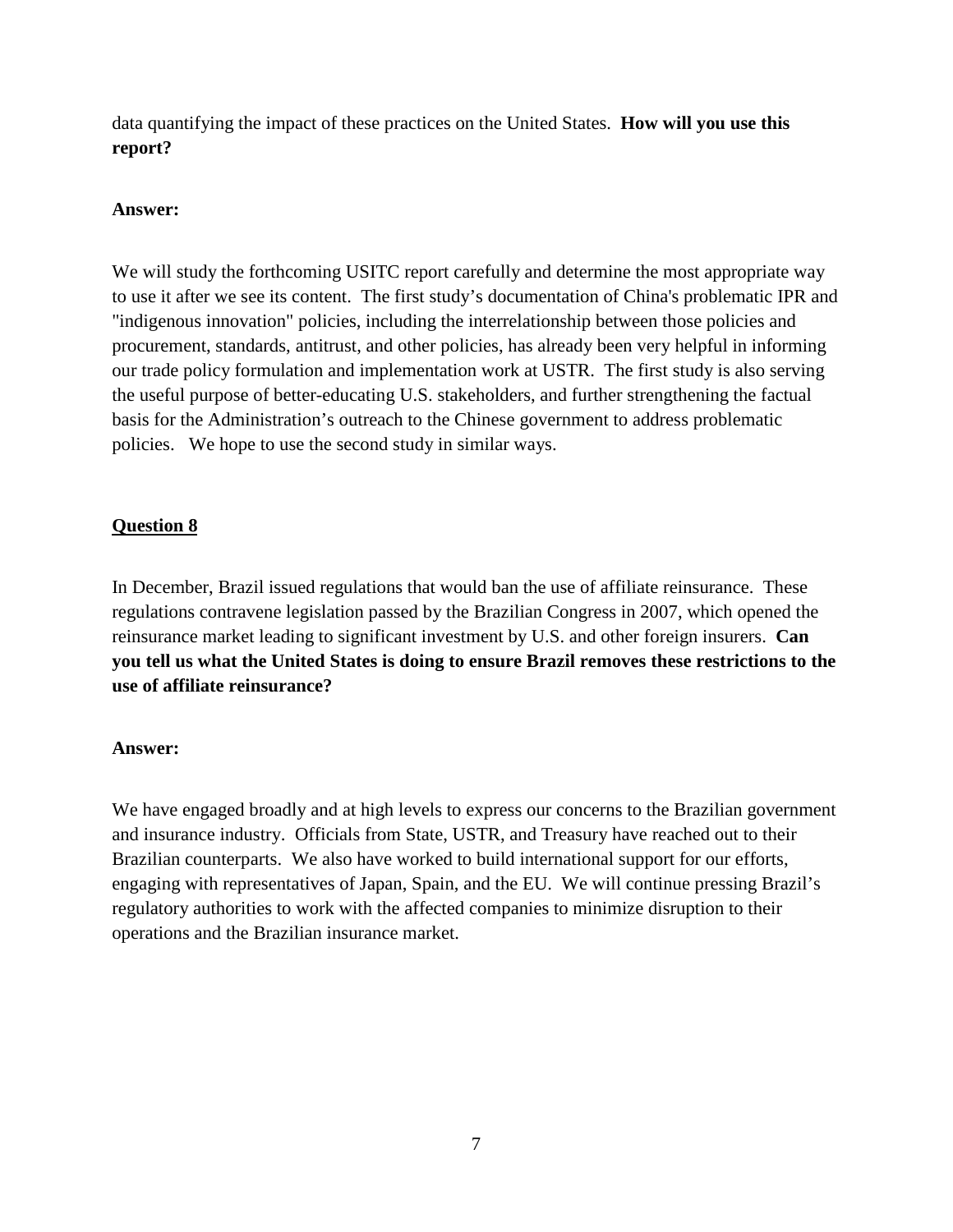## **Question 9**

Mr. Ambassador, I am concerned about Japan's favorable treatment of Japan Post and the negative impact of this treatment on U.S. insurance companies operating in Japan. I appreciate your efforts to persuade the Japanese Government to discontinue this disparate treatment. **What steps are you taking to convince Japan to cease this discrimination?** 

## **Answer:**

We have serious and long-standing level playing-field concerns regarding Japan Post in the insurance, banking, and express delivery sectors. We have raised these concerns at every appropriate opportunity with the Japanese Government and believe that Japan is fully aware of our concerns. We are continuing to urge Japan to address our concerns and to abide by its WTO obligations.

## **Question 10**

Last June, President Obama and South Korea President Lee pledged to address U.S. concerns regarding access to the Korean beef and autos markets. In December, the two governments reached a deal on autos, but not beef. When President Obama announced the autos agreement he said he would continue working to ensure "full access for U.S. beef to the Korean market". But there has been no progress. As you know, I am not asking for full access when the FTA enters into force. I am only asking Korea to consult with us on a path to full market access in the future, consistent with sound science. **Mr. Ambassador, what specific steps are you taking to secure this agreement from Korea?**

## **Answer:**

The beef issue remains a top priority for the Administration, and we will continue to urge Korea to open its market to the full range of U.S. beef and beef products, consistent with science and international standards. At this time, the biggest barrier to U.S. beef sales in Korea is the 40% tariff levied against U.S. beef imports. The U.S.-Korea trade agreement would bring that tariff to zero over 15 years, enabling America's beef producers to build on the exponential growth of exports to Korea – which reached \$518 million in 2010, a one-year increase of 140 percent in value.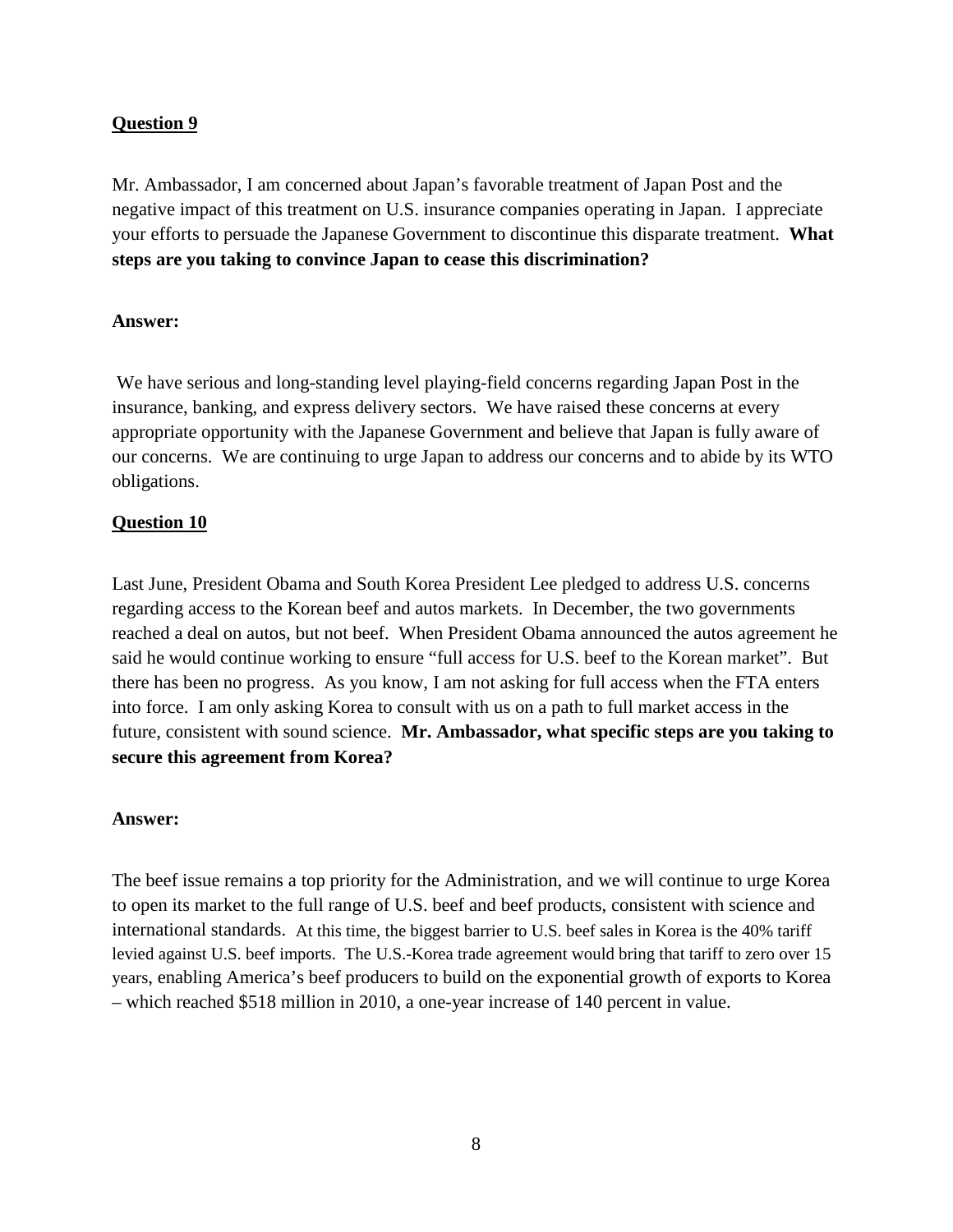But time is of the essence. Korea is currently negotiating an FTA with Australia, our major competitor for the Korean beef market. If Australia concludes and implements an FTA with Korea before we do, the tariff cuts for Australian beef may take effect before those on U.S. beef, giving the Australian exporters a tariff advantage for at least the next 15 years.

## **Questions from Senator Hatch**

### **Question 1**

In the 2009 Trade Policy Agenda the President vowed to use all tools available to address this economic crisis. The Administration acknowledged that one of those tools is Trade Promotion Authority. The 2009 Agenda also said that: "We will only ask for renewed trade negotiating authority after engaging in extensive consultations with Congress to establish the proper constraints on that authority and after we have assessed our priorities and made clear to this body and the American people what we intend to do with it." It has been two years since that statement was written. **Please explain what the Administration believes are the "proper constraints" on trade negotiating authority? Has the Administration sufficiently assessed its trade priorities to determine whether the President will seek trade negotiating authority?**

#### **Answer:**

In the past, Congress has subjected Trade Promotion Authority to a variety of conditions, such as notice, consultation, reporting requirements, limits on the time during which TPA was in effect, rules for extending those periods, requirements to make progress in meeting Congressionallyestablished negotiating objectives, and constraints on tariff proclamation authority. Should Congress consider legislation to renew of Trade Promotion Authority, we anticipate it will want to examine whether conditions of these kinds, or others, will help to enhance the Congressional-Executive trade partnership that TPA was designed to achieve.

We look forward to working closely with you and your colleagues over the coming weeks on securing Congressional approval of the final three pending trade agreements concluded under the last enactment of Trade Promotion Authority, as well as on other critical trade legislation such as renewal of the TAA, GSP, and ATPA programs. Once we have completed work on these matters, we would be pleased to consult with you and other Members regarding whether it would be advisable to consider other appropriate trade legislation, such as TPA renewal.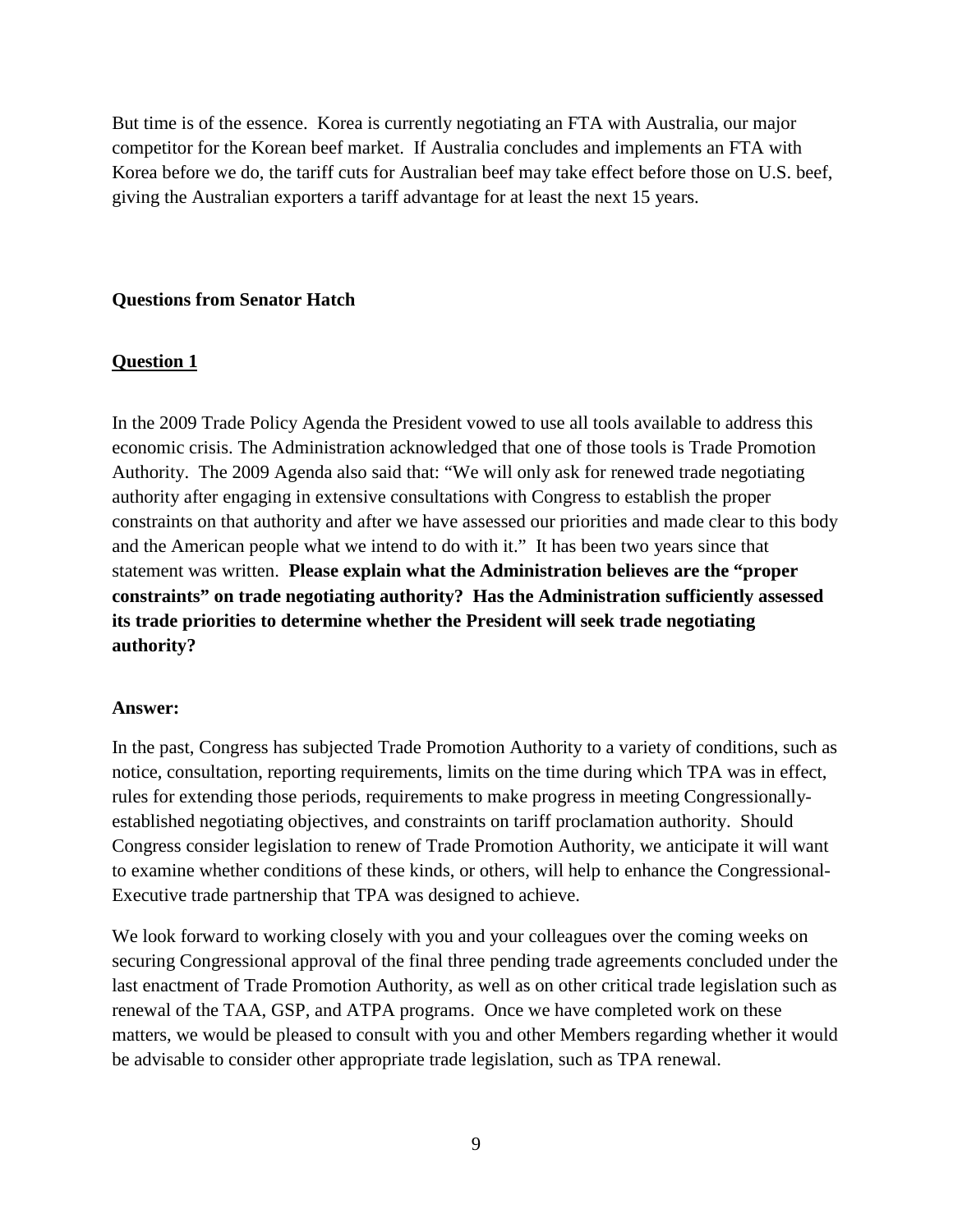## **Question 2**

The 2011 Trade Policy Agenda states: "We will seek appropriate Congressional approval as necessary for the authorities to move forward with new and forward-looking pacts, such as TPP." **Can you please explain what the phrase "appropriate Congressional approval as necessary for the authorities to move forward" means? What is your timing for seeking such authorities?**

### **Answer:**

Once Congress completes it consideration of the three pending trade agreements and other priority trade legislation, and as the TPP agreement negotiations approach their conclusion, we will want to consult with you and other interested Members regarding how best to secure passage for that agreement and other major trade agreements the Administration may conclude. Among the issues we would wish to explore is whether some form of renewed Trade Promotion Authority for approving the TPP agreement and other future trade agreements may be advisable.

## **Question 3**

The President's Trade Agenda provides that expanded trade with Colombia and Panama hinges upon those two countries reforming their labor regimes. It states no such requirement for Russia, a country to which the Administration would like to extend normal trade relations this year. **Has the Administration undertaken a review of Russia's labor policies? Will the Administration require changes to Russia's labor laws before pressing for a Congressional vote on permanent normal trade relations with Russia?**

## **Answer:**

Standards for a Free Trade Agreement are different than they are for joining the World Trade Organization. FTA obligations are comprehensive, and include labor rights, environmental standards and investment. That is why the Administration has worked with Colombia and Panama to address outstanding labor concerns. Nonetheless, the Administration regularly reviews Russia's labor policies and practices in numerous Congressionally-mandated reports, including the annual Human Rights Report and Trafficking in Persons Report, which the State Department produces, and the Department of Labor's annual Findings on the Worst Forms of Child Labor, as well as its List of Goods Produced by Child Labor or Forced Labor and List of Products Produced by Forced or Indentured Child Labor. In addition, representatives of the Administration regularly engage on labor-related issues with representatives of the Russian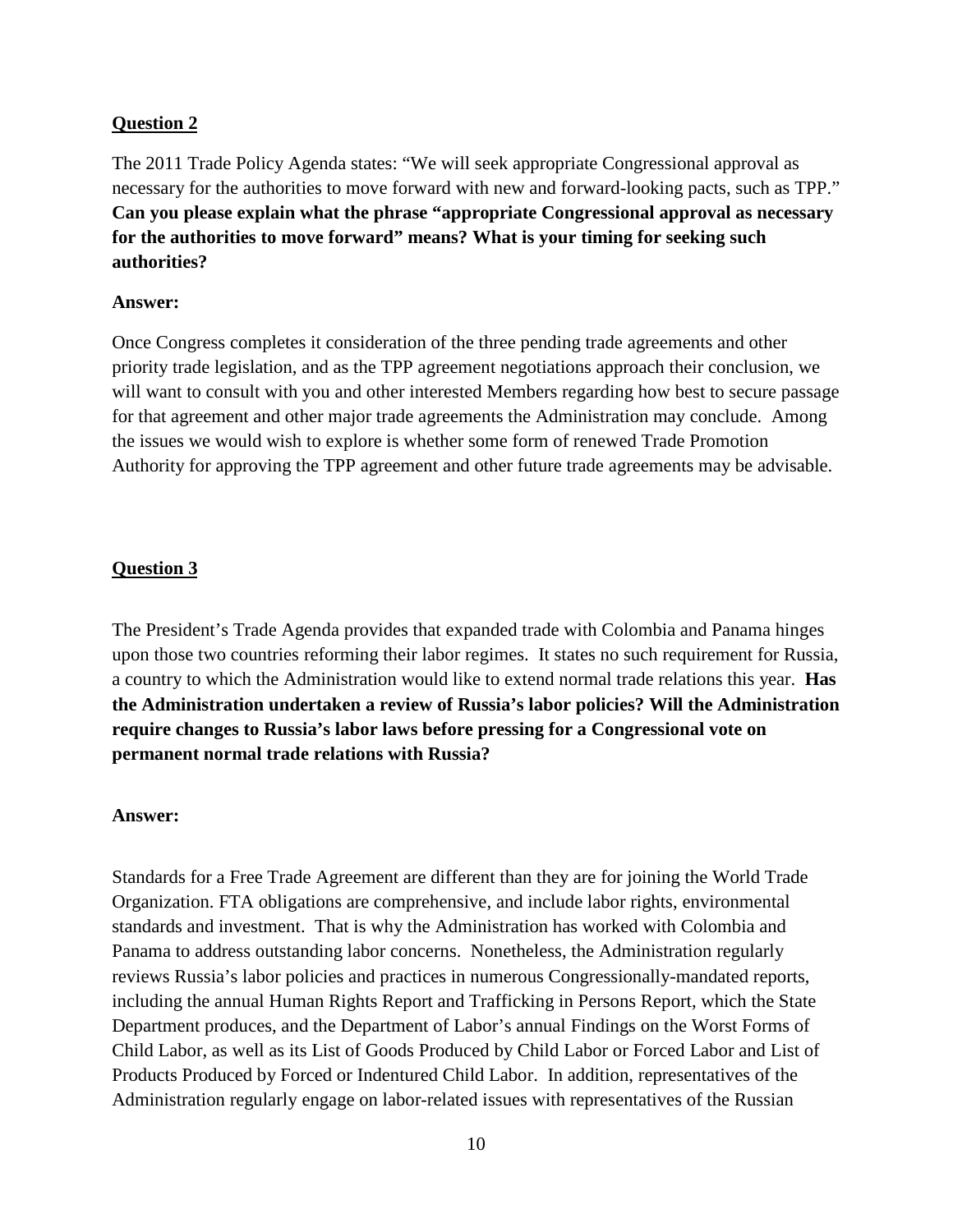government and civil society, and share best practices, including through such mechanisms as the International Visitor Leadership Program.

The Administration raises its concerns about Russia's business law at appropriate opportunities, and will continue to do so. However, the vote on terminating Jackson-Vanik and extending PNTR to Russia is necessary to ensure that American workers can benefit fully from the market access commitments Russia will undertake when it accedes to the WTO.

## **Question 4**

Last Friday, the Congressional International Anti-Piracy Caucus, on which I serve as a co-chair with Senator Sheldon Whitehouse and Representatives Bob Goodlatte, and Adam Schiff, sent a letter to Vice President Joe Biden in advance of his trip to Russia. The letter encouraged the Vice President to make infringement of American content and software a priority in his discussions with Russian officials. **Considering Russia's blatant disregard for intellectual property rights and your efforts to bring them into the World Trade Organization, can you give us an update on where things stand regarding this matter?**

## **Answer:**

It is my understanding that the Vice-President raised intellectual property rights (IPR) issues with President Medvedev directly, including piracy on the Internet. The Vice-President emphasized the need for Russia to improve its protection of IPR; President Medvedev acknowledged that IPR protection and enforcement is a priority, and confirmed that his Government is working on this issue. In fact, the Russian Federation has taken important steps to improve the protection and enforcement of IPR as part of its process to implement the WTO Agreement on Trade-Related Aspects of Intellectual Property Rights (TRIPS) through adopting four important pieces of legislation as agreed at the June 2010 Obama-Medvedev summit: 1) legislation granting *ex officio* authority to Russia's customs officials, 2) amendments to Part IV of the Civil Code (governing intellectual property rights); 3) amendments to the Law on Licensing to prevent infringers from renewing their licenses, and 4) amendments to the Law on the Circulation of Medicines to protect undisclosed test and other data.

Through the United States-Russia Bilateral IP Working Group, USTR continues to press the Russian Government to take further action to protect IPR. For example, in the next meeting of the IP Working Group, scheduled for the middle of April, we will discuss Russia's effort to combat piracy on the Internet, including Russia's legislation on liability for Internet Service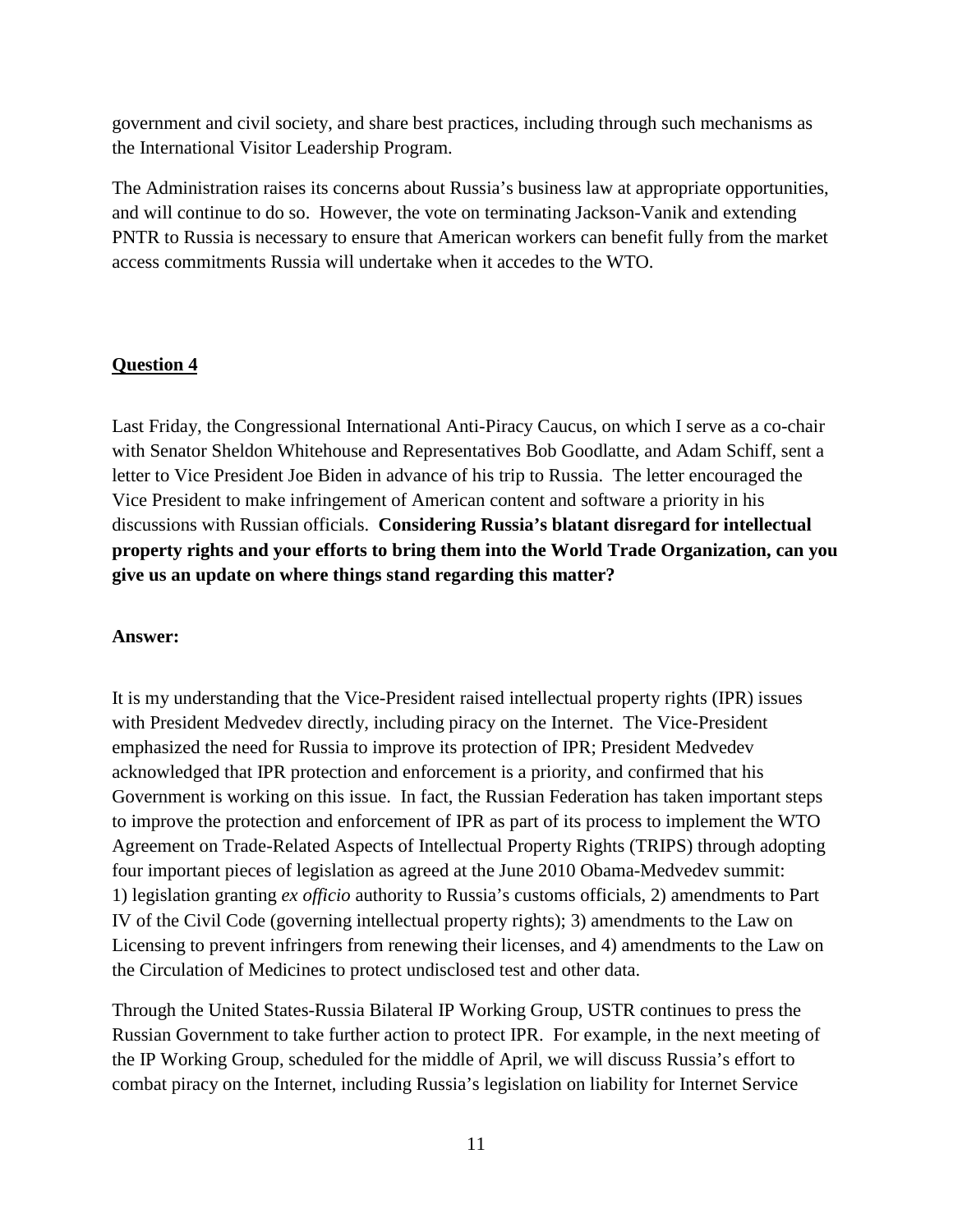Providers as well as investigations/prosecutions of companies that illegally distribute copyrighted material on the Internet.

## **Question 5**

In today's global economy, IP protection and enforcement are indispensible components of U.S. trade policy. That is why I continue to support a framework that would provide additional tools to the U.S. Trade Representative to spur countries to take specific steps to stop these violations. Take Russia for example, they continue to remain on the USTR's Priority Watch List year after year, and Russia fails to make significant progress with respect to its commitments to the 2006 Bilateral Agreement on Protection and Enforcement of Intellectual Property Rights. **Do you believe that USTR needs additional tools to reign in the rampant IP theft occurring overseas?**

## **Answer:**

The protection and enforcement of intellectual property rights (IPRs) is fundamental to American competitiveness, job creation and manufacturing strength. As President Obama confirmed in this year's State of the Union address, "The first step in winning the future is encouraging American innovation….In America, innovation doesn't just change our lives. It's how we make a living."

Taking up this charge, the President's 2011 Trade Policy Agenda articulated an IPR trade policy strategy emphasizing the protection of American innovation and jobs, and stressing the importance of intellectual property protection to the U.S. economy. The Agenda noted in particular that "the competitive advantage of American workers is eroded when piracy, counterfeiting, and other intellectual property theft threaten American brand-name products, copyrighted content, and patented inventions….Providing more certainty in this regard can embolden these American job-creators to export, and can help to create a global environment that encourages creative, innovative solutions to the world's most pressing problems."

USTR works to protect American IPRs and to promote U.S. competiveness and jobs through a variety of mechanisms – including negotiating international IPR agreements, including state-ofthe-art IPR provisions in U.S. free trade agreements (FTAs), monitoring IPR protection and enforcement by our trading partners, including through the annual Special 301 Report, and enforcing international rules to protect American innovators' IPRs, including in the World Trade Organization. USTR undertakes this strategy in close coordination with other relevant U.S. agencies, stakeholders, trading partners and Congress. For example, this year USTR and partner countries representing more than half of global trade finalized the text of the Anti-Counterfeiting Trade Agreement (ACTA). The agreement is an important new tool to fight the global scourge of counterfeiting and piracy, which threatens jobs that depend on innovation – including those here in the United States.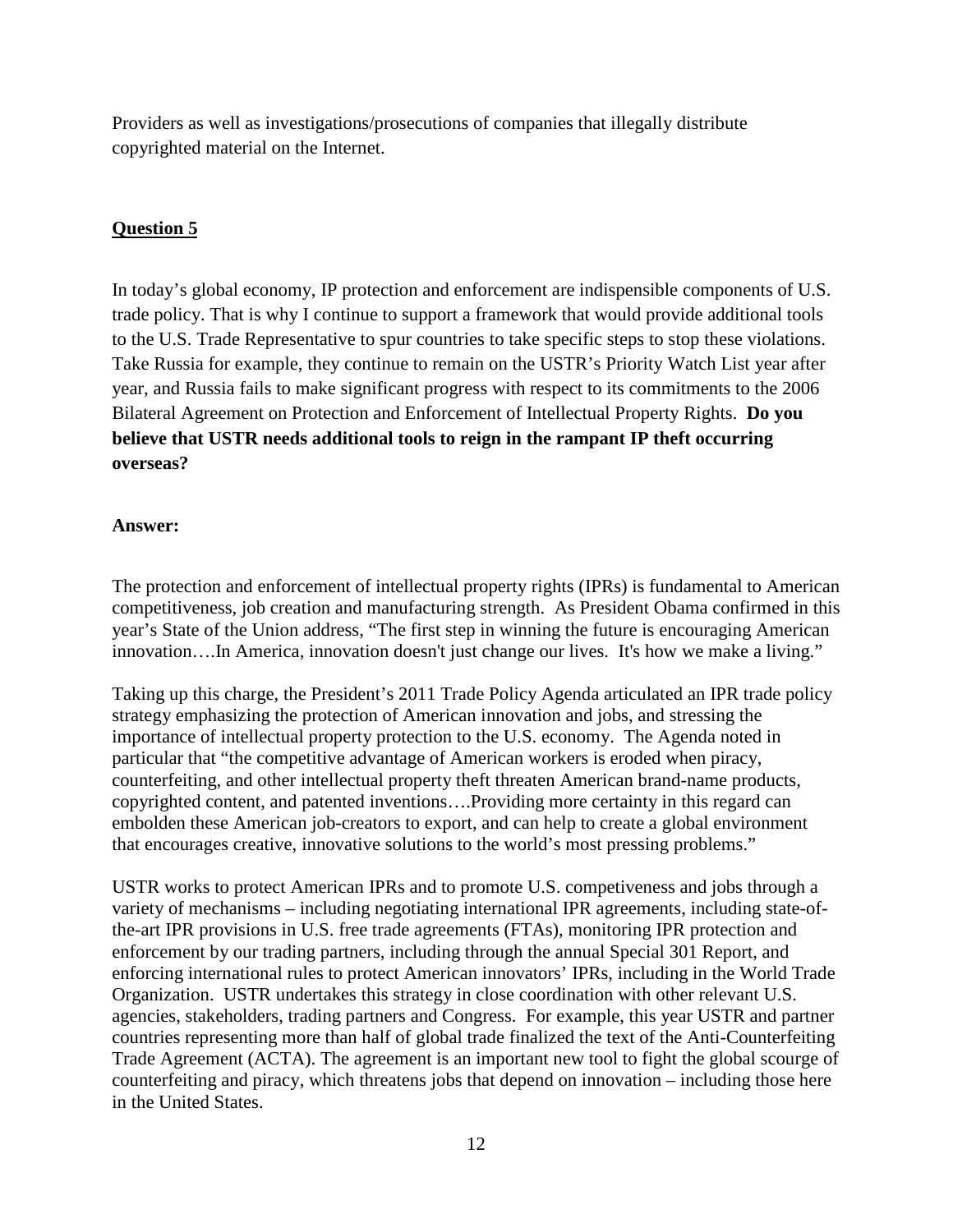Likewise, USTR engages in intensive bilateral negations with our trading partners that have achieved tangible results. For instance, The United States won wide-ranging commitments from China including to eliminate discriminatory "indigenous innovation" criteria used to select industrial equipment for preferential treatment, ensuring access to China's market for American machinery manufacturers, as well as commit to open and neutral standards for 3G and future technologies in one of the world's largest telecommunications markets. Similarly, with respect to Russia, following direction from Presidents Obama and Medvedev, respectively, USTR and Russian government officials worked to resolve key bilateral issues related to the WTO accession process, including encouraging Russia to enact certain legislation critical to protecting intellectual property. These efforts have added significant momentum to Russia's effort to join the WTO, which will create new market opportunities for U.S. exports of goods and services.

As the foregoing discussion illustrates, USTR is making robust use of existing trade policy tools to spur progress in this area. I look forward to working with you and other Members of Congress to explore options for further enhancing our efforts to ensure adequate and effective protection of the intellectual property rights of America's artists, creators and producers around the world.

### **Question 6**

On December 10, 2010, in Brazil the National Private Insurance Council (CNSP) promulgated two regulations that unexpectedly and substantially reversed the market opening of the Brazilian reinsurance market as called for by legislation passed by the Brazilian Congress in 2006 (Supplementary Law 126/2007). We understand these regulations were issued without any notice or opportunity for industry to comment on the regulations before they were promulgated. This action causes great concern because many local and global reinsurers have invested significant capital and human resources in Brazil as a result of Supplemental Law 126/2007, which liberalized the Brazilian market. **How will USTR ensure that these rollback regulations are addressed and reformed to ensure that the insurance industry can serve the rapidly growing Brazilian market on a level playing field? Will the President and the team travelling with him to Brazil raise these concerns during his visit?**

#### **Answer:**

We have engaged broadly and at high levels to express our concerns to the Brazilian government and insurance industry. Officials from State, USTR, and Treasury have reached out to their Brazilian counterparts. We also have worked to build international support for our efforts, engaging with representatives of Japan, Spain, and the EU. We will continue pressing Brazil's regulatory authorities to work with the affected companies to minimize disruption to their operations and the Brazilian insurance market.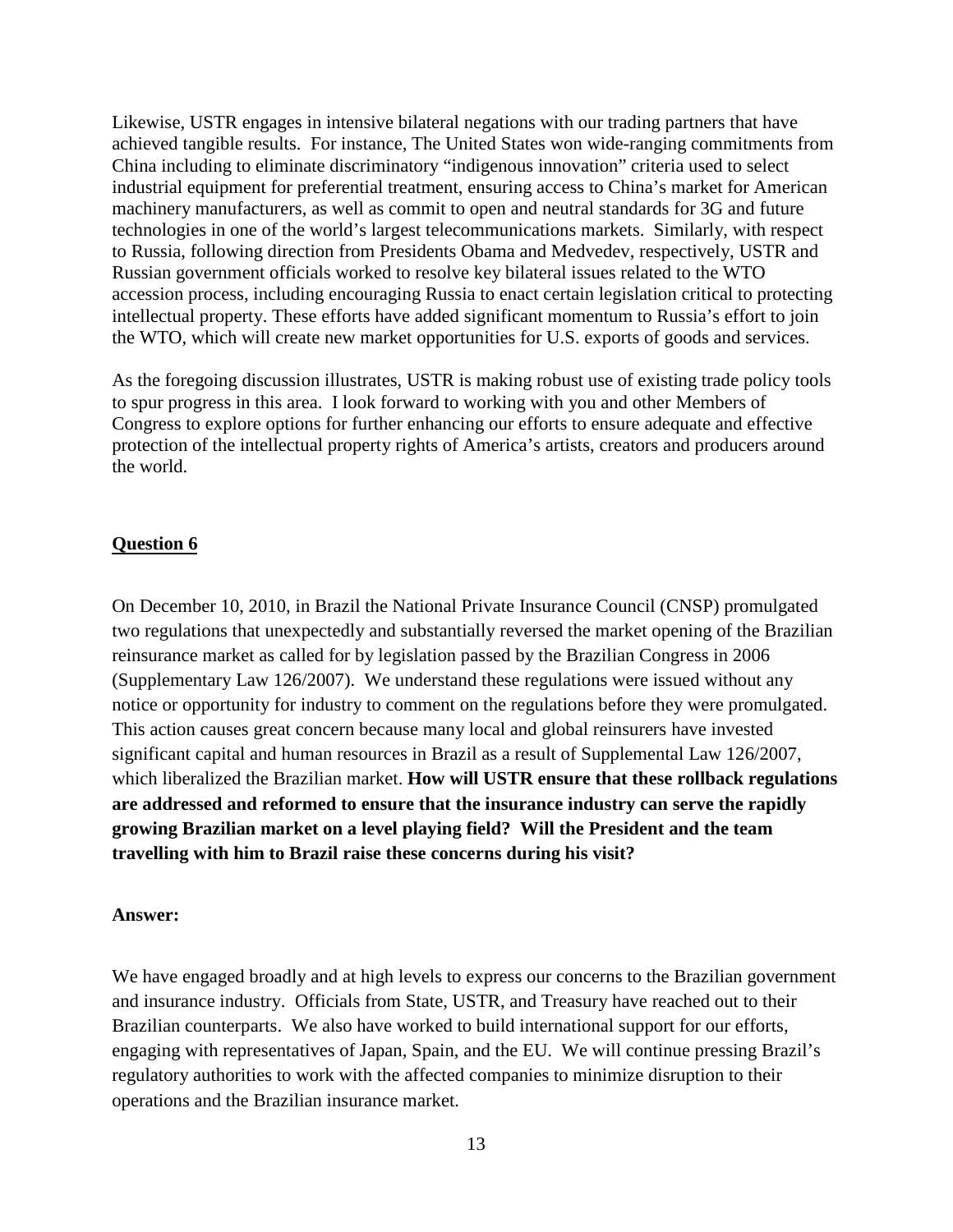### **Question 7**

As Japan continues to seek to join the Trans-Pacific Partnership negotiations, it is critically important to ensure that that state-owned entity, Japan Post, competes on a level playing field with the private sector, before any decision is made to invite Japan to join the negotiations. USTR, at all levels, continues to raise U.S. concerns with preferential treatment for Japan Post during bilateral consultations and in Geneva. Japan, however, has introduced legislation under consideration by Japan's parliament that would expand Japan Post's ability to compete with the private sector participants – without first establishing a level playing field. **Will you and your team ensure establishment of a level playing field for U.S. businesses competing with Japan Post before considering Japan for admission to the TPP negotiations?**

#### **Answer:**

Japan Post is an area of strong concern that we are urging Japan to address in the near term. We continue to raise these serious level playing field concerns at every appropriate opportunity with the Japanese Government. Japan's Government has not yet made a decision on whether it will seek to join the Trans-Pacific Partnership negotiations. The Administration will continue to call for Japan to address our concerns in the near term and to abide by its WTO obligations.

#### **Question 8**

The Codex Alimentarius Commission is an international organization that establishes international standards in the area of food safety. Codex designations are also benchmark standards for food safety measures adopted by Members of the World Trade Organization. Under the principles of the Codex, the food safety standards of this organization shall be based on "sound scientific analysis." I am concerned, however, that some of our trading partners are seeking to thwart the adoption of science-based standards at the Codex. In doing so, these countries are threatening to impede imports of U.S. food and agricultural products, including products produced in Utah. Moreover, if the Codex does not base its standards on science, the very credibility of this organization will be at stake, an outcome that will have major repercussions for the international trading system. The 34th Session of the Codex will be held in July 2011. **What steps is the Office of the U.S. Trade Representative taking, in conjunction with the U.S. Department of Agriculture, to see that the Codex indeed adopts science-based standards at its upcoming conference?**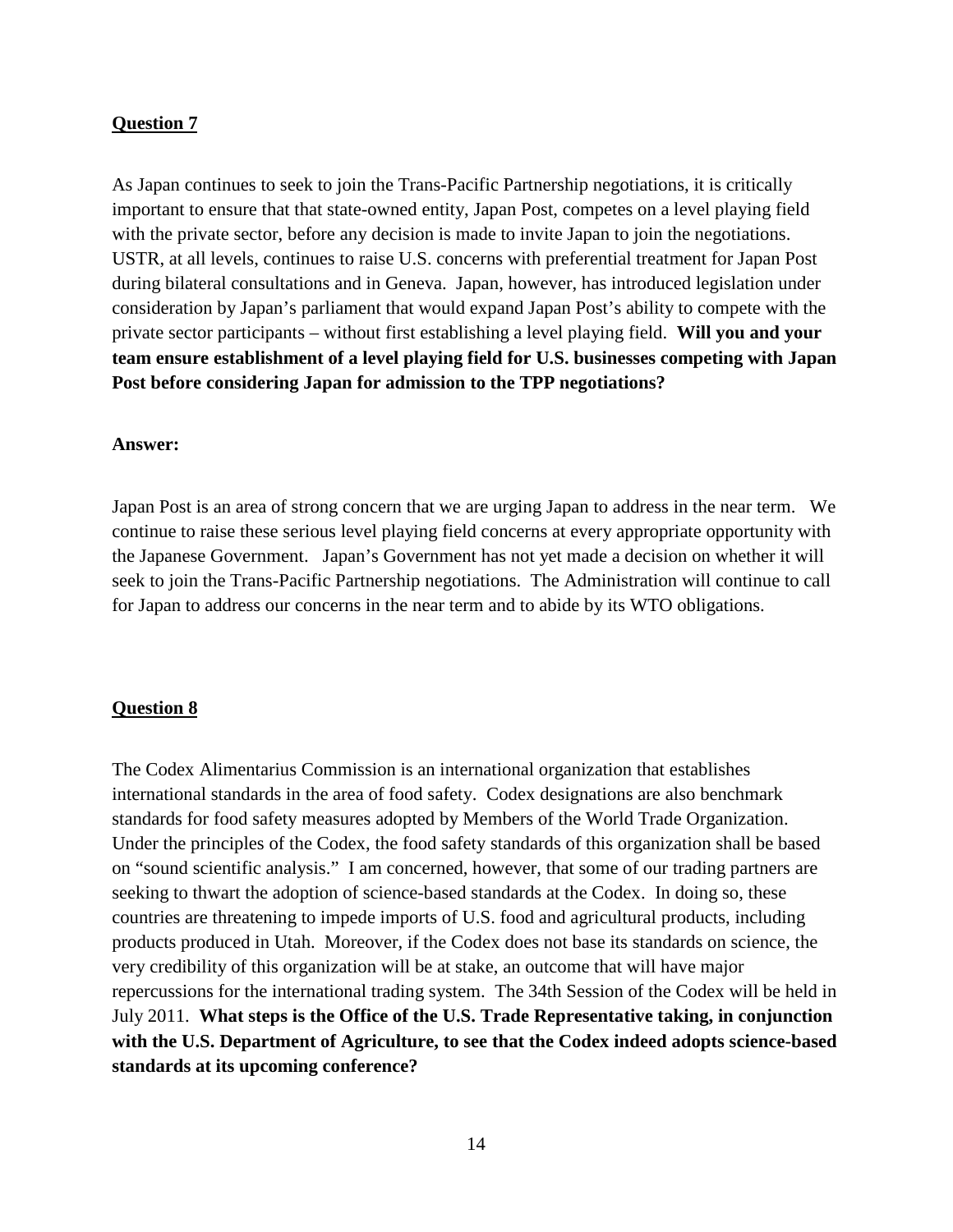### **Answer:**

USTR and USDA are working closely on an outreach plan to contact every CODEX Member and to ask for their support for the adoption of science based measures, such as the adoption of the eight pending MRLs for ractopamine, at the July CODEX Commission meeting in Geneva.

## **Question 9**

We continue to face challenges overseas that threaten the value of U.S. intellectual property at the expense of U.S. innovation and jobs. This situation undermines the President's call in the State of the Union address to grow innovation here at home. At this time of great economic instability, it is imperative that strong IP standards be a part of any future trade agreement. **What is USTR doing to ensure that the TPP builds off the KORUS Agreement to provide the highest IP standards and prevents the erosion of IP rights in the region?**

### **Answer:**

Let me assure you that achieving strong standards of intellectual property protection and enforcement and creating a climate for enhancing innovation, is a top priority for the Administration in our TPP negotiations. In that connection, our goal in TPP is to achieve high standards of IP protection and enforcement in the Asia Pacific region that will stand alongside previous U.S. FTAs in the Asia-Pacific region, including KORUS.

To date, the United States has put forward proposed text covering many aspects of copyrights, trademarks, patents, and enforcement that would achieve this goal. We have not yet tabled text on some IP issues where we are still developing positions, such as provisions relating to pharmaceutical IP protection. We have, and continue to, work on our proposals in consultation with the Congress and all relevant stakeholders.

## **Question 10**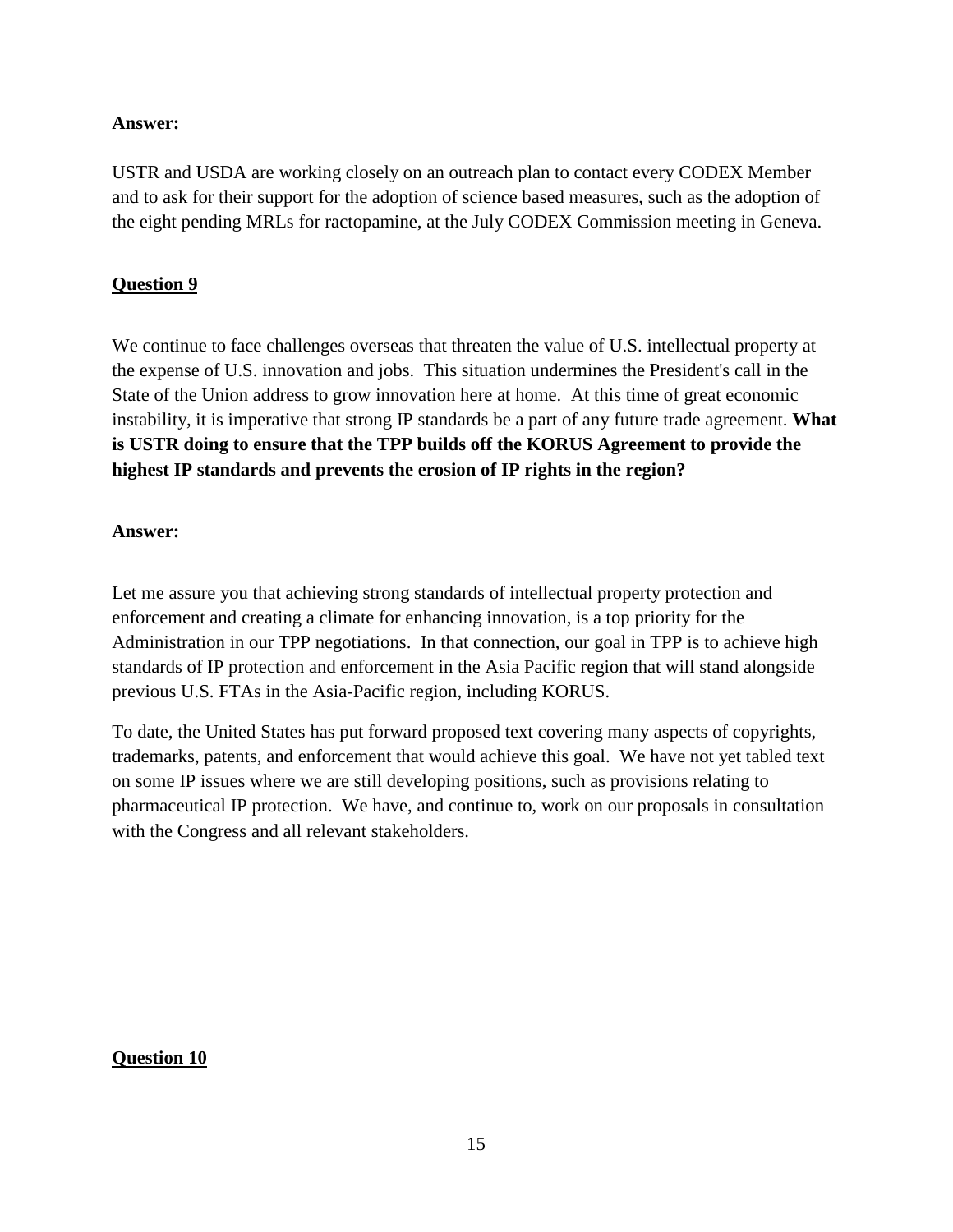Brazil is the eighth largest global economy and has a large and growing market for information technology products. Yet, Brazil is not a member of the Information Technology Agreement. As a result, U.S. exports face import taxes of 16% as well as many internal taxes in Brazil. **Given the importance of the market to U.S. exporters, will the President press the Brazilian government to join the Information Technology Agreement when he meets Brazilian President Rousseff?**

#### **Answer:**

USTR, together with the U.S. IT industry, has long been pressing Brazil to join the Information Technology Agreement (ITA). Of the top 10 largest economies in the world, Brazil is the only country that has not agreed to join the ITA and eliminate its tariffs on key information technology products. We have explicitly requested that Brazil join the ITA as part of the overall market access package in the Doha negotiations, and we will continue to press Brazil, bilaterally and multilaterally, at every level and at every opportunity.

#### **Question 11**

The Information Technology Agreement (ITA) has lowered consumer prices while increasing product trade and employment. Since the ITA came into force in 1996, however, the product scope of the agreement has not been expanded to include new innovations and improved technologies. On March 7th, 40 trade associations representing the global high-tech industry rallied in support of launching a new tariff-reduction initiative that would significantly expand product coverage of the ITA by removing tariffs on tech products currently not covered. Such a new agreement would generate significant and immediate benefits. **Do you believe in order to promote trade in high-tech products and enhance American innovation that the ITA needs to be significantly expanded as proposed by the industry associations? How will USTR move ahead with such and expansion?**

#### **Answer:**

The Information Technology Agreement (ITA) is a great example of a win-win trade agreement that can benefit everyone by promoting U.S. trade, jobs, and economic growth while lowering prices for global consumers. The agreement has been extremely successful, with global trade in IT products more than tripling from \$1.2 trillion in 1996 to \$4 trillion in 2008.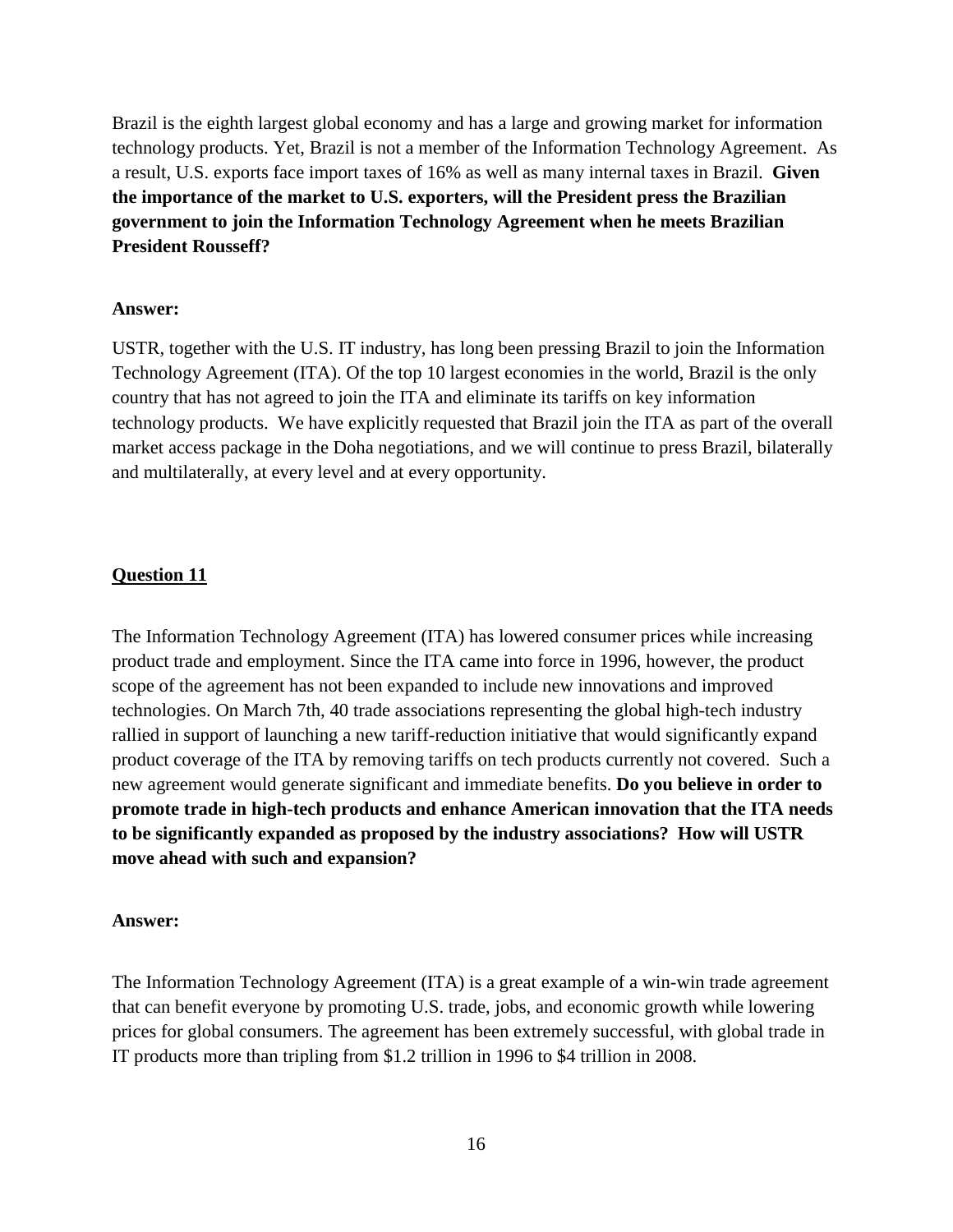I am pleased that global industry supports a new initiative. Over the past month, we have been exploring the best way to move such an initiative forward. I have instructed my staff work with interagency colleagues and stakeholders to develop a proposal to expand both the product scope of the ITA to provide duty-free treatment for more information and communications technology (ICT) goods, and to expand the geographic scope of the agreement to bring in major IT producing countries that are not yet participants, such as Brazil.

## **Question 12**

Thank you for your response to my question regarding the TPP at the hearing. **As a follow up, have you communicated to TPP trading partners that you will require them to change their domestic labor laws prior to sending the TPP to Congress for a vote, as you have insisted with Colombia and Panama?**

#### **Answer:**

We have begun engagement with TPP partners on their labor laws and practices and intend to address concerns about TPP partners' labor laws and their consistency with the labor obligations that result from the negotiations. In doing so, we will work with Congress and stakeholders.

## **Question 13**

When will the Model Bilateral Investment Treaty review conclude? Can the Administration proceed with BIT negotiations with China, India, and Vietnam without the new Model BIT? Please provide a list of BITs in force and being negotiated by China, India, and Vietnam and with which countries. **Without investor-state protections, how will American businesses and their investments be protected in foreign markets where they operate? How many BITs have been signed and implemented around the world since the Model BIT review was launched in 2009? Please provide a list of the top ten trading partners with the United States and the BITs that each of the ten countries has with other countries.**

#### **Answer:**

The Administration has received a large amount of input from the full range of stakeholders regarding many important issues in the model BIT. We want to ensure that we have a full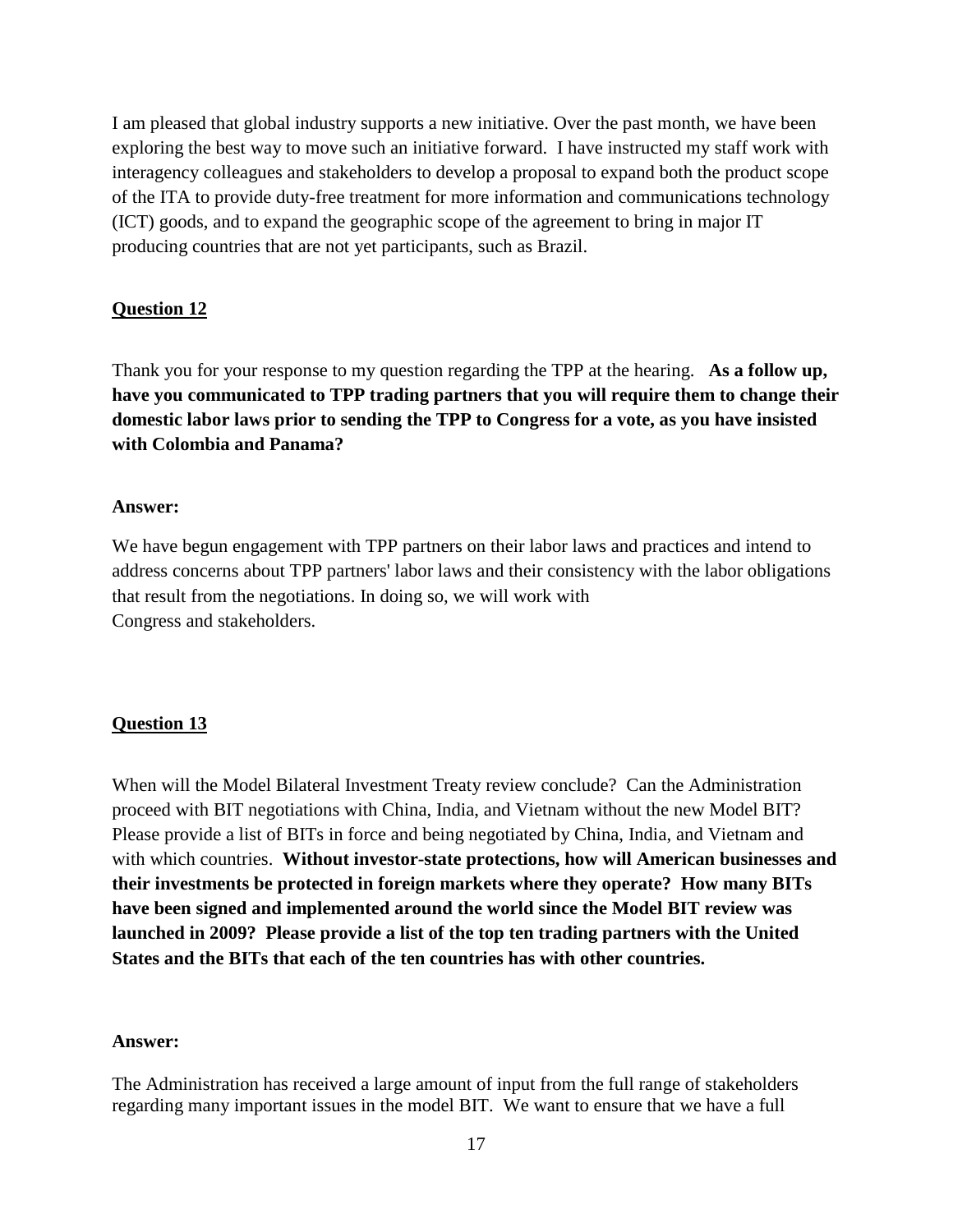opportunity to carefully consider all such input before completing the review. We recognize the importance of moving forward with the model BIT review and the BIT program.

Since the beginning of the BIT review, the Administration has continued to hold technical-level discussions with our negotiating partners, including China, India, Vietnam, Mauritius, Pakistan, and Georgia. Where possible, we have continued discussions with these countries as our internal deliberation process on the model BIT moves forward. In addition, we have continued to explore the possibility of future BIT negotiations with other key countries, such as Russia, Indonesia, and certain sub-Sahara African countries. USTR and the State Department co-lead these negotiations and discussions, with participation of other agencies.

As stated in the President's Trade Agenda, in 2011 the Administration will build on the substantial progress made in 2009-2010 in the model BIT review. Our objective is to produce an updated model that preserves core investor protections without compromising governments' ability to regulate in the public interest, fosters competitive neutrality in foreign markets dominated by state-owned enterprises and other mechanisms of state influence and control, and enhances transparency and labor and environmental protection.

Successfully completing the model BIT review will permit the intensification of key BIT negotiations, will provide significant benefits for U.S. investors abroad, and, in turn, will benefit the U.S. economy and workers. For instance, a BIT with China would open many of China's strategically closed markets, and improve competitiveness of U.S. firms. Ensuring a level playing field with respect to third country investors is even more important today given the European Union's newly assertive role in international investment negotiations. Under the Lisbon Treaty, the European Union now has authority to negotiate investment agreements on behalf of its member states; China, India, Russia, and Mercosur top the EU negotiating agenda.

## *Please provide a list of BITs in force and being negotiated by China, India, and Vietnam and with which countries.*

## **BITs In Force**

China, India, and Vietnam have BITs in force with the following economies:

**China:** Albania, Argentina, Australia, Austria, Bahrain, Belgium, Belize, Benin, Bolivia, Bosnia and Herzegovina, Botswana, Brunei Darussalam, Bulgaria, Cambodia, Cameroon, Chile, Colombia, Costa Rica, Cote D'Ivoire, Croatia, Cuba, Czech Republic, Denmark, Djibouti, Ecuador, Egypt, Estonia, Ethiopia, Finland, France, Georgia, Germany, Ghana, Greece, Guyana, Hungary, Iceland, Indonesia, Iran, Italy, Jamaica, Japan, Jordan, Korea, Kuwait, Laos, Latvia, Lebanon, Lithuania, Luxembourg, Madagascar, Mexico, Mongolia, Morocco, Myanmar, Netherlands, New Zealand, Norway, Pakistan, Peru, Philippines, Poland, Portugal, Qatar, Romania, Russia, Singapore, Slovakia, Slovenia, Spain, Sri Lanka, Swaziland, Sweden, Switzerland, Thailand, Trinidad and Tobago, Tunisia, Turkey, Uganda, United Kingdom, Uruguay, Vietnam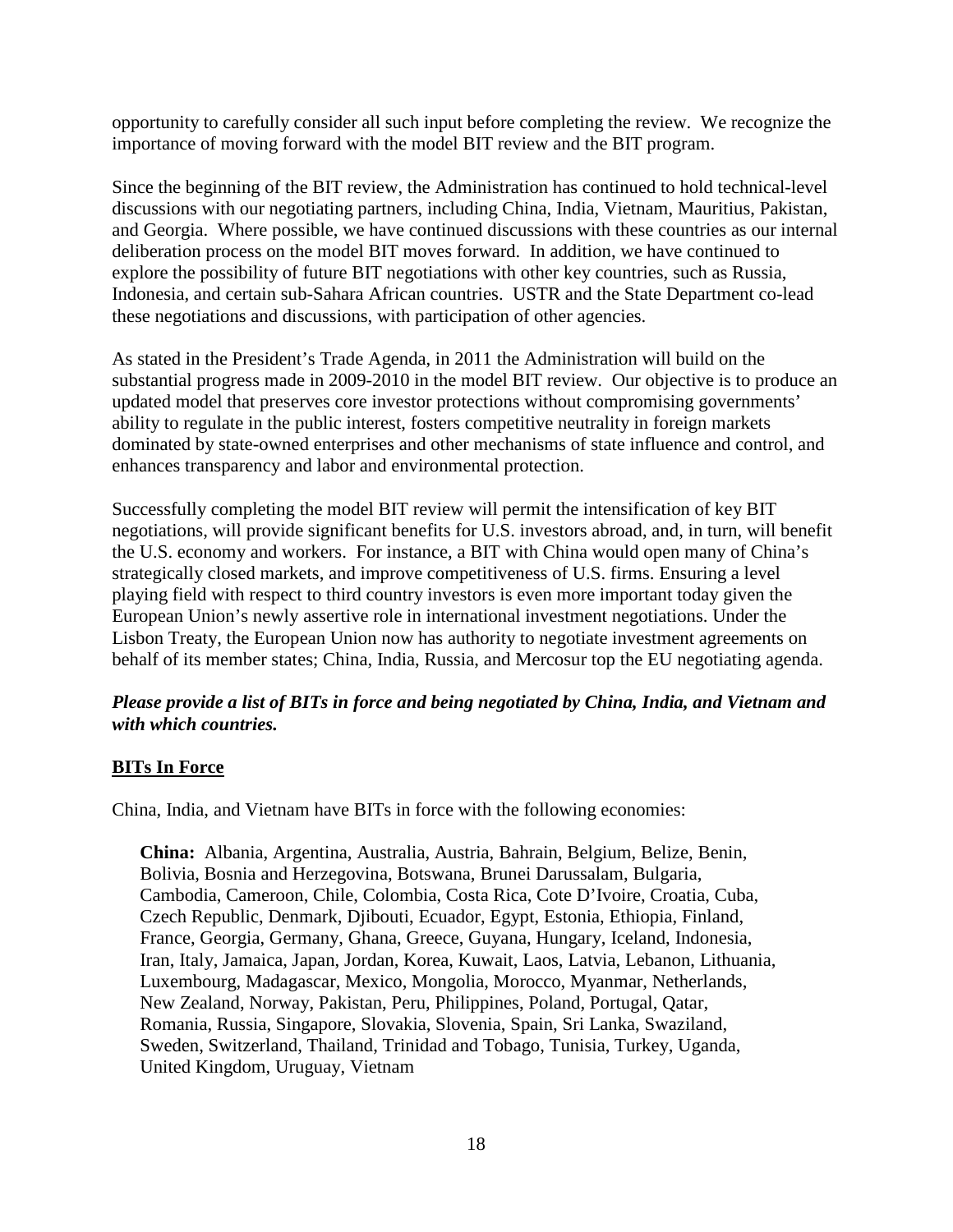(In recent years, China has also concluded trade agreements containing investment chapters with New Zealand and Peru (which entered into force in 2008 and 2010, respectively).)

**India:** Australia, Austria, Belgium, Bosnia and Herzegovina, Colombia, Croatia, Czech Republic, Denmark, Egypt, France, Germany, Ghana, Greece, Hungary, Indonesia, Italy, Kazakhstan, Korea, Mauritius, Mexico, Morocco, Mozambique, Netherlands, Oman, Portugal, Spain, Sri Lanka, Sweden, Switzerland, Thailand, Turkey, United Kingdom

(In recent years, India has also concluded economic agreements containing investment chapters with Singapore and Korea (which entered into force in 2005 and 2010, respectively). In February of this year, India signed such an agreement with Japan.)

**Vietnam:** Australia, Austria, Belarus, Belgium, Bulgaria, Cambodia, Chile, China, Cuba, Czech Republic, Denmark, Egypt, Finland, France, Germany, Hungary, Indonesia, Italy, Japan, Korea, Latvia, Malaysia, Netherlands, Poland, Romania, Singapore, Sweden, Switzerland, Tajikistan, Thailand, United Kingdom

## **BITs Under Negotiation**

We are unable to identify with certainty with which countries China, India, and Vietnam are currently negotiating BITs, as that information is not always disclosed publicly. However, we are aware from publicly available information of the following BIT negotiations involving each country:

**China:** Canada; Japan and Korea (trilateral negotiation)

(China is also negotiating investment issues as part of its FTA negotiation with Australia.)

**India:** Algeria, Azerbaijan, Brazil, Canada, Cuba, El Salvador, Georgia, Ghana, Guyana, Iraq, Kenya, Lebanon, Lithuania, Malta, Nepal, Nigeria, Norway, Peru, Seychelles, Slovenia, South Africa, Tanzania, Tunisia, UAE, Venezuela

**Vietnam:** Canada, Estonia, Israel, Morocco, Saudi Arabia, Tanzania, Tunisia

## *Without investor-state protections, how will American businesses and their investments be protected in foreign markets where they operate?*

In the absence of a BIT (or free trade agreement investment chapter), including investor-State arbitration provisions and other legal protections, U.S. investors must generally rely on the legal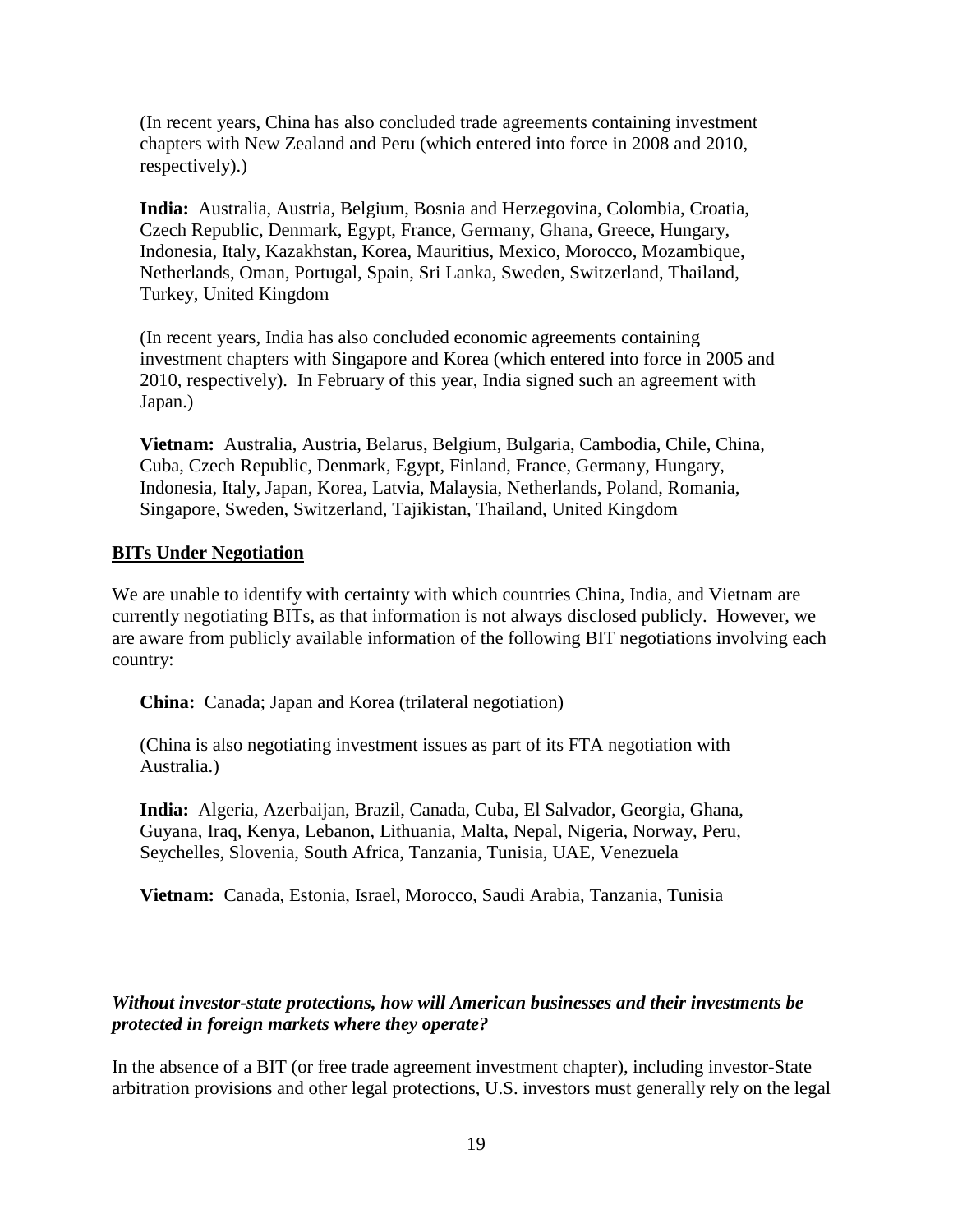remedies provided by the domestic laws of the countries in which they operate (or seek to operate).

## *How many BITs have been signed and implemented around the world since the Model BIT review was launched in 2009?*

The current model BIT review was launched in February 2009. From the beginning of 2009 through mid-2010, more than 100 BITs concluded worldwide (according to UNCTAD). (We are seeking to obtain updated information for the period since then.)

## *Please provide a list of the top ten trading partners with the United States and the BITs that each of the ten countries has with other countries.*

| No.            | <b>Trading Partner</b> | <b>BIT Partners</b>                                                                                                                                                                                                                                                                                                                                                                                                                                                                                                                                                                                                                                                                                                                                                                                                                                                            |
|----------------|------------------------|--------------------------------------------------------------------------------------------------------------------------------------------------------------------------------------------------------------------------------------------------------------------------------------------------------------------------------------------------------------------------------------------------------------------------------------------------------------------------------------------------------------------------------------------------------------------------------------------------------------------------------------------------------------------------------------------------------------------------------------------------------------------------------------------------------------------------------------------------------------------------------|
| $\mathbf{1}$   | Canada                 | Argentina, Armenia, Barbados, Costa Rica, Croatia,<br>Czech Republic, Ecuador, Egypt, El Salvador, Hungary,<br>Jordan, Latvia, Lebanon, Panama, Peru, Philippines,<br>Poland, Romania, Russia, Slovakia, South Africa,<br>Thailand, Trinidad and Tobago, Ukraine, Uruguay,<br>Venezuela                                                                                                                                                                                                                                                                                                                                                                                                                                                                                                                                                                                        |
| $\overline{2}$ | China                  | Albania, Argentina, Australia, Austria, Bahrain, Belgium,<br>Belize, Benin, Bolivia, Bosnia and Herzegovina,<br>Botswana, Brunei Darussalam, Bulgaria, Cambodia,<br>Cameroon, Chile, Colombia, Costa Rica, Cote D'Ivoire,<br>Croatia, Cuba, Czech Republic, Denmark, Djibouti,<br>Ecuador, Egypt, Estonia, Ethiopia, Finland, France,<br>Georgia, Germany, Ghana, Greece, Guyana, Hungary,<br>Iceland, Indonesia, Iran, Italy, Jamaica, Japan, Jordan,<br>Korea, Kuwait, Laos, Latvia, Lebanon, Lithuania,<br>Luxembourg, Madagascar, Mexico, Mongolia, Morocco,<br>Myanmar, Netherlands, New Zealand, Norway, Pakistan,<br>Peru, Philippines, Poland, Portugal, Qatar, Romania,<br>Russia, Singapore, Slovakia, Slovenia, Spain, Sri Lanka,<br>Swaziland, Sweden, Switzerland, Thailand, Trinidad and<br>Tobago, Tunisia, Turkey, Uganda, United Kingdom,<br>Uruguay, Vietnam |
| 3              | Mexico                 | Argentina, Australia, Austria, Belarus, Belgium, China,<br>Cuba, Czech Republic, Denmark, Finland, France,<br>Germany, Iceland, India, Italy, Korea, Netherland,<br>Panama, Portugal, Slovakia, Spain, Sweden, Switzerland,<br>Trinidad and Tobago, United Kingdom, Uruguay                                                                                                                                                                                                                                                                                                                                                                                                                                                                                                                                                                                                    |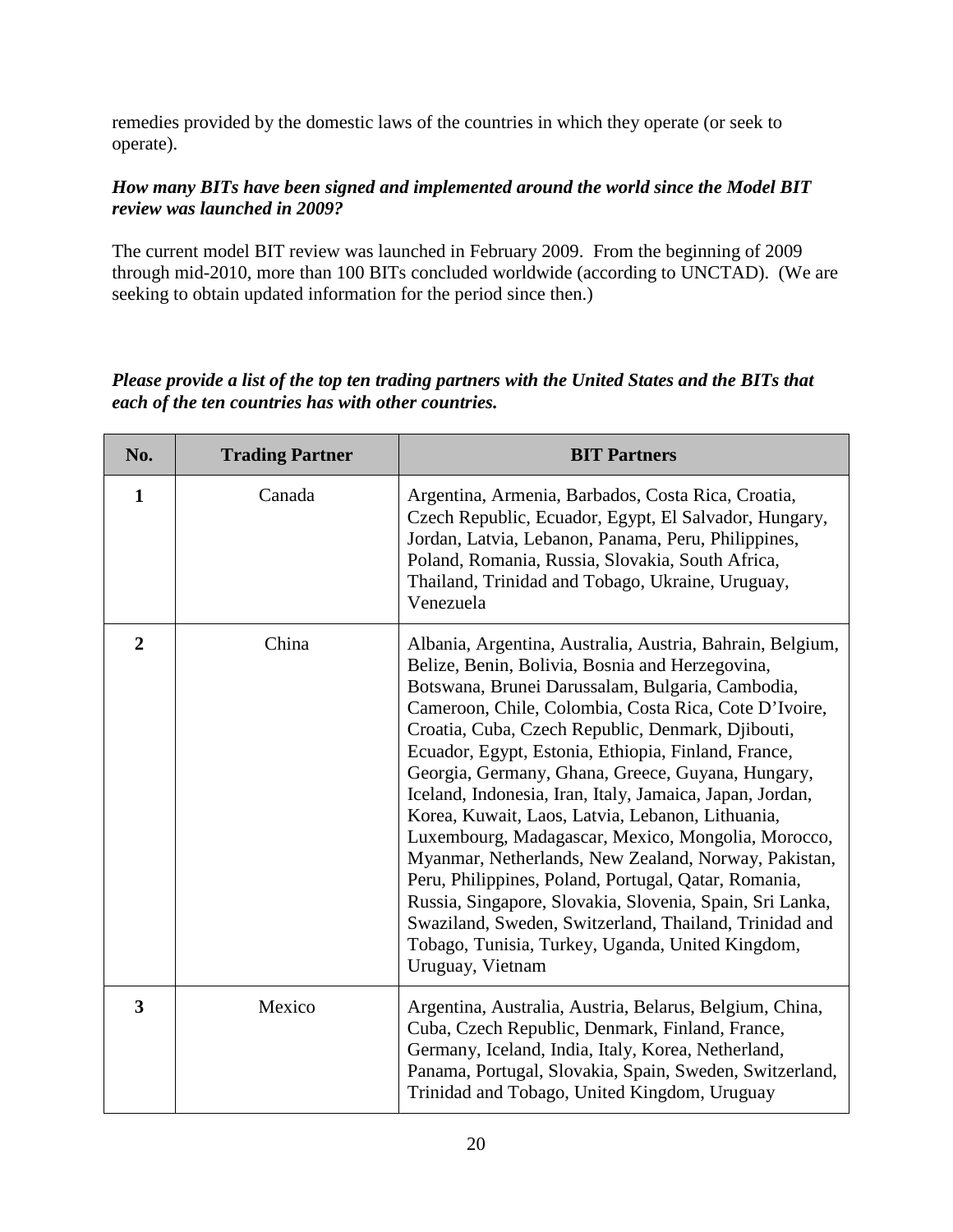| $\overline{\mathbf{4}}$ | Japan                 | Bangladesh, China, Egypt, Hong Kong, Korea, Laos,<br>Mongolia, Pakistan, Peru, Russia, Sri Lanka, Turkey,<br>Uzbekistan, Vietnam                                                                                                                                                                                                                                                                                                                                                                                                                                                                                                                                                                                                                                                                                                                                                                                                                                                                                                                                                                                                                                                                                                                                                                                                                                                                          |
|-------------------------|-----------------------|-----------------------------------------------------------------------------------------------------------------------------------------------------------------------------------------------------------------------------------------------------------------------------------------------------------------------------------------------------------------------------------------------------------------------------------------------------------------------------------------------------------------------------------------------------------------------------------------------------------------------------------------------------------------------------------------------------------------------------------------------------------------------------------------------------------------------------------------------------------------------------------------------------------------------------------------------------------------------------------------------------------------------------------------------------------------------------------------------------------------------------------------------------------------------------------------------------------------------------------------------------------------------------------------------------------------------------------------------------------------------------------------------------------|
| 5                       | Germany               | Afghanistan, Albania, Algeria, Antigua and Barbuda,<br>Argentina, Armenia, Azerbaijan, Bahrain, Bangladesh,<br>Barbados, Belarus, Benin, Bolivia, Bosnia and<br>Herzegovina, Botswana, Bulgaria, Burkina Faso,<br>Burundi, Cambodia, Cameroon, Cape Verde, Central<br>African Republic, Chad, Chile, China, Costa Rica, Cote<br>D'Ivoire, Croatia, Cuba, Czech Republic, Democratic<br>Republic of the Congo, Dominica, Ecuador, Egypt, El<br>Salvador, Estonia, Ethiopia, Gabon, Georgia, Ghana,<br>Greece, Guinea, Guyana, Haiti, Honduras, Hong Kong,<br>Hungary, India, Indonesia, Iran, Israel, Jamaica, Jordan,<br>Kazakhstan, Kenya, Korea, Kuwait, Laos, Latvia,<br>Lebanon, Lesotho, Liberia, Lithuania, Macedonia,<br>Madagascar, Malaysia, Mali, Malta, Mauritania,<br>Mauritius, Mexico, Morocco, Moldova, Mongolia,<br>Namibia, Nepal, Nicaragua, Niger, Nigeria, Oman,<br>Pakistan, Panama, Papua New Guinea, Paraguay, Peru,<br>Philippines, Poland, Portugal, Qatar, Romania, Russia,<br>Rwanda, Saudi Arabia, Saint Lucia, Saint Vincent and<br>the Grenadines, Senegal, Serbia, Sierra Leone,<br>Singapore, Slovenia, Somalia, South Africa, Sri Lanka,<br>Sudan, Swaziland, Syria, Tanzania, Thailand, Timor-<br>Leste, Togo, Trinidad and Tobago, Tunisia, Turkey,<br>Turkmenistan, United Arab Emirates, Uganda, Ukraine,<br>Uruguay, Venezuela, Vietnam, Yemen, Zambia,<br>Zimbabwe |
| 6                       | <b>United Kingdom</b> | Albania, Angola, Antigua and Barbuda, Argentina,<br>Armenia, Azerbaijan, Bahrain, Bangladesh, Barbados,<br>Belarus, Belize, Benin, Bolivia, Bosnia and Herzegovina,<br>Bulgaria, Burundi, Cameroon, Chile, China, Colombia,<br>Costa Rica, Cote D'Ivoire, Croatia, Cuba, Czech<br>Republic, Democratic Republic of the Congo, Dominica,<br>Ecuador, Egypt, El Salvador, Estonia, Ethiopia, Georgia,<br>Ghana, Grenada, Guyana, Haiti, Honduras, Hong Kong,<br>Hungary, India, Indonesia, Jamaica, Jordan, Kazakhstan,<br>Kenya, Korea, Kyrgyzstan, Laos, Latvia, Lebanon,<br>Lesotho, Lithuania, Malaysia, Malta, Mauritius, Mexico,<br>Moldova, Mongolia, Morocco, Nepal, Nicaragua,<br>Nigeria, Oman, Pakistan, Panama, Papua New Guinea,<br>Paraguay, Peru, Philippines, Poland, Romania, Russia,<br>Saint Lucia, Senegal, Singapore, Sierra Leone, Slovenia,                                                                                                                                                                                                                                                                                                                                                                                                                                                                                                                                          |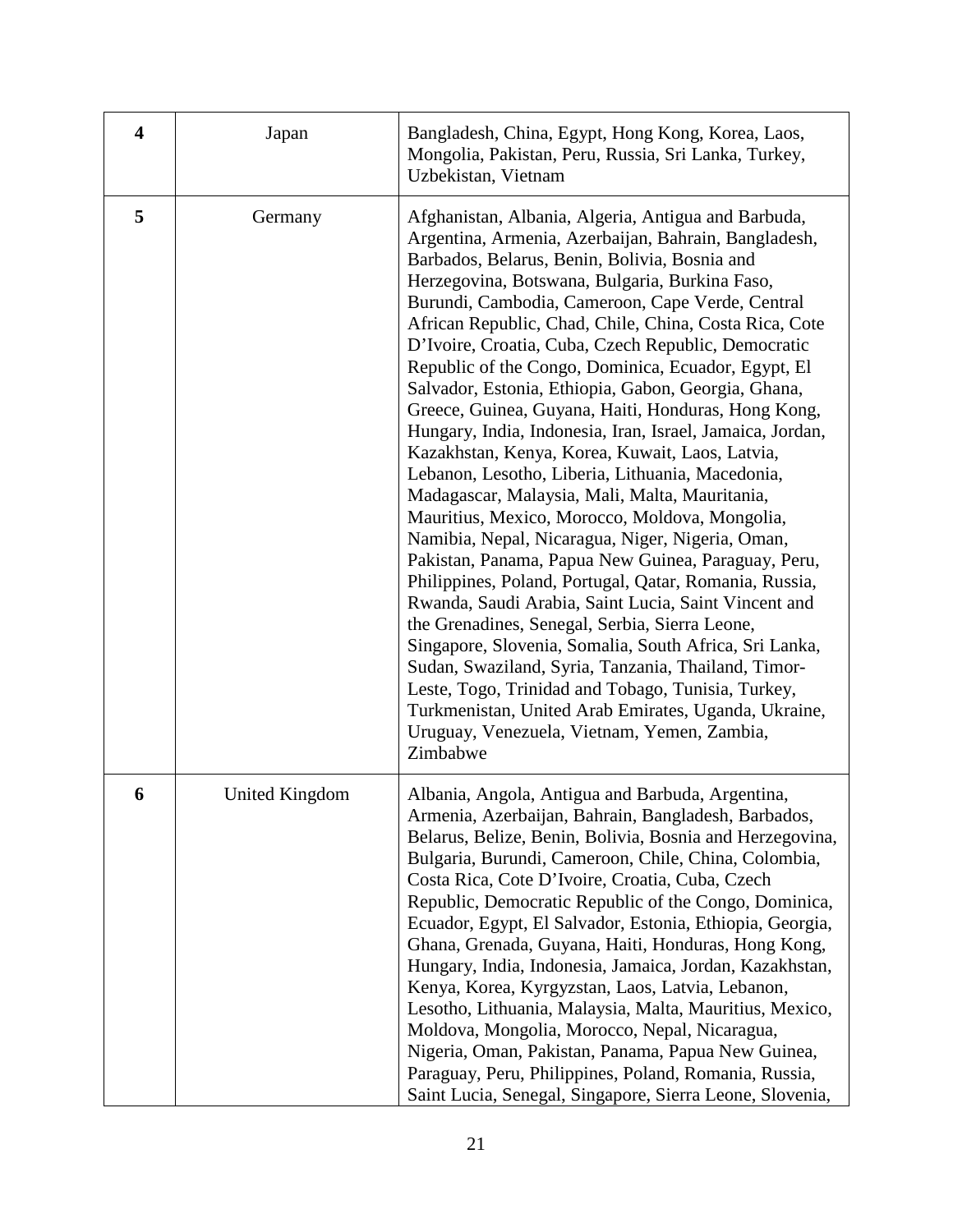|                |               | South Africa, Sri Lanka, Swaziland, Tanzania, Thailand,<br>Tonga, Trinidad and Tobago, Tunisia, Turkey,<br>Turkmenistan, Uganda, Ukraine, United Arab Emirates,<br>Uruguay, Uzbekistan, Vanuatu, Venezuela, Vietnam,<br>Yemen                                                                                                                                                                                                                                                                                                                                                                                                                                                                                                                                                                                                                                                                                                                         |
|----------------|---------------|-------------------------------------------------------------------------------------------------------------------------------------------------------------------------------------------------------------------------------------------------------------------------------------------------------------------------------------------------------------------------------------------------------------------------------------------------------------------------------------------------------------------------------------------------------------------------------------------------------------------------------------------------------------------------------------------------------------------------------------------------------------------------------------------------------------------------------------------------------------------------------------------------------------------------------------------------------|
| $\overline{7}$ | Korea         | Albania, Algeria, Argentina, Austria, Bangladesh,<br>Belarus, Belgium, Bolivia, Brazil, Brunei Darussalam,<br>Burkina Faso, Cambodia, Chile, China, Costa Rica,<br>Croatia, Czech Republic, Democratic Republic of the<br>Congo, Denmark, Egypt, El Salvador, Finland, France,<br>Germany, Guatemala, Honduras, Hong Kong, Hungary,<br>India, Indonesia, Iran, Israel, Italy, Jamaica, Japan,<br>Jordan, Kazakhstan, Kuwait, Laos, Latvia, Lebanon,<br>Lithuania, Malaysia, Mauritania, Mexico, Mongolia,<br>Morocco, Netherlands, Nicaragua, Nigeria, Oman,<br>Pakistan, Panama, Paraguay, Peru, Philippines, Poland,<br>Portugal, Qatar, Romania, Russia, Saudi Arabia, Senegal,<br>Slovakia, South Africa, Spain, Sri Lanka, Sweden,<br>Switzerland, Tajikistan, Thailand, Trinidad and Tobago,<br>Tunisia, Turkey, Ukraine, United Arab Emirates, United<br>Kingdom, Uzbekistan, Vietnam                                                          |
| 8              | Taiwan        | Belize, Costa Rica, Guatemala, Macedonia, Marshall<br>Islands, Saint Vincent and the Grenadines, Swaziland,<br>Thailand                                                                                                                                                                                                                                                                                                                                                                                                                                                                                                                                                                                                                                                                                                                                                                                                                               |
| 9              | <b>Brazil</b> | Chile, Cuba, Denmark, Finland, Korea, Netherlands,<br>Portugal, Venezuela                                                                                                                                                                                                                                                                                                                                                                                                                                                                                                                                                                                                                                                                                                                                                                                                                                                                             |
| 10             | France        | Albania, Algeria, Argentina, Armenia, Azerbaijan,<br>Bahrain, Bangladesh, Belarus, Bolivia, Bosnia and<br>Herzegovina, Bulgaria, Cambodia, Chile, China, Costa<br>Rica, Croatia, Czech Republic, Democratic Republic of<br>the Congo, Dominican Republic, Ecuador, Egypt, El<br>Salvador, Equatorial Guinea, Estonia, Georgia, Ghana,<br>Guatemala, Haiti, Honduras, Hong Kong, Hungary,<br>India, Indonesia, Iran, Israel, Jamaica, Jordan,<br>Kazakhstan, Korea, Kuwait, Kyrgyzstan, Laos, Latvia,<br>Lebanon, Liberia, Lithuania, Macedonia, Madagascar,<br>Malaysia, Malta, Mauritius, Mexico, Moldova,<br>Mongolia, Morocco, Namibia, Nepal, Nicaragua,<br>Nigeria, Oman, Panama, Pakistan, Paraguay, Peru,<br>Philippines, Poland, Qatar, Romania, Russia, Saudi<br>Arabia, Serbia, Singapore, Slovakia, Slovenia, South<br>Africa, Sudan, Sri Lanka, Syria, Tajikistan, Trinidad and<br>Tobago, Tunisia, Turkmenistan, Uganda, Ukraine, United |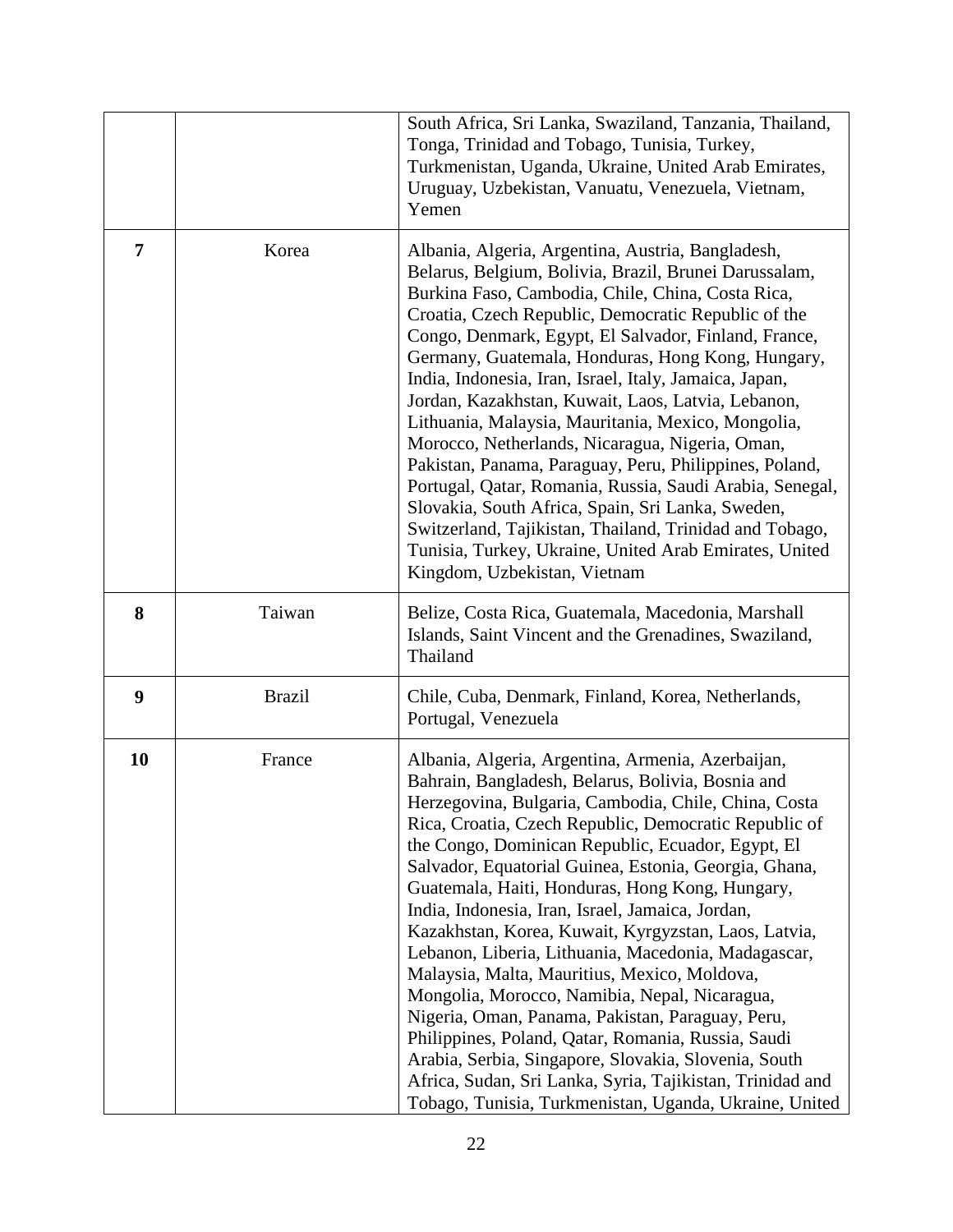|  | Arab Emirates, Uruguay, Uzbekistan, Venezuela,<br>Vietnam, Yemen, Zimbabwe |
|--|----------------------------------------------------------------------------|
|  |                                                                            |

## **Questions from Senator Rockefeller**

## **Question 1**

I understand that USTR has been a fervent advocate on behalf of U.S. companies in Japan on the Japan Post issue, specifically the lack of a level playing field for U.S. companies in competition with Japan Post's businesses.

The Japan Post issue has been a bipartisan and bicameral concern for a number of years. We want to make sure that Japan will lives up to its General Agreement on Trade in Services and World Trade Organization commitments to provide a level playing field for all participants in the Japanese marketplace. I and other members are also very concerned about possible legislation that would expand the operations of Japan Post.

**Given serious Congressional concerns please tell me how we are moving to get Japan to deal with its current violations of General Agreement on Trade in Services with regard to the Japan Post entities and its World Trade Organization obligation to provide national treatment of all market participants?**

**What is USTR's plan to get the Japanese government to set aside its announced legislation designed to expand Japan Post in violation of its World Trade Organization commitments?**

**Perhaps most important, how can we support your efforts?**

## **Answer:**

We have serious and long-standing level playing field concerns regarding Japan Post in the insurance, banking, and express delivery sectors. We have raised these concerns at every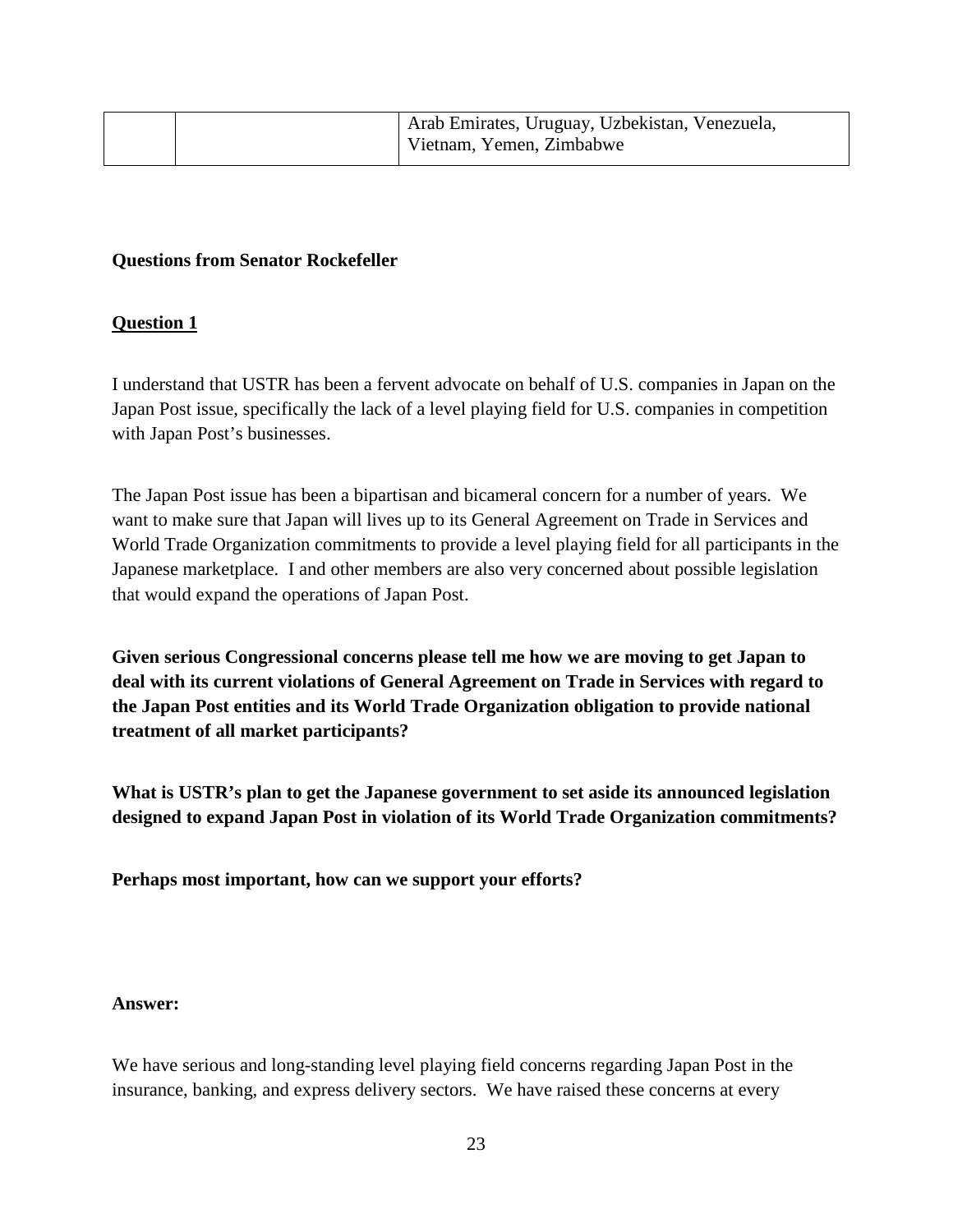appropriate opportunity with the Japanese Government and believe that Japan is fully aware of our concerns. We are continuing to urge Japan to address our concerns and to abide by its WTO obligations.

We are monitoring the situation carefully with respect to any legislation related to Japan Post. The Japanese government has proposed legislation that would open the door for the Japan Post insurance and banking companies to expand the scope of their business before a level playing field is established. We continue to call on Japan to ensure that it achieves a level playing field before allowing any changes in the scope of Japan Post Insurance's business operations.

## **Questions from Senator Conrad**

## **Question 1**

Mr. Ambassador, as you know, North Dakota is a major producer of high quality beef. Expanding export markets is critical to North Dakota ranchers.

Several years ago, South Korea made a commitment to fully re-open open its market to U.S. beef, consistent with international scientific standards. But Korea is not doing so. It continues to impose unjustified restrictions on our beef.

Now, I am realistic. I understand that Korea is supremely sensitive on the issue of exports from older cattle and certain product lines where the Korean public believes, incorrectly, that there is a BSE risk. Despite the scientific consensus that these products are safe, Korea is unlikely to change its position on these points, much as I would like for them to do so.

At the same time, I agree with the President, who said during the campaign that we cannot just let our trading partners walk away from their commitments on international trade. So I believe we must insist that South Korea provide compensation in the form of increased access to other areas of its beef market in return for its failure to keep its original commitment. For example, Korea could choose, without re-opening the FTA, to provide accelerated reductions in the tariffs on US beef until it agrees to accept the full range of US beef exports, thereby making our exports more competitive than those of our trading partners.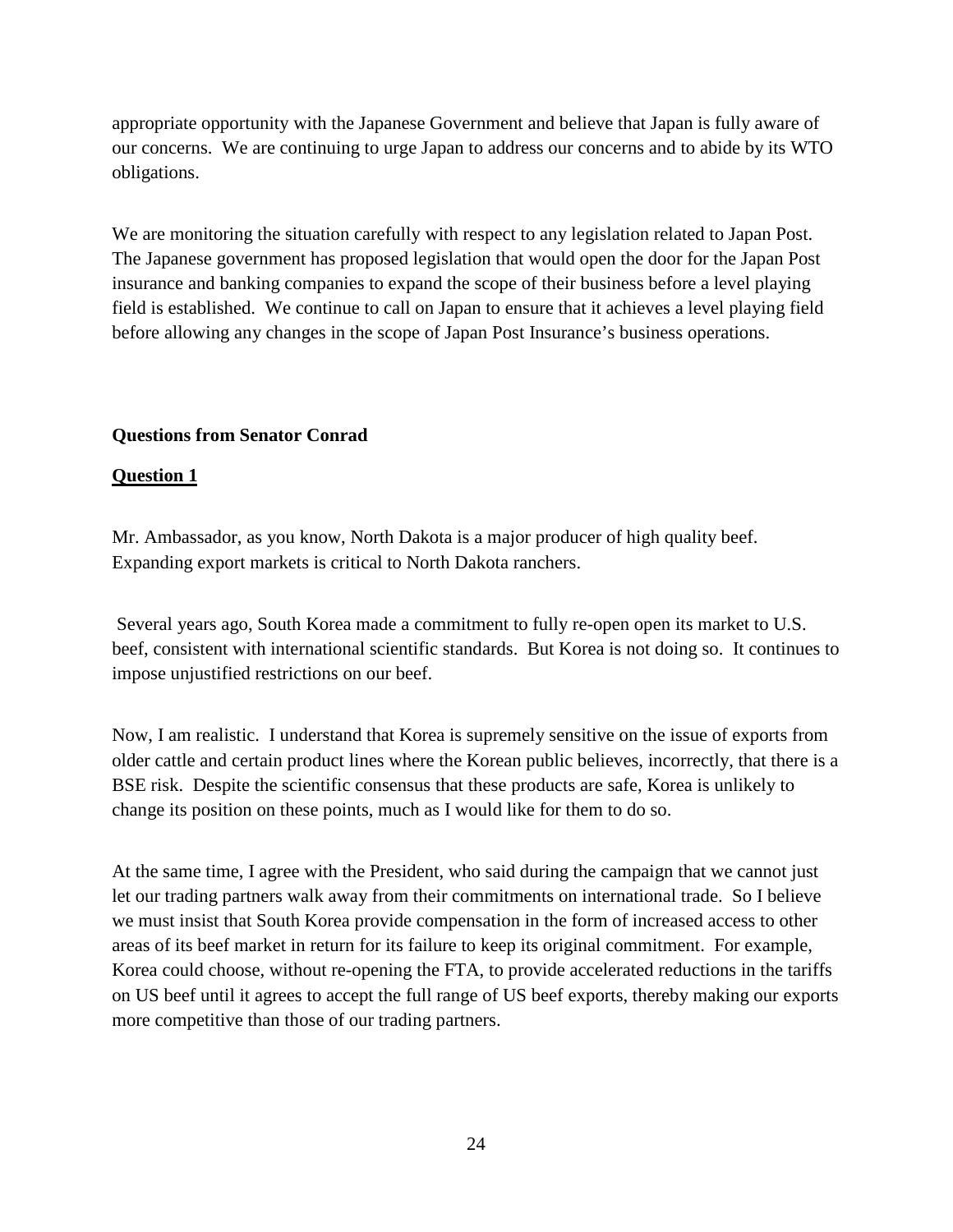Without some agreement along those lines, it will be very difficult for me to support this FTA. To me, this is a very reasonable request that recognizes political reality in South Korea while demonstrating that we will stand up for the rights of American beef producers.

# **What will you do to ensure our beef producers are fully compensated for Korea denying us the full access to its beef market that it had previously agreed to?**

### **Answer:**

The beef issue remains a top priority for the Administration, and we will continue to urge Korea to open its market to the full range of U.S. beef and beef products, consistent with science and international standards. At this time, the biggest barrier to U.S. beef sales in Korea is the 40% tariff levied against U.S. beef imports. The U.S.-Korea trade agreement would bring that tariff to zero over 15 years, enabling America's beef producers to build on the exponential growth of exports to Korea – which reached \$518 million in 2010, a one-year increase of 140 percent in value.

### **Questions from Senator Wyden**

#### **Question 1**

Russia, a major world economy, may become of a Member of the WTO this year. **Given the challenges we've had holding China accountable to its WTO commitments, is it reasonable to believe that USTR would need significant new resources, particularly within the office of the General Council, to monitor and enforce Russia's WTO promises?**

#### **Answer:**

The Administration looks forward to welcoming the Russian Federation into the World Trade Organization (WTO) and is working to support Russia in reaching that goal. Although Russia is the seventh largest economy in the world, it is only our  $24<sup>th</sup>$  largest trading partner; China is our second largest trading partner. The President has expressly noted that the United States-Russia economic relationship is well below its potential and USTR is working to expand trade and investment with Russia. As part of that effort, USTR works diligently to monitor and enforce Russia's existing international commitments, and will do the same with respect to Russia's WTO obligations following its accession. Pursuant to USTR's monitoring and enforcement mission, I look forward to the opportunity to work with your office, and the relevant committees, to ensure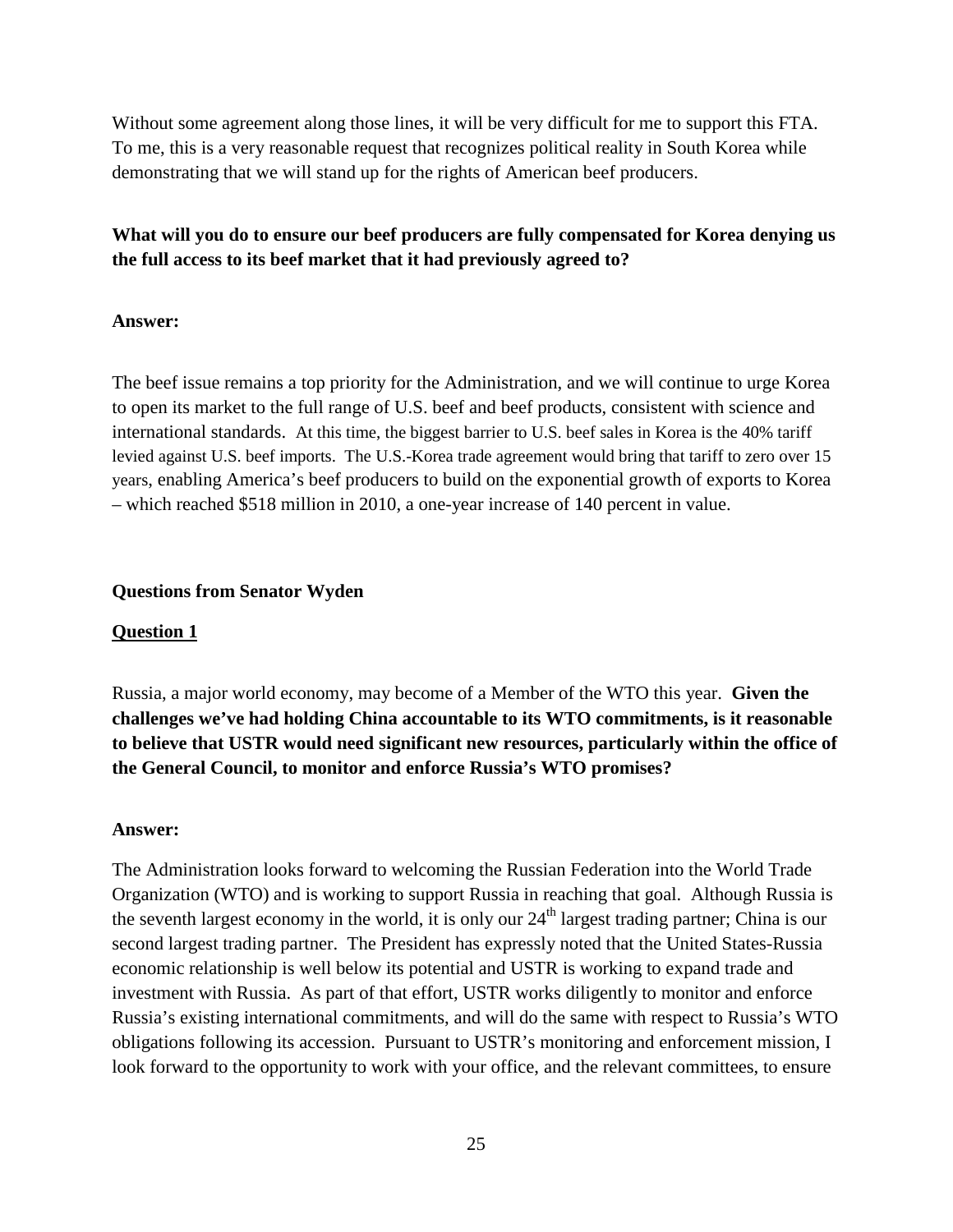that USTR has the resources necessary to ensure that American workers, farmers, ranchers and companies enjoy the full benefits of Russia's WTO obligations.

# **Question 2**

The U.S. government recently initiated an arbitration process to address the latest violation of the U.S. – Canada Softwood Lumber Agreement by Canada. This latest trade agreement violation by Canada, which deals with a massive subsidy to British Columbia's softwood lumber industry, has been particularly harmful to Oregon's forestry industry companies, workers, and communities. British Columbia's violation first became known to U.S. industry and the U.S. government in 2007, yet the enforcement step of initiating arbitration did not happen until 2011. **What will the USTR do differently in the future to ensure that violations of any U.S.- Canada lumber agreement are promptly addressed?**

## **Answer:**

This Administration has made enforcement of the Softwood Lumber Agreement (SLA) a top priority and is fully committed to its swift enforcement and requires. USTR actively manages the SLA and will continue to evaluate and act on any evidence of non-compliance to ensure that the Agreement is enforced.

Undertaking an arbitration against Canada under the SLA is a serious step. It would not be prudent for the U.S. Government to launch an arbitration before completing an analysis of the situation and without trying to resolve the issue outside of litigation. Each arbitration USTR has pursued against Canada has involved unique fact patterns. The Grade 4 issue is the most complex of the three cases the United States has brought against Canada under the SLA. Once we determined that Canada was not prepared to address the apparent violations we identified, and that we were in a position to most effectively advocate our position before a tribunal, the United States took timely action to hold Canada accountable for circumventing the Softwood Lumber Agreement.

## **Question 3**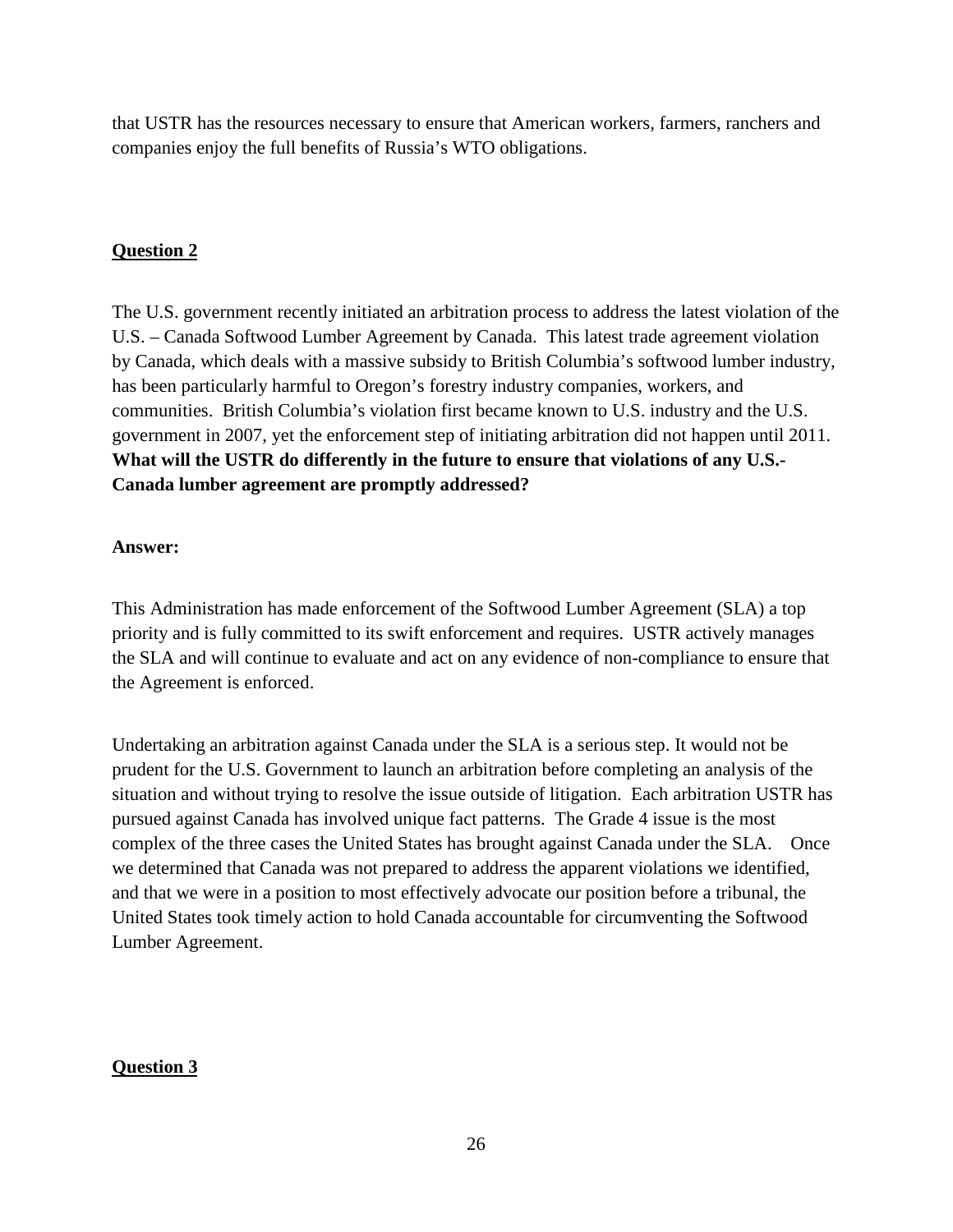I am concerned about the increase in export fees on small businesses, including hardwood lumber manufacturers. USDA approved an APHIS phytosanitary fee increase from \$50.00 to \$99.00 during 2007, and then to \$106.00 effective October 2011 for the export of hardwood lumber products; a 100% increase in fees which cannot be passed through to foreign customers. American companies are absorbing these cost increases which causes additional reduction in jobs and threat of plant closings.

I understand that on March 4, 2011 Edward M. Avalos, Undersecretary of Marketing and Regulatory Programs, sent the USTR a letter about USDA's efforts to work with the hardwood industry to encourage the acceptance of a kiln dried program which would allow private agencies to administer the equivalent phytosanitary certificate and thereby reduce the costs to users while protecting the integrity of the program. The primary focus to gain acceptance is on China and Europe. **Because of the importance this program would have to provide the industry significant savings, would the office of the USTR be willing to work with USDA/APHIS to encourage EU and China to accept this alternative approach?**

## **Answer:**

USTR is committed to working with USDA and all interested stakeholders to identify creative mechanisms to address the economic concerns of our industry.

## **On the Anti-Counterfeit Trade Agreement (ACTA):**

## **Question 4**

**Is it correct that the Administration believes that ACTA is an Executive Agreement that articulates a common understanding about how intellectual property rights will be enforced and that it does not impact the scope of those rights?** 

## **Answer:**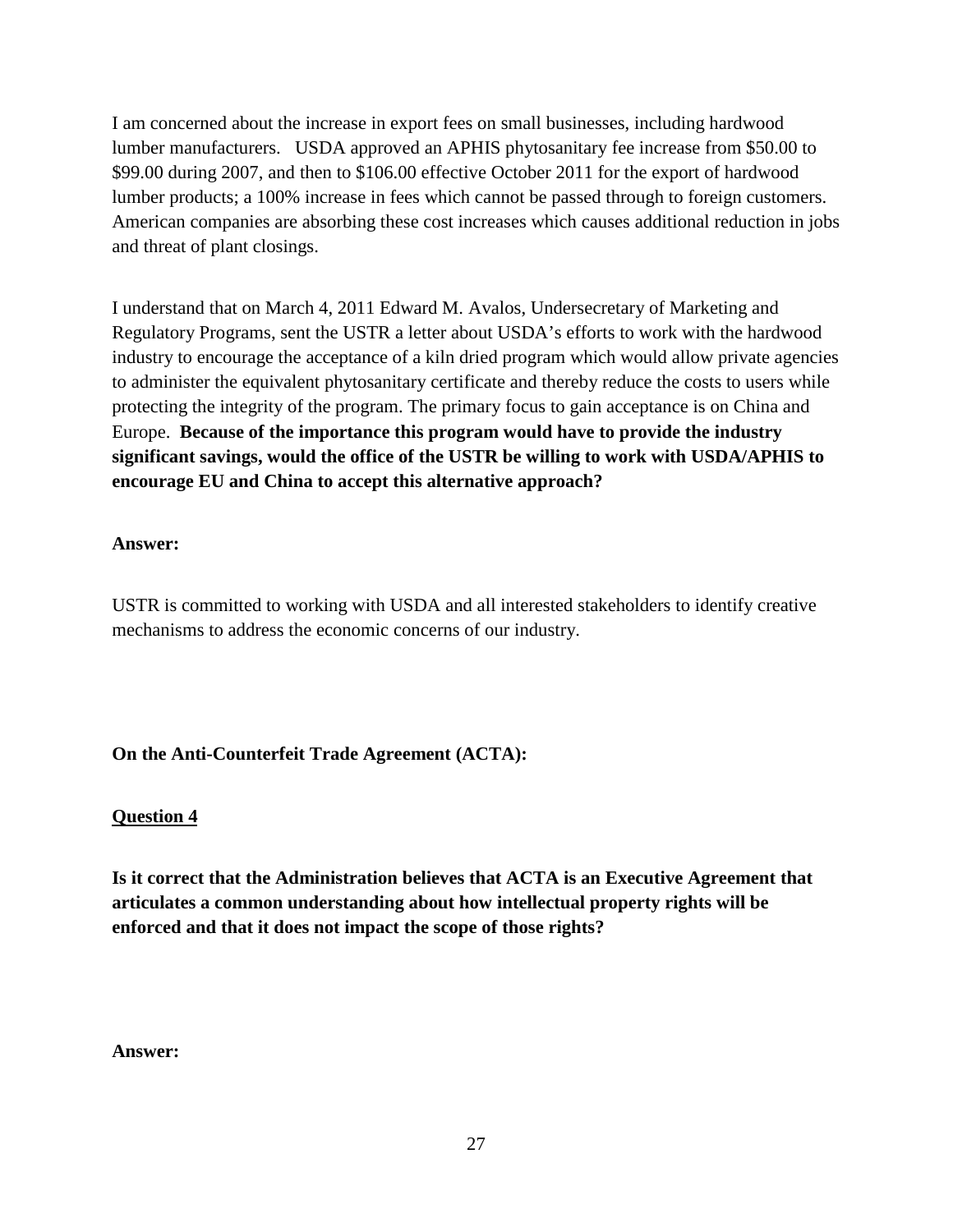Yes, ACTA is an Executive Agreement that does not affect the scope of intellectual property rights. ACTA Article 3(1) provides that ACTA "shall be without prejudice to provisions in a Party's law governing the availability, acquisition, scope and maintenance of intellectual property rights."

# **Question 5**

**Does the Administration believe that no changes in U.S. law, or the application of U.S. law, are required for the U.S. to be consistent with the understandings articulated in ACTA?** 

## **Answer:**

Yes. ACTA can be implemented without new legislation.

## **Question 6**

**Does the Administration believe that the provisions of the Digital Millennium Copyright Act found in 17 U.S.C. sec. 512, and as interpreted by the courts, are consistent with ACTA, and ACTA in no way impacts U.S. law with respect to third-party liability?** 

## **Answer:**

The ACTA is consistent with United States law, including with the Digital Millennium Copyright Act.

## **Question 7**

**If the Administration signs ACTA, doing so will not prevent the U.S. from changing its law, including in a number of specific areas like injunctive relief, damages for patent infringement, access to orphaned copyrighted works, and statutory damages, correct?** 

## **Answer:**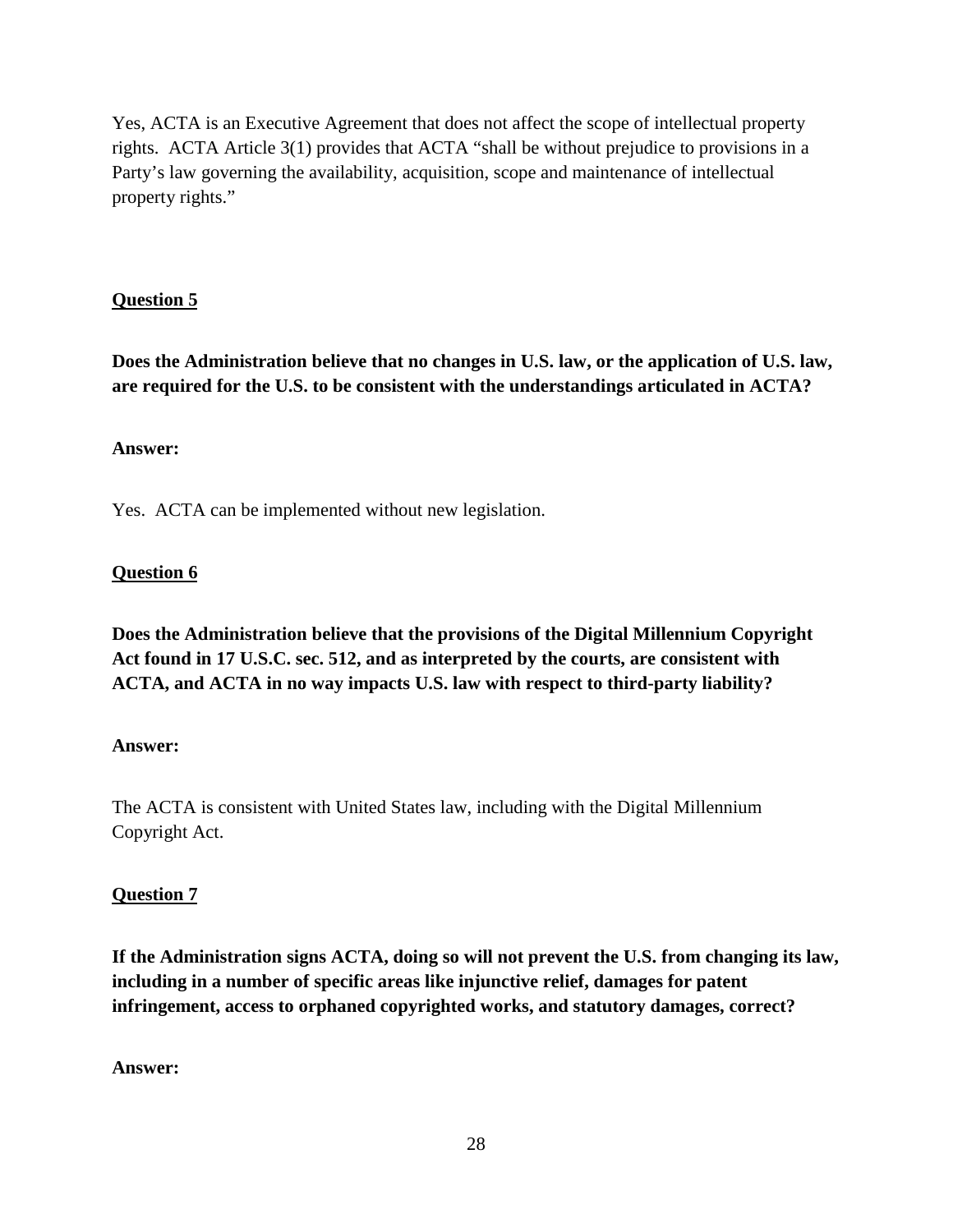The ACTA was drafted to reflect both the general principles and specific provisions of U.S. law in the areas the agreement covers. That said, the agreement does not constrain Congress' authority to change U.S. law.

## **Question 8**

**Does the Administration believe that the Congress and the courts are not bound by ACTA? If they are not bound by ACTA, they are therefore not constrained from developing guidelines that pertain to the issuance of injunctions against third parties, providing statutory licenses as an appropriate remedy, awarding continuing royalties in lieu of injunctions, or to implement reasonable exceptions to remedies in order to advance the public interest or to combat anti-competitive practices, correct?** 

## **Answer:**

The ACTA was drafted to reflect both the general principles and specific provisions of U.S. law in the areas the agreement covers. As a result, U.S. courts can continue to apply U.S. law and remain in conformity with the agreement. As noted above, ACTA does not constrain Congress' authority to change U.S. law.

## **Question 9**

**Does the Administration believe that ACTA is to be interpreted and implemented in a manner that recognizes the importance of balancing the interests of right holders and intermediaries and users, and that it ensures that measures and procedures to enforce intellectual property rights are fair and equitable?** 

## **Answer:**

Yes. In the preamble, the Parties note their desire to address the problem of infringement of intellectual property rights "in a manner that balances the rights of relevant right holders, service providers, and users. In addition, Article 6.2 of ACTA provides that "[p]rocedures adopted, maintained, or applied to implement the provisions of [Chapter II] shall be fair and equitable, and shall provide for the rights of all participants subject to such procedures to be appropriately protected."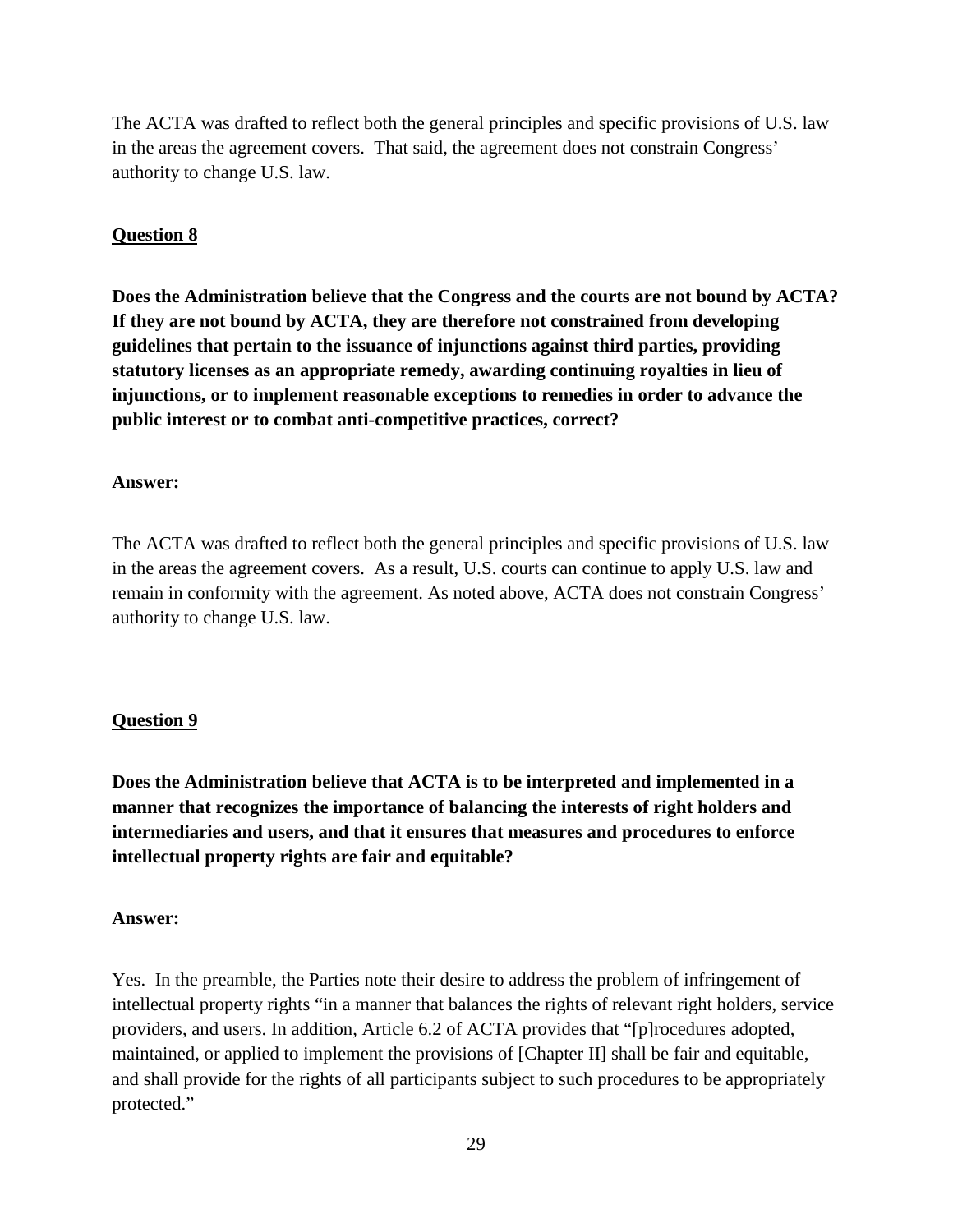## **Question 10**

**Will the Administration oppose any efforts to use ACTA to develop barriers to legitimate commercial activity or to undermine fundamental principles such as freedom of expression, fair process, and privacy?** 

## **Answer:**

Yes. The Administration would oppose such efforts.

## **Question 11**

**Does the Administration intend to encourage overseas enforcement of intellectual property rights, including in the digital environment, in a manner consistent with the balanced way these rights are enforced in the U.S.?** 

## **Answer:**

Yes. We believe that appropriately balanced enforcement systems are critical to protecting U.S. right holders and fostering e-commerce.

## **Question 12**

**Does the Administration intend to promote an open and transparent process in the way ACTA is implemented and shaped in the future, including in the ACTA committee? Will the Administration's views on intellectual property rights enforcement be informed by seeking the points of view by a wide variety of interested parties, including consumers?** 

#### **Answer:**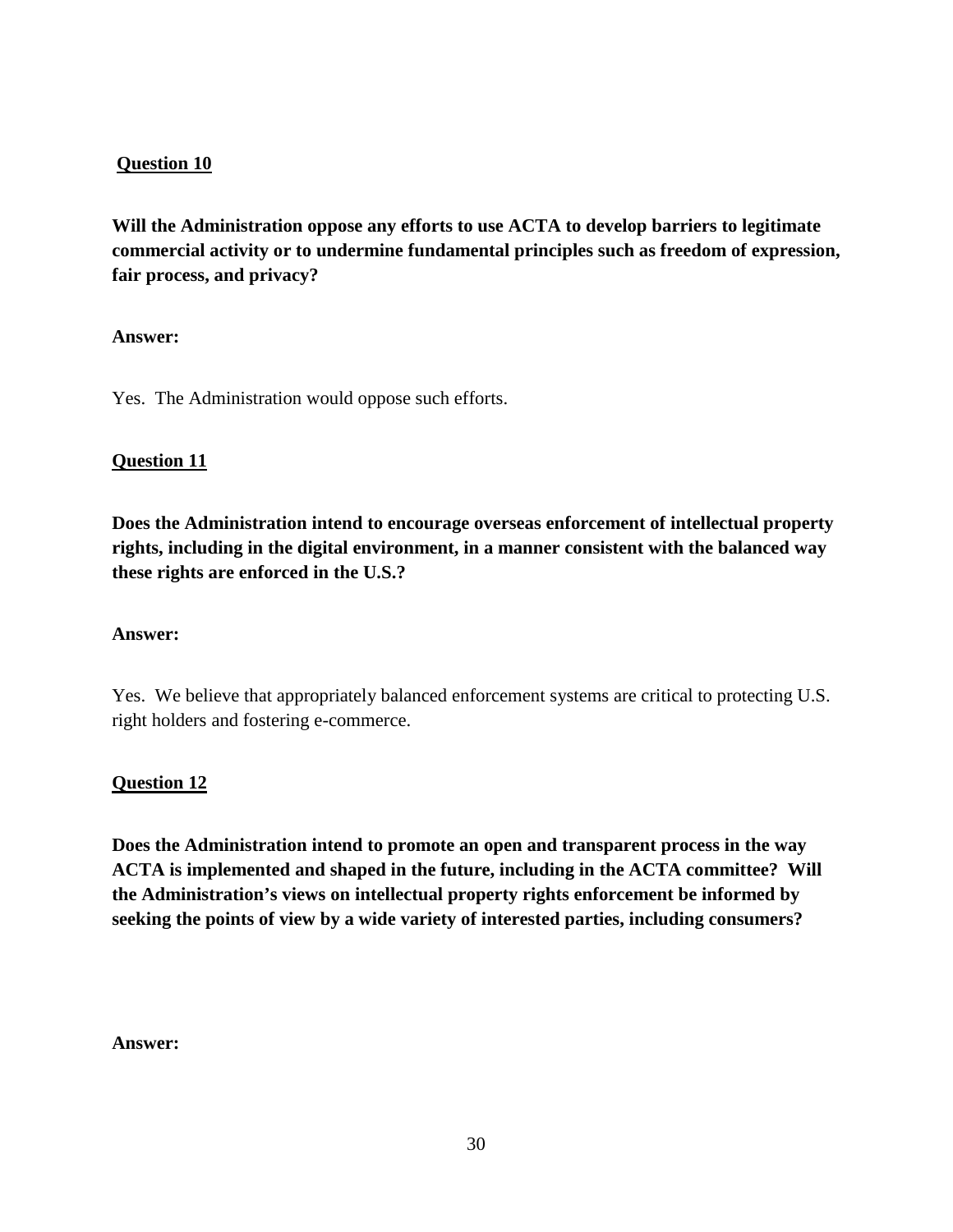Yes, as stated in the President's Trade Policy Agenda, the Administration is committed to conducting its trade policy efforts based on high standards that reflect American values on public engagement and transparency. USTR will continue to consult with stakeholders, both formally, through our ITAC advisory system, and informally. This will help ensure that we receive appropriate input, including with respect to matters addressed in the ACTA committee.

## **Question 13**

**Will the U.S. apply the civil enforcement section of ACTA to patents and the protection of undisclosed information?** 

### **Answer:**

ACTA permits a Party to exclude patents and the protection of undisclosed information from the obligations set out in the agreement's civil enforcement section. The United States will not apply the provisions of that section with respect to patents and the protection of undisclosed information to the extent of any inconsistency with U.S. law.

## **Question 14**

**Does the Administration intend to implement ACTA, including enforcement activities against third parties, in a way that does not to hinder the access and movement of legitimate generic medicines and will be consistent with the TRIPS Agreement, the WTO Declaration on TRIPS and Public Health and the WHO Global Strategy and Plan of Action on Public Health, Innovation and Intellectual Property?** 

#### **Answer:**

ACTA is not intended to hinder the movement of legitimate generic medicines. In the preamble to the agreement, the Parties recognize the principles set forth in the *Doha Declaration on the TRIPS Agreement and Public Health*. Moreover, patents and protection of undisclosed information fall outside the scope of ACTA's provisions on border measures. (See Section 3, footnote 6.)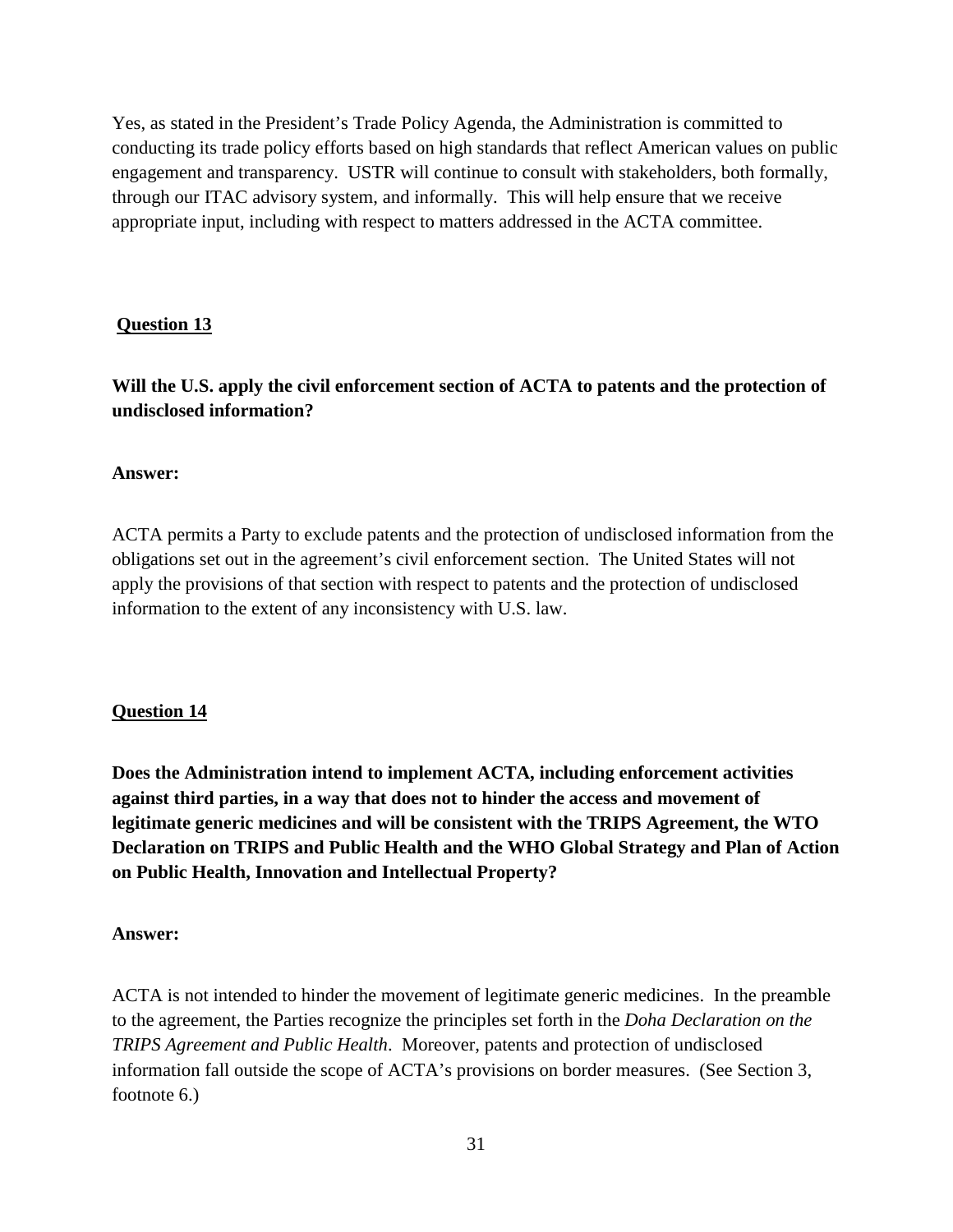## **On the Trans-Pacific Partnership Agreement (TPP):**

## **Question 15**

**Because the Internet represents the shipping lane of the 21st Century, do you agree that obtaining from our trade partners binding trade commitments on cross-border data transfers should be an economic and trade priority of the United States?** 

### **Answer:**

We are working hard to develop TPP commitments that enhance the ability of our companies to operate effectively on a cross-border basis. Moving data may be critical to such trade, particularly for companies seeking to take advantage of the Internet, an area U.S. companies have pioneered and which is a great source of our companies' competitiveness. We are looking very closely at how we could accomplish this goal. Given the number of stakeholders involved, this is a complex undertaking, but we are committed to trying to address this issue in a way that supports our interests.

## **Question 16**

**Will the Administration seek to incorporate a substantive right on cross-border data transfers in the TPP?**

## **Answer:**

Yes, if possible.

## **Question 17**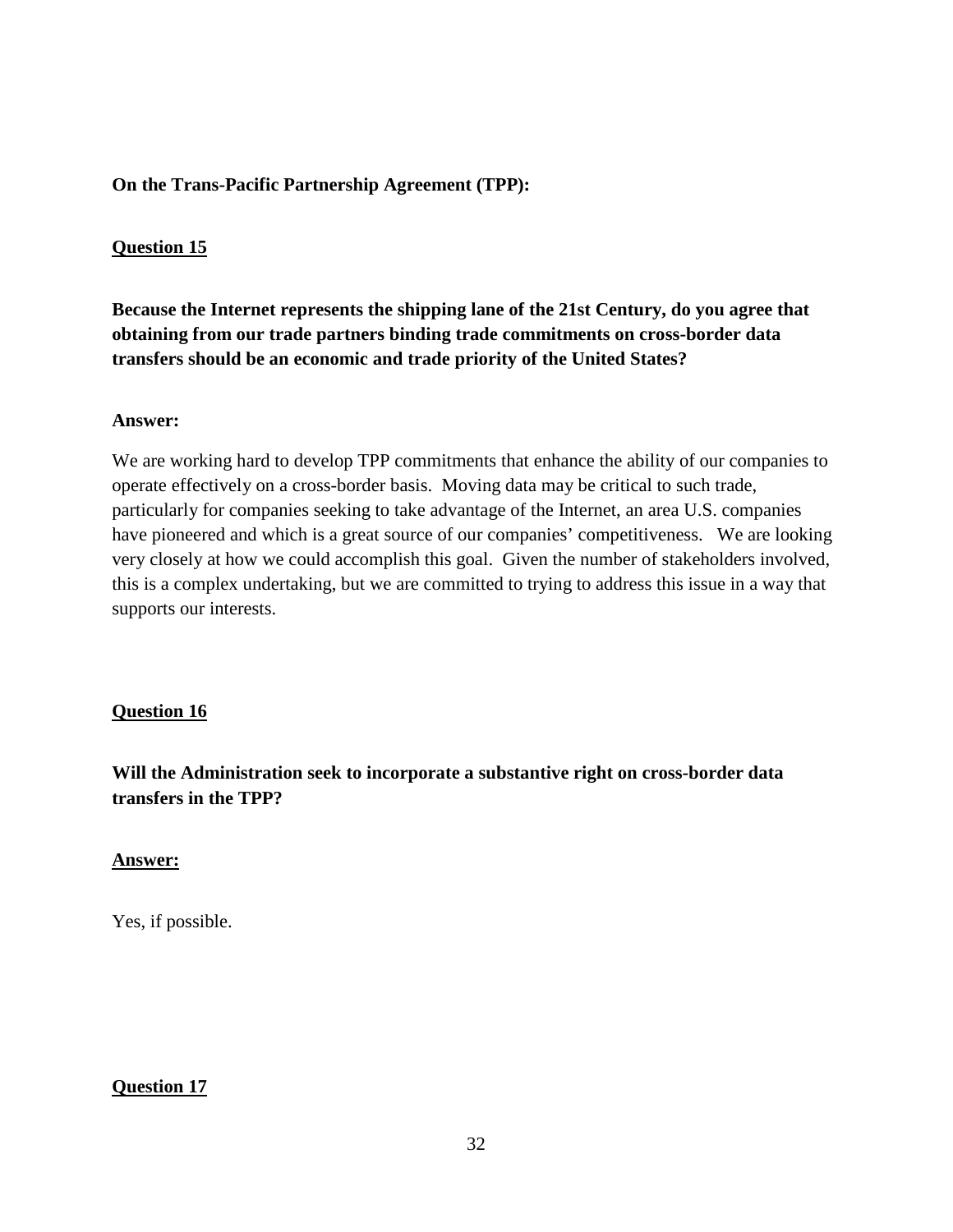With respect to enforcement of intellectual property in the digital environment:

# **Will the Administration seek to ensure that intermediaries face no liabilities in TPP countries that they would not face in the U.S.?**

# **Answer:**

Our goal in TPP is to achieve high standards of IP protection and enforcement in the Asia Pacific region that will stand alongside previous U.S. FTAs in the Asia-Pacific region, including with current TPP partners Australia, Chile, Peru, and Singapore. To date, the United States has put forward proposed text covering many aspects of copyrights, trademarks, patents, and enforcement that would achieve this goal.

We note that those past FTAs contain provisions modeled on the U.S. Digital Millennium Copyright Act, which addresses limitations on liability for ISPs. We are seeking commitments that would be similar to, and consistent with, provisions found in U.S. law.

# **A. Will the Administration seek to ensure that any enforcement actions taken against websites in TPP countries are done in a transparent way and will include meaningful due process?**

# **Answer:**

Transparency and due process are important aspects of the U.S. IP enforcement regime. We are seeking commitments in the TPP that are fully consistent with these principles; in this regard, if there are any concerns with particular TPP partners, we would appreciate any suggestions that you or other members of Congress might have.

# **B. What is the U.S. proposing in the TPP talks to ensure that the integrity of the Internet and fundamental principles of free speech are protected during any efforts to combat copyright infringement?**

# **Answer:**

The TPP offers an important opportunity to incentivize innovation and creativity throughout the region. Our goal in TPP is to achieve high standards of IP protection and enforcement in the Asia Pacific region that will stand alongside previous U.S. FTAs in the Asia-Pacific region, including KORUS, and FTAs with current TPP partners Australia, Chile, Peru, and Singapore. In that connection, we note that these past FTAs contain copyright and enforcement provisions that are modeled on U.S. law, and therefore fully consonant with ensuring the integrity of the Internet as well as the fundamental principle of free speech.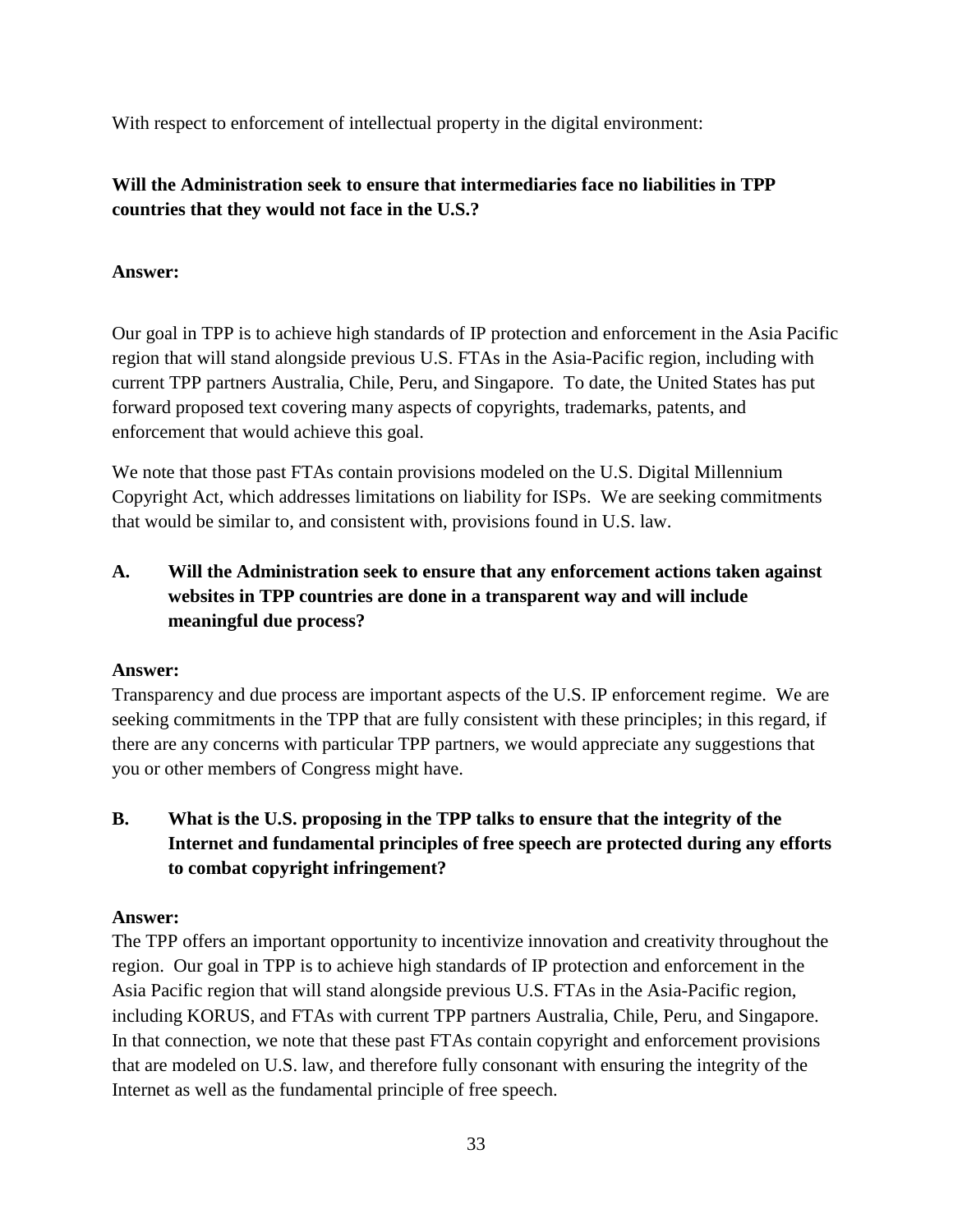## **Question 18**

# **Will the Administration seek to obtain strong, binding commitments to combat trade in illegal timber and wood products?**

## **Answer:**

The Administration proposed at Round 6 in Singapore provisions that would commit TPP countries to have measures that would make it unlawful to, among other things, import or export wildlife and wild plant products, which include "timber and wood products," that are taken in violation of conservation laws of other countries. We also proposed provisions relating to regional cooperation, information sharing and law enforcement cooperation to enhance efforts of TPP countries to combat illegal logging and associated trade.

## **Question 19**

**Will the Administration seek binding commitments to eliminate illegal, unreported, and unregulated fishing and to establish disciplines on fish subsidies?**

#### **Answer:**

The Administration also proposed at Round 6 a variety of commitments to enhance measures in place in regional fisheries management organizations (RFMOs) that seek to eliminate illegal, unreported, and unregulated (IUU) fishing, as well as commitments on fisheries subsidies, including those that contribute to overfishing and overcapacity.

#### **Question 20**

The Intellectual Property Rights Chapter of the TPP negotiating text was recently leaked and posted onto the Internet. The document is classified as "TPP Confidential." **To what extent, if any, does this classification differ from the standard "Confidential" classification established by Executive Order 12958 and its successors?**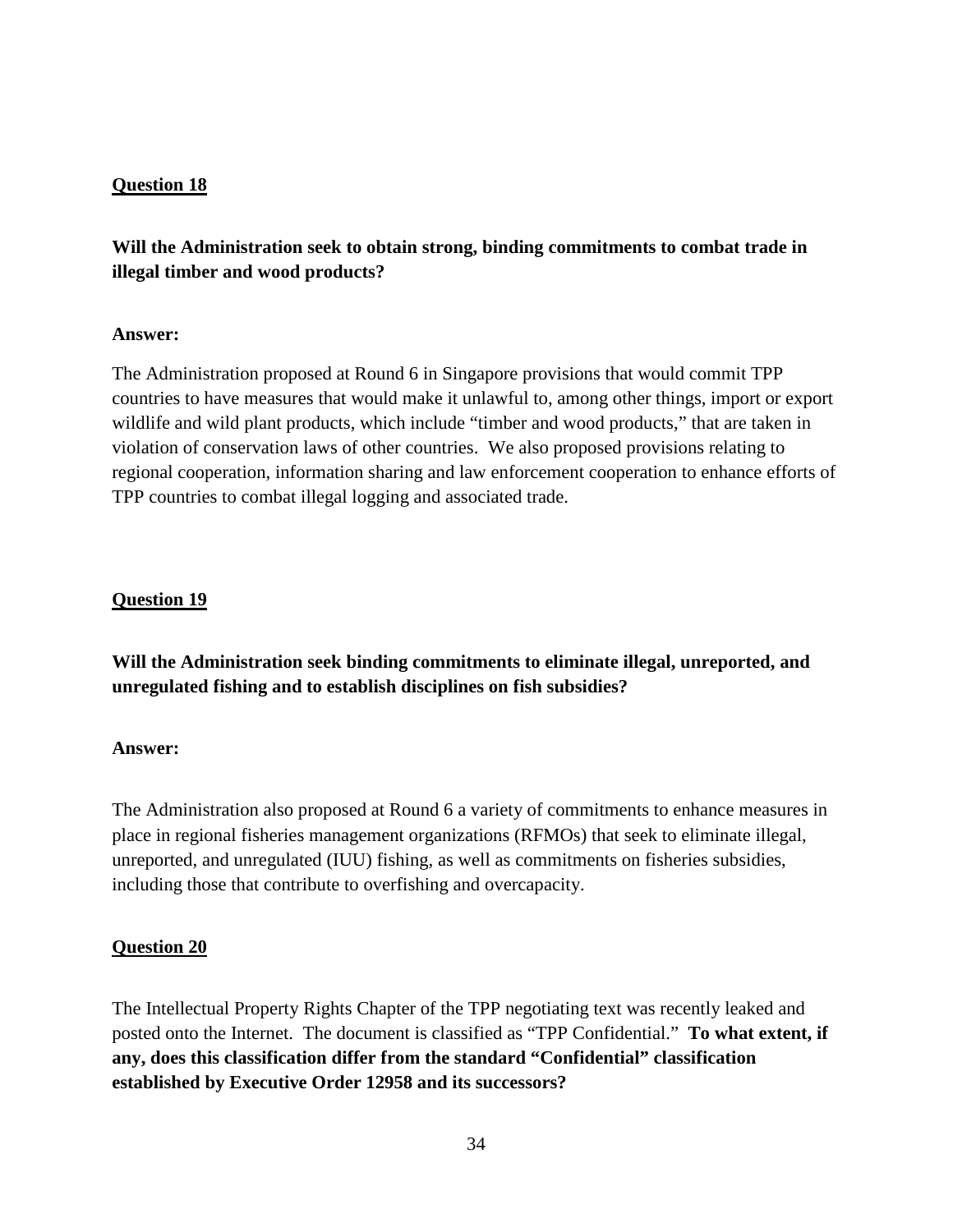## **Answer:**

**Answer:** The "TPP Confidential" marking denotes TPP-related materials classified at the confidential level as provided in Executive Order 13526 (successor to EO 12958) on the basis that they pertain to foreign government information, consistent with Sections 1.2(3), 1.4(b), and 6.1(s) of the Order.

# **Can anyone with a Confidential security clearance view a document classified "TTP Confidential"? If not, what additional access restrictions apply, and what is the basis for these restrictions?**

**Answer:** As is the case with other "confidential" materials, a person with a valid "Confidential"-level security clearance would have to have a "need to know" in order to have access to "TPP Confidential" materials.

## **Question 21**

**How does the Executive branch determine when the negotiating texts of free trade agreements should be classified "Secret?" Which negotiating texts are classified at this level?** The relevant Executive Orders state that information shall be classified "Secret" if the unauthorized disclosure of that information could reasonably be expected to cause serious damage to US national security, in a way that the classifying authority is able to identify or describe. **Please describe how the disclosure of the negotiating texts of trade agreements could cause serious damage to US national security.** 

## **Answer:**

TPP negotiating texts have been classified exclusively at the "Confidential" level. There are no other free trade agreement negotiations currently underway.

## **Question 22**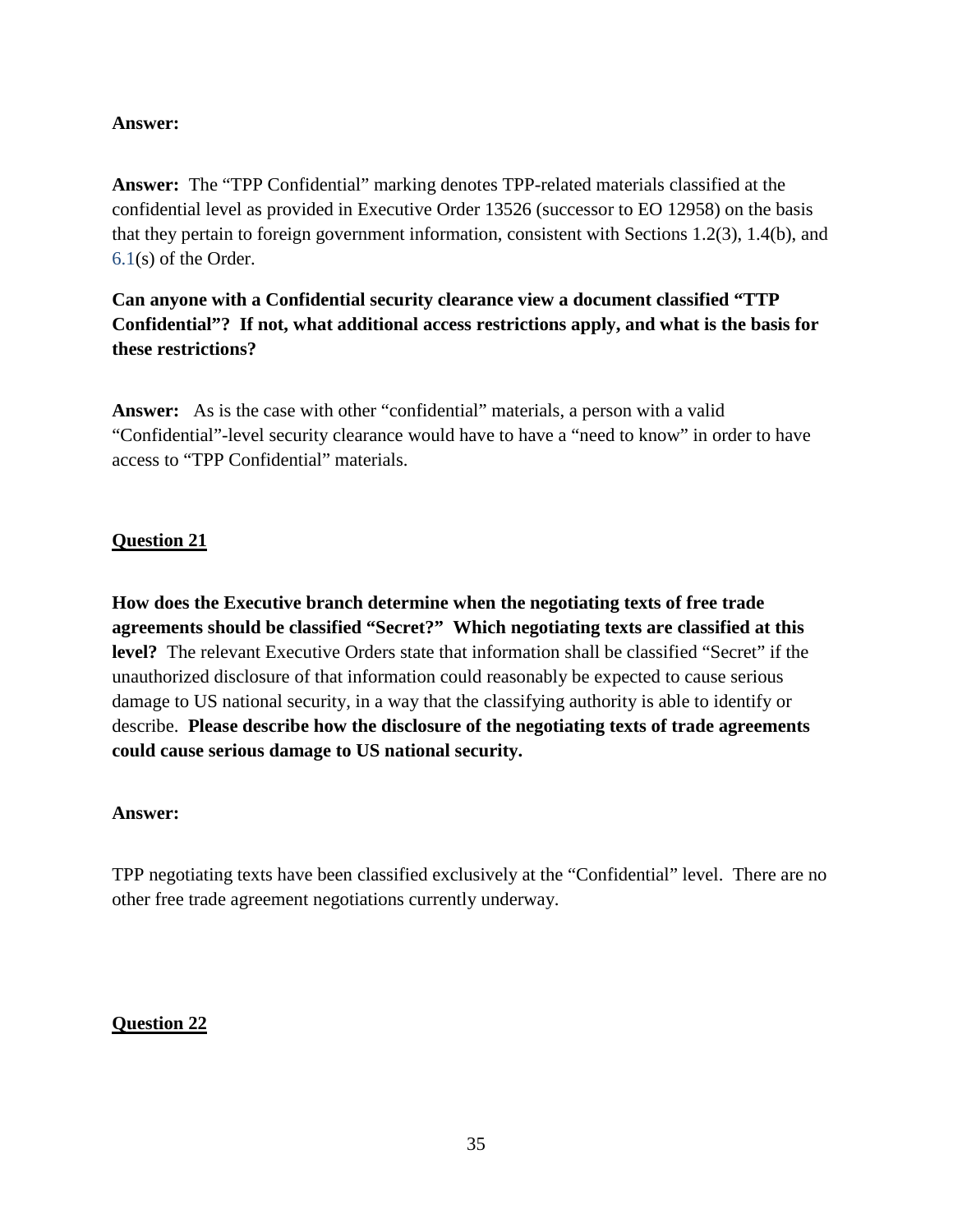There are discussions about whether Japan may be in a position to join the TPP talks. As you know, the Japan Post presents a major, unfair challenge to many American service providers. **Will USTR insist that Japan come into compliance with its WTO services obligations prior to joining the TPP talks?**

## **Answer:**

Japan Post is an area of strong concern that we are urging Japan to address in the near term. We continue to raise these serious level playing field concerns at every appropriate opportunity with the Japanese Government. Japan's Government has not yet made a decision on whether it will seek to join the Trans-Pacific Partnership negotiations. The Administration will continue to call for Japan to address our concerns in the near term and to abide by its WTO obligations.

### **Questions from Senator Stabenow**

## **Question 1**

As Chairwoman of the Senate Committee on Agriculture, Nutrition and Forestry, and a member of the President's Export Council, I have been closely watching the ongoing Trans-Pacific Partnership negotiations. While I share your strong desire to open up new markets, I hope that USTR will address the concerns of our nation's dairy farmers, who worry that the current concentration of the dairy industry in New Zealand could adversely affect them. **Can you give me an update on the Administration's efforts to address these concerns?** 

## **Answer:**

We view the TPP negotiations as an important element in our efforts to expand our trade in the Asia-Pacific region, including export opportunities for U.S. dairy products. We recognize the import sensitivities on dairy products from New Zealand, and are working very closely with U.S. industry to develop our approach to dairy in the TPP negotiations.

## **Question 2**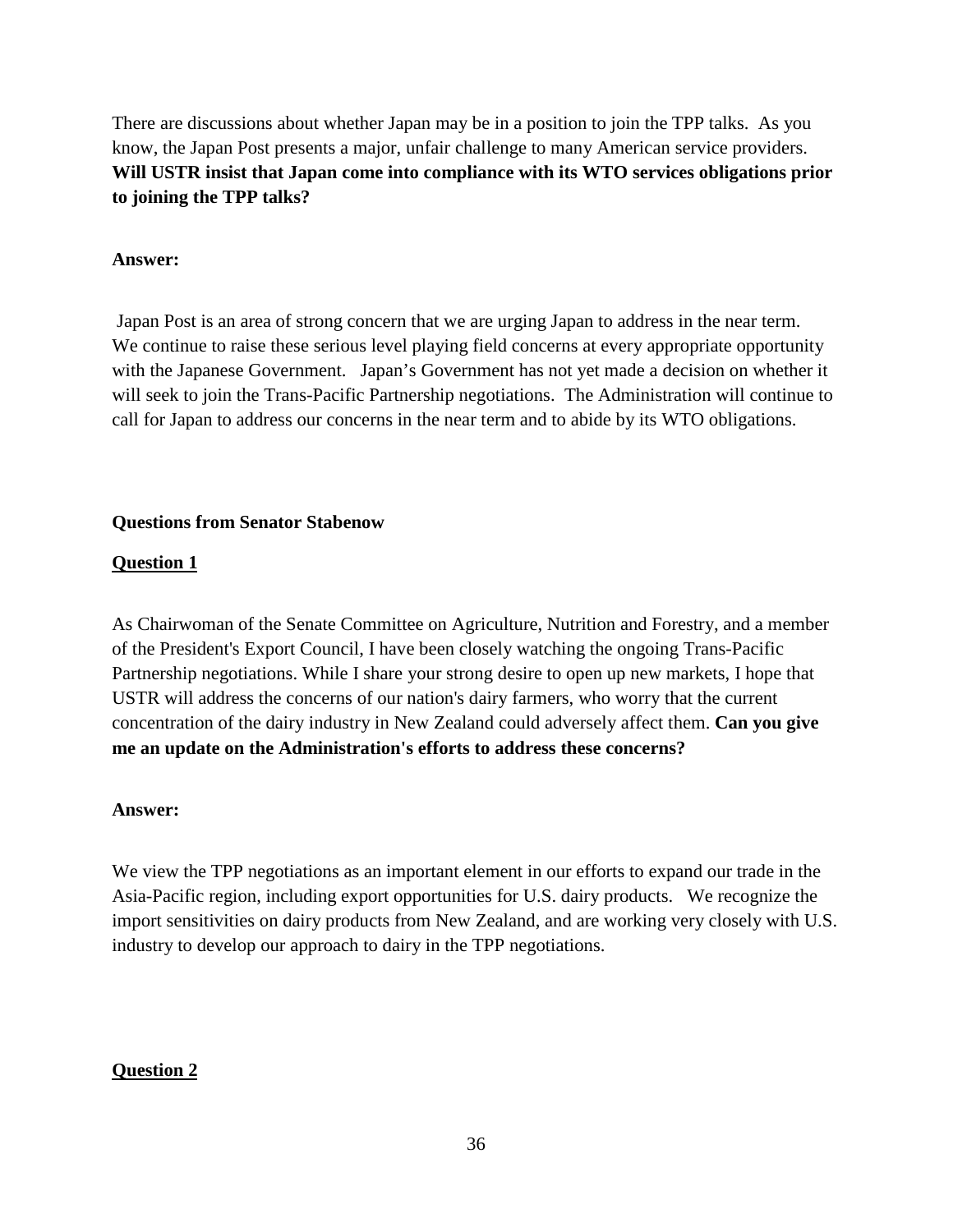Earlier this year the Unites States requested that an independent arbitration panel look into violations by Canada of the terms of the Softwood Lumber Agreement (SLA)—specifically, government timber pricing practices in British Columbia that appear to circumvent the terms of the trade agreement. I applaud your continued efforts to enforce this Agreement. However, this is the third time the United States has had to request arbitration due to Canada's non-compliance, and I am deeply troubled that Canada continues to fail to uphold its end of the Agreement. These issues go to the very core and purpose of the SLA, which is to ensure fair competition between U.S. and Canadian lumber producers, which in turn allows our landowners to get a fair price for their timber. I believe that the SLA can work as intended as long as both sides fully adhere to the carefully negotiated terms. **But if Canada does not live up to its obligations, can I get your assurances that the United States is fully committed to swift enforcement action to rectify the harm inflicted on American lumber manufacturers, millworkers, and private forestland owners?**

#### **Answer:**

This Administration has made enforcement of the Softwood Lumber Agreement (SLA) a top priority and is fully committed to its swift enforcement. USTR actively manages the SLA and will continue to evaluate and act on any evidence of non-compliance to ensure that the Agreement provides the level playing field it was designed to create for U.S. producers.

Undertaking an arbitration against Canada under the SLA is a serious step. It would not be prudent for the U.S. Government to launch an arbitration before completing an analysis of the situation and without trying to resolve the issue outside of litigation. Each arbitration USTR has pursued against Canada has involved unique fact patterns. The Grade 4 issue is the most complex of the three cases the United States has brought against Canada under the SLA. Once we determined that Canada was not prepared to address the apparent violations we identified, and we were in a position to most effectively advocate our position before a tribunal, the United States took timely action to hold Canada accountable for circumventing the Softwood Lumber Agreement.

#### **Question 3**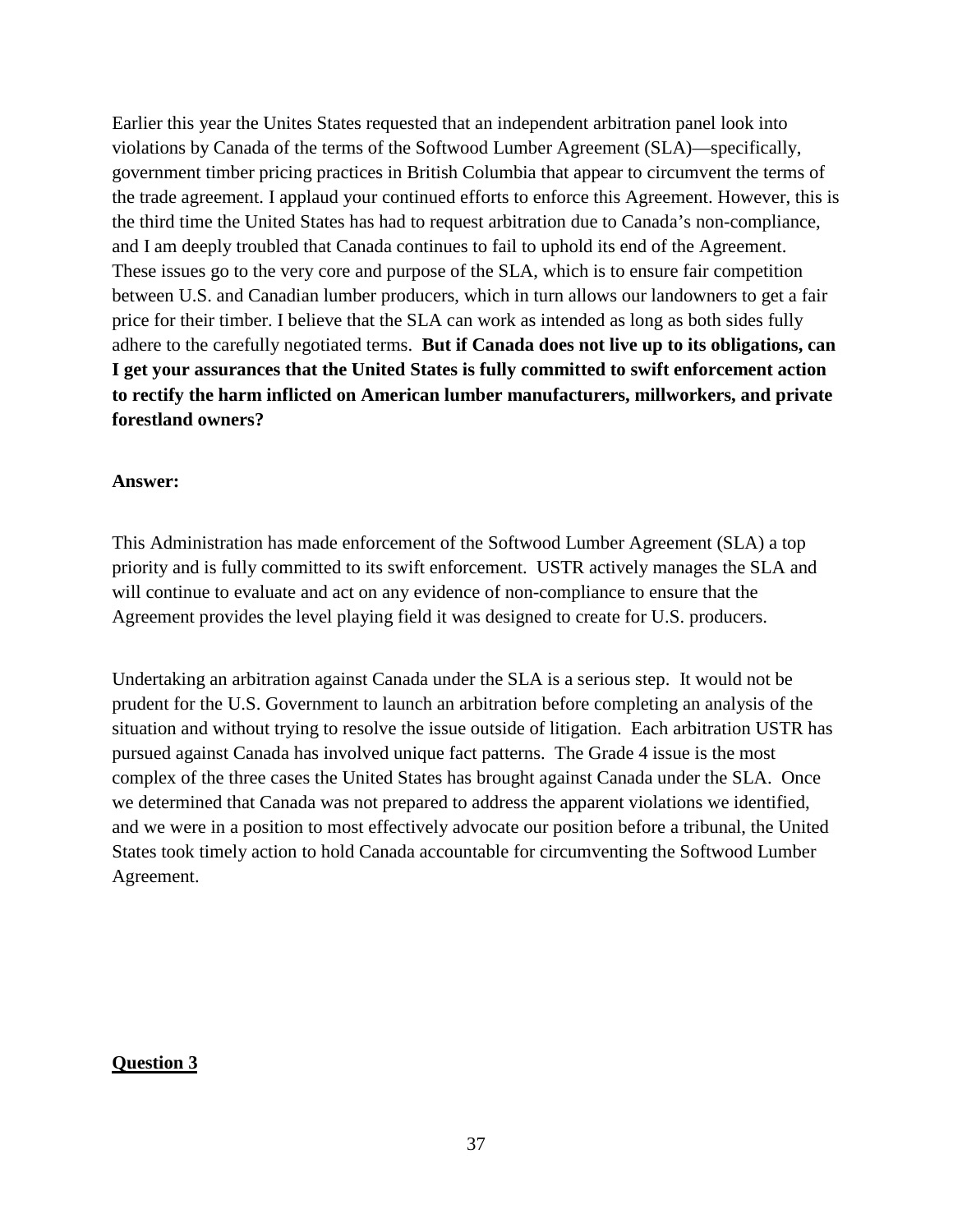Intellectual property is a competitiveness and jobs issue for America. I believe there is a strong connection between protecting intellectual property and having a strong manufacturing sector. **How can we develop a more comprehensive and results-oriented trade strategy that combats other countries' intellectual property theft rather than a strategy that focuses on individual meetings?**

## **Answer:**

The protection and enforcement of intellectual property rights (IPRs) is fundamental to American competitiveness, job creation and manufacturing strength. As President Obama confirmed in this year's State of the Union address, "The first step in winning the future is encouraging American innovation….In America, innovation doesn't just change our lives. It's how we make a living."

Taking up this charge, the President's 2011 Trade Policy Agenda articulated an IPR trade policy strategy emphasizing the protection of American innovation and jobs, and stressing the importance of intellectual property protection to the U.S. economy. The Agenda noted in particular that "the competitive advantage of American workers is eroded when piracy, counterfeiting, and other intellectual property theft threaten American brand-name products, copyrighted content, and patented inventions….Providing more certainty in this regard can embolden these American job-creators to export, and can help to create a global environment that encourages creative, innovative solutions to the world's most pressing problems."

USTR works to protect American IPRs and to promote U.S. competiveness and jobs through a variety of mechanisms – including negotiating international IPR agreements, including state-ofthe-art IPR provisions in U.S. free trade agreements (FTAs), monitoring IPR protection and enforcement by our trading partners, including through the annual Special 301 Report, and enforcing international rules to protect American innovators' IPRs, including in the World Trade Organization. USTR undertakes this strategy in close coordination with other relevant U.S. agencies, stakeholders, trading partners and Congress. For example, this year USTR and partner countries representing more than half of global trade finalized the text of the Anti-Counterfeiting Trade Agreement (ACTA). The agreement is an important new tool to fight the global scourge of counterfeiting and piracy, which threatens jobs that depend on innovation – including those here in the United States.

Likewise, USTR engages in intensive bilateral negations with our trading partners that have achieved tangible results. For instance, The United States won wide-ranging commitments from China including to eliminate discriminatory "indigenous innovation" criteria used to select industrial equipment for preferential treatment, ensuring access to China's market for American machinery manufacturers, as well as commit to open and neutral standards for 3G and future technologies in one of the world's largest telecommunications markets. Similarly, with respect to Russia, following direction from Presidents Obama and Medvedev, respectively, USTR and Russian government officials worked to resolve key bilateral issues related to the WTO accession process, including encouraging Russia to enact certain legislation critical to protecting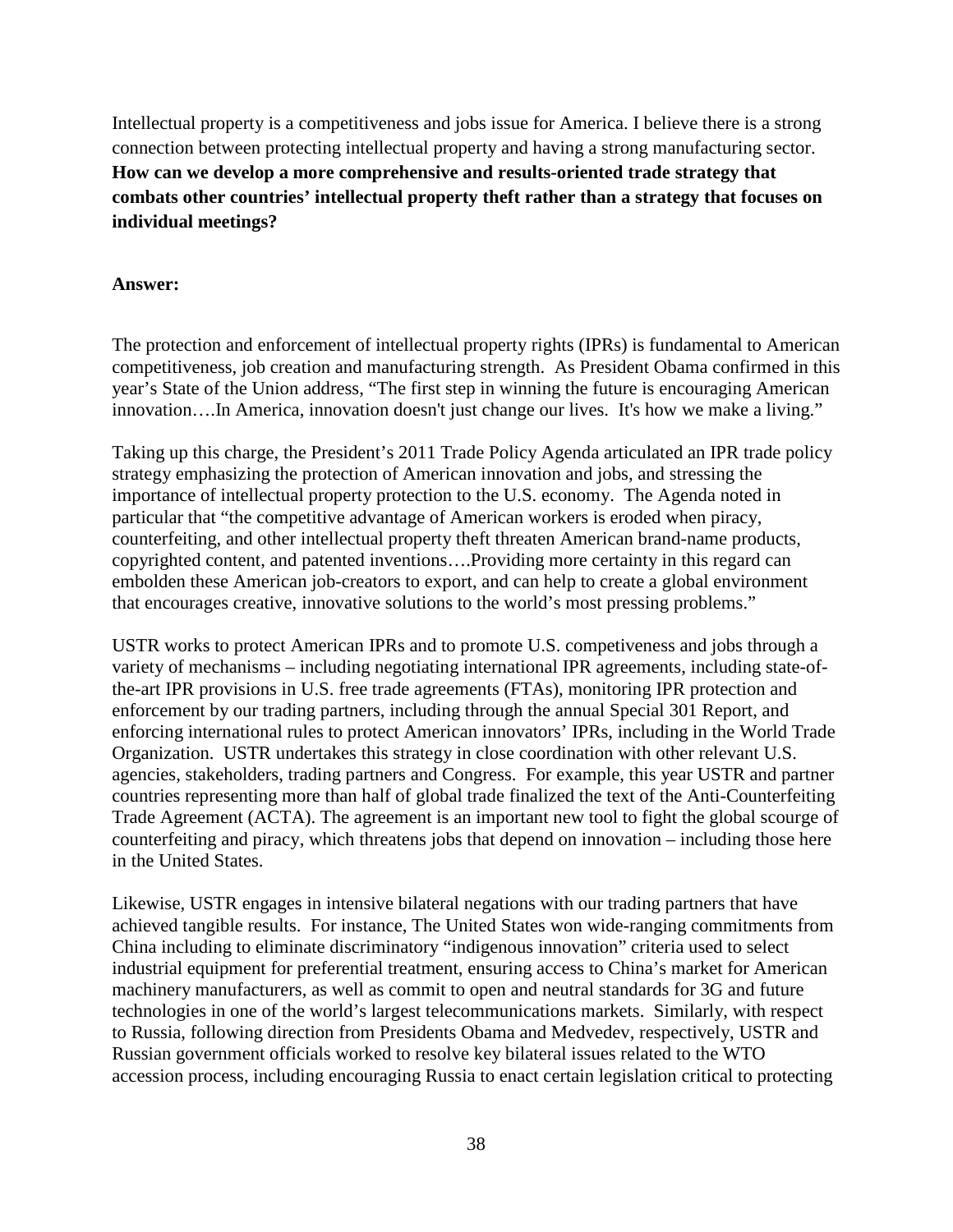intellectual property. These efforts have added significant momentum to Russia's effort to join the WTO, which will create new market opportunities for U.S. exports of goods and services.

I look forward to working with you and other Members of Congress to ensure adequate and effective protection of the intellectual property rights of America's artists, creators and producers around the world.

# **Questions from Senator Cantwell**

# **Question 1**

Protecting intellectual property rights, which are the underpinning of so much of our economy in Washington State, is of great interest to me. US industry continues to face real threats to the value of intellectual property that endanger US innovation and jobs. This is true for a number of industries in the state of Washington, including our bio-medical, pharmaceutical, and bio-tech industries.

The KORUS agreement does a good job of imposing very high standards on intellectual property rights to protect US innovators and jobs. But I am hearing concerns that other agreements the US is currently in the process of negotiating entry to, specifically the Trans Pacific Partnership, have a lower standard for IP protection. **Given that the Trans Pacific Partnership is viewed by some as a trade platform that could eventually expanded to include China and India two countries with which the US has had IP enforcement issues with - what are we doing extend the protections that we fought so hard for in KORUS into other agreements that we may be contemplating? And specifically, what are we doing to protect our country's biomedical, pharmaceutical, and bio-tech industries in this regard?**

## **Answer:**

Let me assure you that achieving strong standards of intellectual property protection and enforcement and creating a climate for enhancing innovation is a top priority for the Administration in our TPP negotiations. In that connection, our goal in TPP is to achieve high standards of IP protection and enforcement in the Asia Pacific region that will stand alongside previous U.S. FTAs in the Asia-Pacific region, including KORUS.

To date, the United States has put forward proposed text covering many aspects of copyrights, trademarks, patents, and enforcement that would achieve this goal. We have not yet tabled text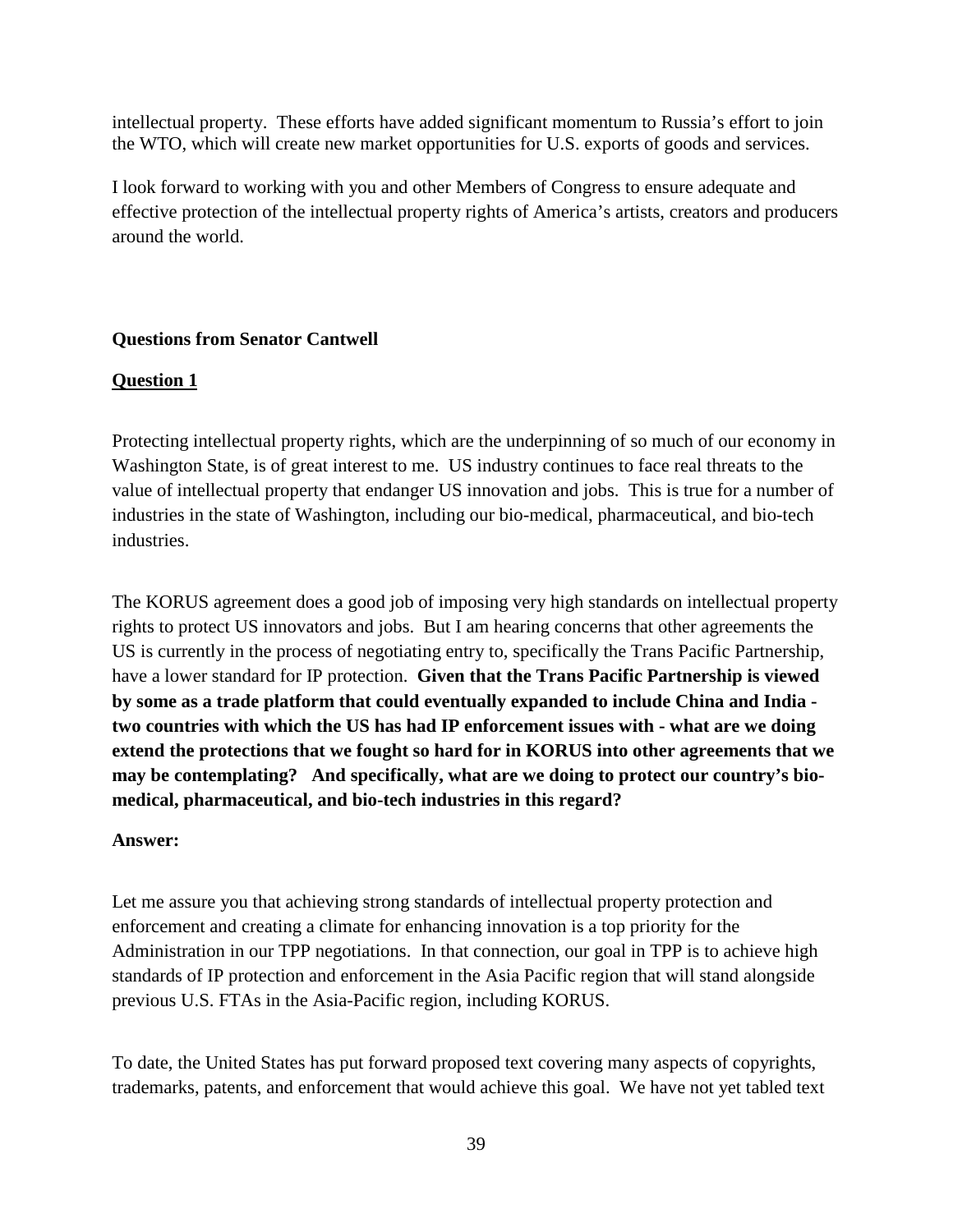on some IP issues where we are still developing positions, such as provisions relating to pharmaceutical IP protection. We have, and continue to, work on our proposals in consultation with the Congress and all relevant stakeholders.

## **Question 2**

Ambassador Kirk, in his joint press conference with President Hu, President Obama noted that high rate of software piracy in China means fewer jobs and less economic growth both in the United States and China. At the JCCT, China agreed to do several things as part of its software legalization program.

**How are the Chinese following through on their JCCT commitments regarding software legalization?** 

**More broadly, how does USTR ensure that the software the Chinese government is buying is actually legitimate?** 

**Overall, what is USTR's strategy to keep the Chinese focused on making sure the software purchased by its government, enterprises, and state-owned enterprises is legally licensed?**

### **Answer:**

We continue to engage China at all levels to address software piracy. I agree that this is a major problem; in fact, it was raised by the President during the recent State visit by President Hu Jintao. During that visit and the preceding meetings of the Joint Commission on Commerce and Trade (JCCT), China took new steps on software piracy by committing to allocate budget funding for legal software purchases by government agencies, as well as making a commitment to audit the use of the legal software and publish the results of those audits. Furthermore, China said it would promote the use of licensed software in private companies and in state owned enterprises through software asset management programs. We are encouraging China to make additional efforts in the context of the "Special Campaign against counterfeiting and piracy" that was launched by the State Council in October.

While we must see how these steps work out in practice, and much more work remains to be done, China's recent commitments mark a significant opportunity for genuine progress on this difficult issue. As always, we will monitor progress on these issues to make sure that China is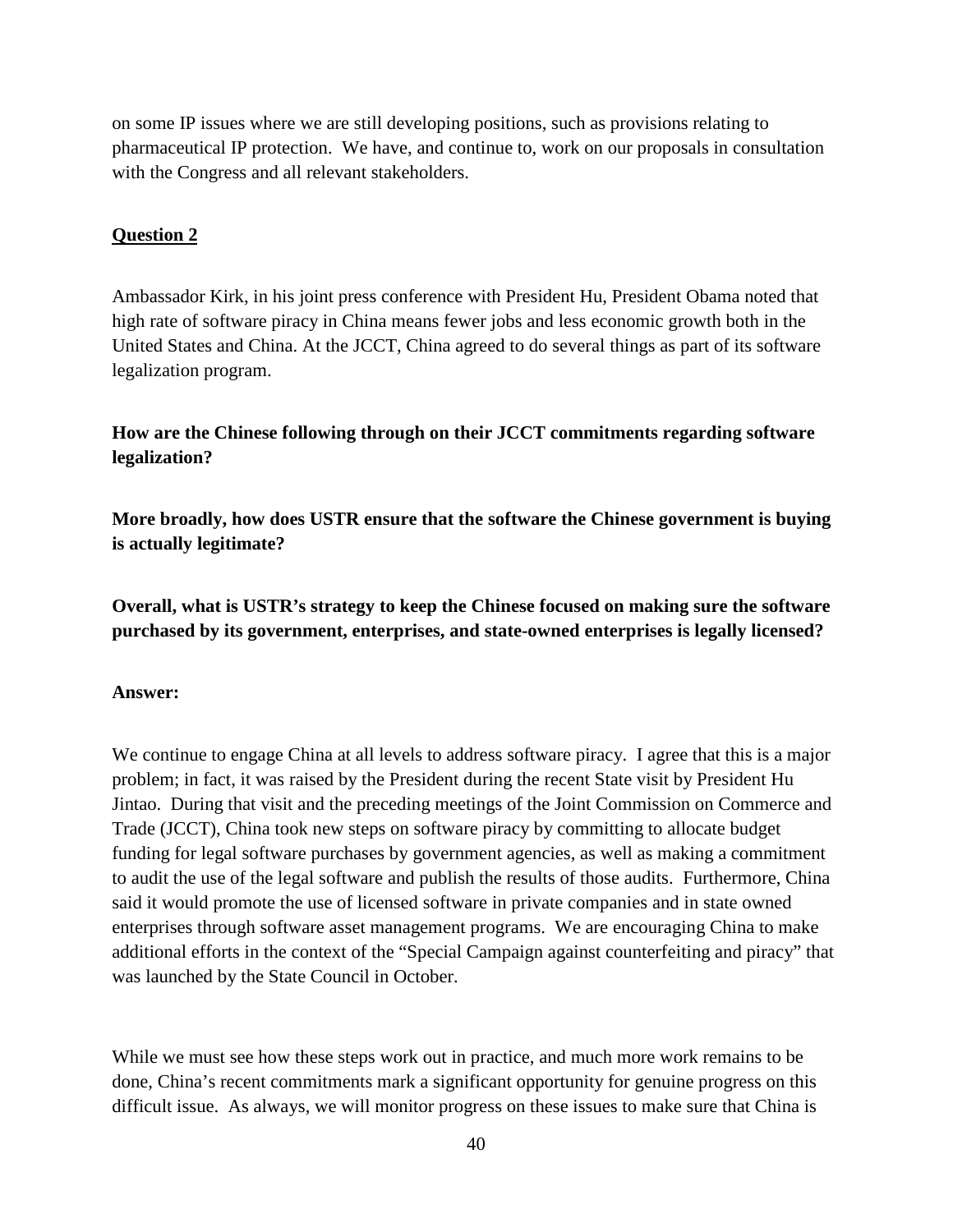following through on its commitments, using such tools at the JCCT IPR working group, and other opportunities. We expect to see concrete and measurable results, including indications of a more robust market for legal software. We also look forward to studying the results of the forthcoming ITC study on the quantitative effects of IPR infringement and "indigenous innovation" policies in China.

# **Question 3**

There is only one Bahrain producer of the subject cotton shells produced from high quality cotton yarns, and that producer is related to the sole U.S. comforter producer that supports the rule change. We are aware of numerous other US producers of bedding products. **How many of these US producers has the ITC, USTR or Commerce contacted to determine whether these other US producers would be harmed by the proposed rule change, and what have these US producers told the ITC, USTR or Commerce?**

## **Answer:**

- In July, 2009, the Committee for the Implementation of Textile Agreements (CITA), which is chaired by the Commerce Department, of which USTR is a member, requested public comment on the proposal by the Government of Bahrain for a rule of origin change for certain bedding products. CITA received one comment in support of the proposal from Sandler, Travis and Rosenberg on behalf of West Point Home.
- In March, 2010, the U.S. International Trade Commission (USITC) requested public comment on the probable effects of the proposed rule of origin change. USITC received two comments, one from West Point Home, Inc in support of the change, and one from the National Council of Textile Organizations, opposing the change based on a concern over substitutable products.
- In August, 2010, USTR was contacted by representatives of an additional U.S. company with objections to the proposed rule change. This company is concerned that imports from Bahrain of certain comforter shells made from certain combed compacted cotton yarns on a duty free basis would be harmful to the part of their business which imports similar goods from China.

The proposed rule covers certain high quality cotton yarns (over 102 metric) and shells produced from these yarns. These high quality yarns and shells are significantly more expensive than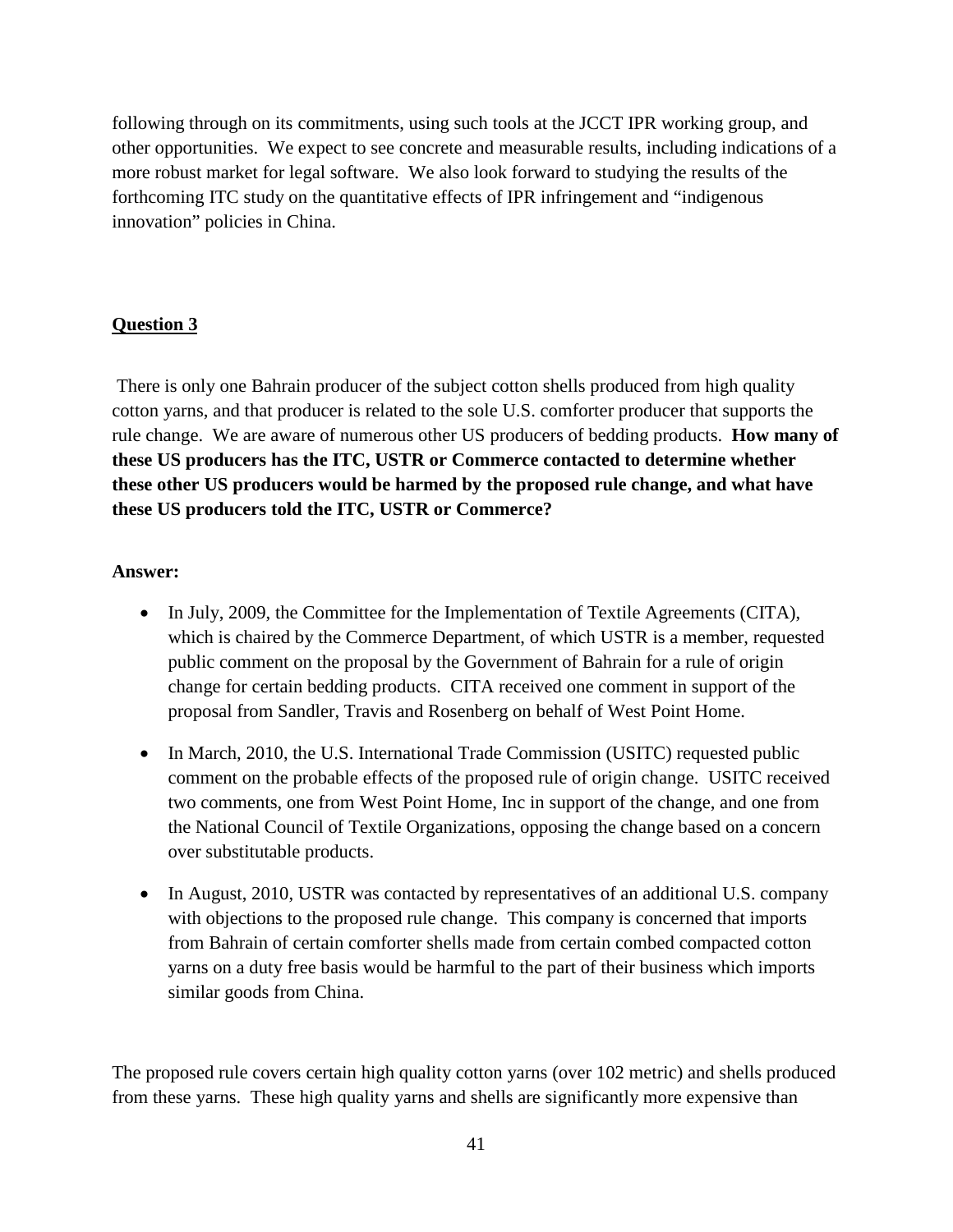other cotton yarns and fabric commonly imported from China. In the July 2010 ITC report, the ITC stated that no separate import data was available for these high quality yarns and shells. In reaching its conclusion that US bedding producers would not be adversely affected by the proposed rule change, however, the ITC relied upon general import data that covered both shells consisting of high quality cotton yarns and shells consisting of other low cost cotton yarns.. Has the ITC requested information from US producers and importers on the volume and cost of shells produced from high quality cotton yarns imported from China? If not, how can the ITC and USTR conclude that these US comforter producers will not be harmed by a proposed Bahrain FTA rule change applicable to high priced shells produced from the subject cotton yarns? In other words, it seems that the comparison that was done to arrive at a conclusion of no harm to U.S. industry was not an "apples-to-apples" comparison. On the one hand, the ITC appears to have considered imports from Bahrain of comforter shells made with high quality yarns and fabric. On the other hand, the ITC appears to have considered imports from other sources (primarily China) of comforter shells regardless of the quality of yarn and fabric used to make them. Since the latter category includes shells made from lower quality yarn and fabric, average unit values of the shells in that category are lower than what they would be if the ITC had taken into account only shells made using high quality yarn and fabric, which is the Bahraini object of comparison. By not doing an apples-to-apples comparison, the ITC may have skewed its results in a way that would minimize, and perhaps eliminate, any adverse impact of the proposed rule change on U.S. producers of bedding that rely on shells made with high quality yarn and fabric imported from China and elsewhere in the world.

## **If that is not the case, please explain why it is not the case.**

### **Answer:**

- In March, 2010, the U.S. International Trade Commission (USITC) requested public comment on the probable effects of the proposed rule of origin change. USITC received two comments, one from West Point Home, Inc in support of the change, and one from the National Council of Textile Organizations, opposing the change based on a concern over substitutable products.
- The full text of the USITC report may be found at: [http://www.usitc.gov/publications/332/pub4173.pdf.](http://www.usitc.gov/publications/332/pub4173.pdf)

In 2007 and 2008 the average unit values of cotton comforter shells from Bahrain were significantly less than the average unit values of cotton comforter shells from China, and the average unit values of cotton comforter shells from Bahrain have significantly increase only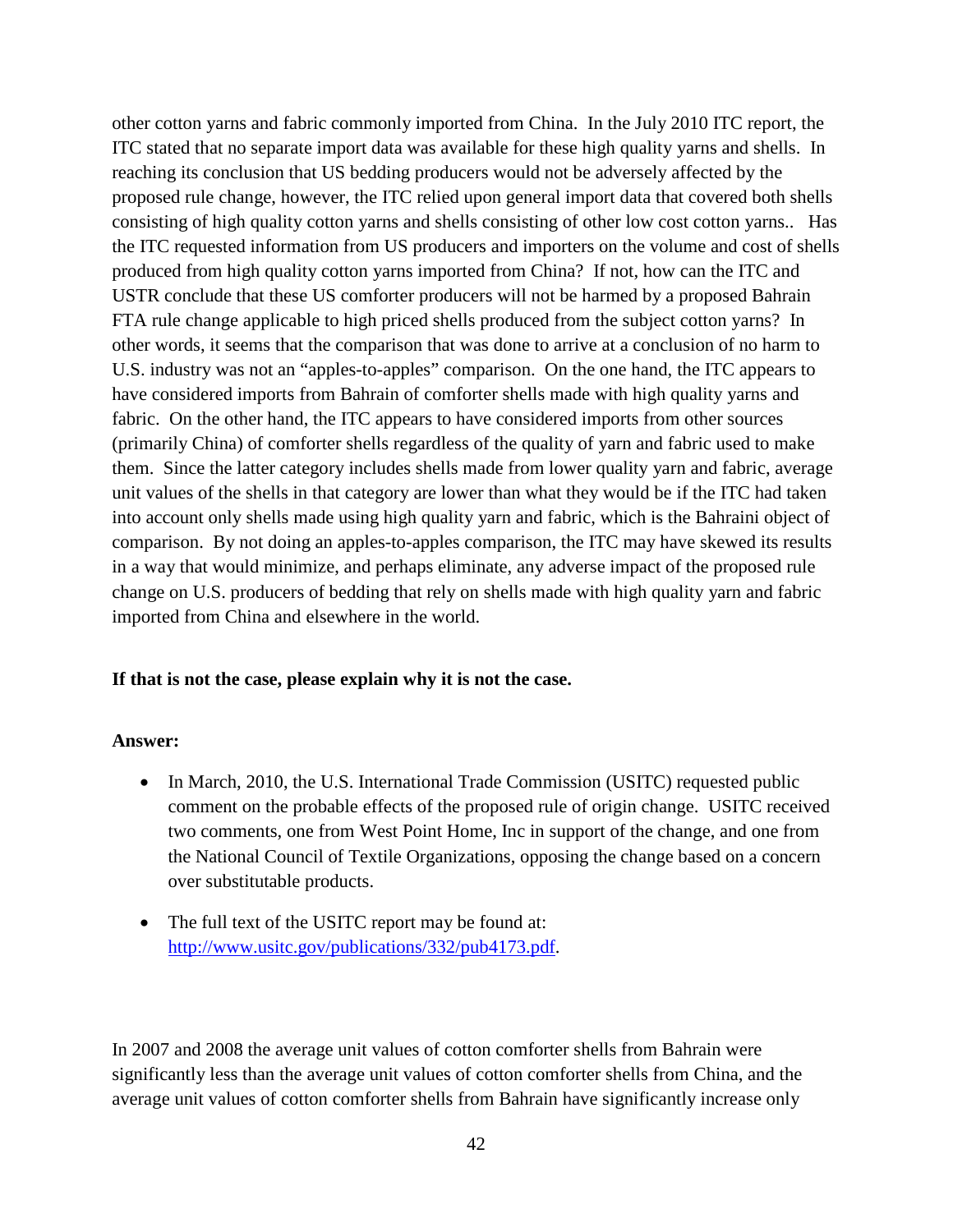recently. Since the only exporter of the subject products from Bahrain is related to the only US comforter producer supporting the rule change, how has the ITC verified the data on the cost of subject imported cotton shells from Bahrain? For example, a related party importer of a duty free cotton shell has an incentive to declare a high value on imports to avoid US tax obligations.

# **Has the ITC confirmed the cost of production or other market data to support the cost of the subject imported cotton shells from Bahrain?**

# **Answer:**

- In its report, the USITC explains that, in addition to the solicitation of public comments in March, 2010, "Commission staff obtained U.S. government production and trade data, and contacted domestic firms and U.S. importers to collect the necessary information to develop the probable effects advice." (page iii).
- The USITC report may be found at: [http://www.usitc.gov/publications/332/pub4173.pdf.](http://www.usitc.gov/publications/332/pub4173.pdf)

The US producers of finished comforters are in an extremely precarious competitive position. The comforter market is dominated by imports, predominately from China. This is confirmed by ITC data that show imports of finished comforters are more than six times greater than imports of cotton shell components. The subject high priced compacted yarns and shells are not produced in the US. Thus, the problem for US comforter producers is that they must import cotton shell components, and pay a seven percent duty, and at the same time compete against finished comforter imports. According to ITC statistics, certain finished comforters may be imported into the US at a price that is as little as \$2 per unit more than the price that US comforter producers must pay for imported cotton shell components used to produce finished comforters in the US. Competition to make major sales in the US market is very price sensitive. As a result, US producers of comforters are forced into a "buy versus make" decision. In short, US comforter producers are in a very import sensitive industry, and could easily be forced to simply import finished products rather than make the products in the US – costing US jobs and US exports. **Based on this import sensitivity, how will the proposed rule change, which will give only one US comforter producer a seven percent cost advantage, impact the entire US industry? How will the rule change impact overall US exports, US jobs, US production and capacity utilization if only one US comforter producer receives duty free treatment on its inputs and other US comforter producers are faced to compete with lower cost finished comforter imports and pay a seven percent duty on their input materials? Will other US producers lose sales or be forced to import finished comforters as a result of only one US producer receiving a seven percent cost advantage?**

**Answer:**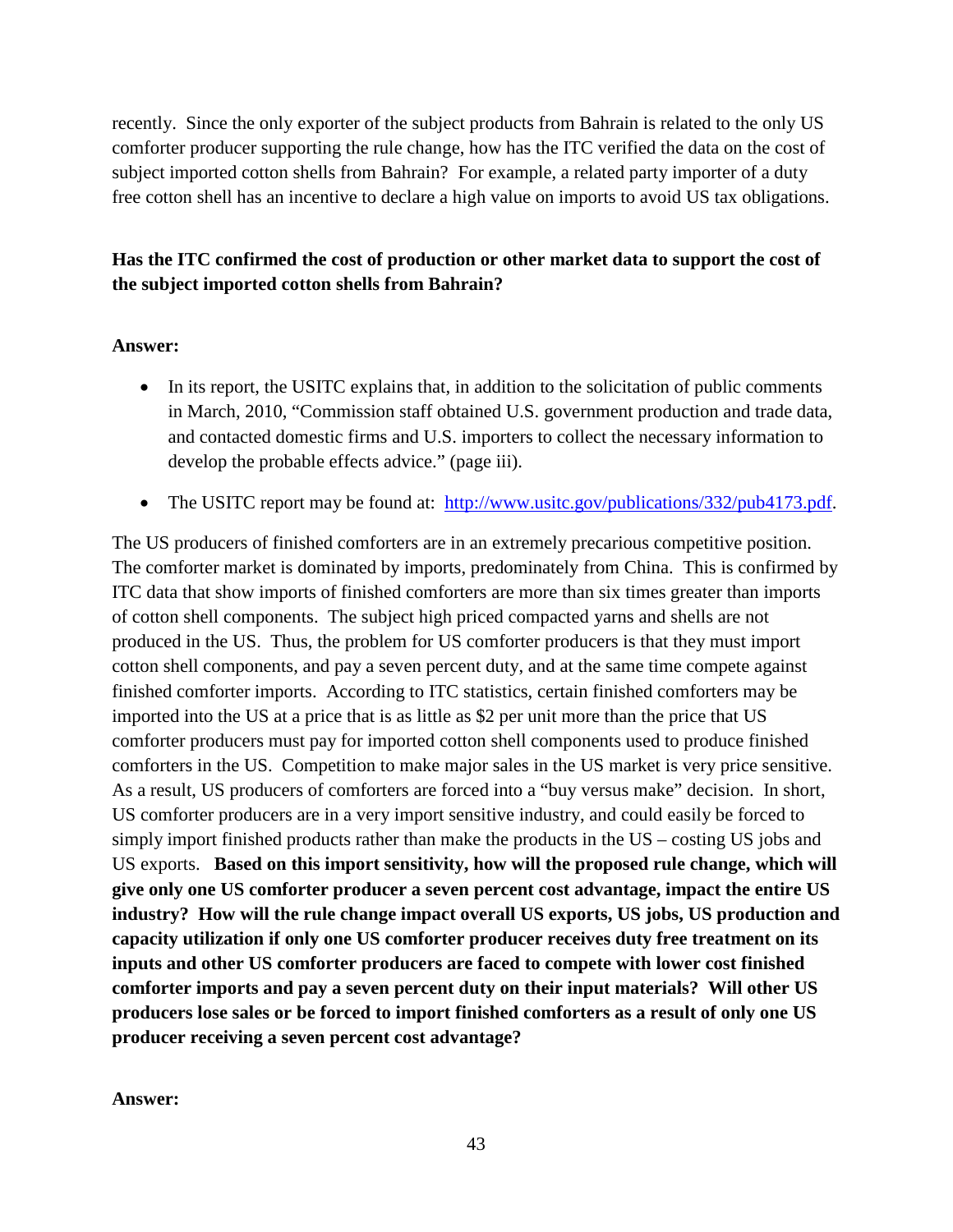- USTR staff conducted additional consultations the staff of the USITC on cotton comforter shells, the product that is the subject of the proposed change in the FTA and also on finished comforters. USITC staff agreed to provide technical assistance to USTR on these products reflecting the most recent trade data available.
- This data shows that there is a large and growing volume of imports of comforter shells from China, at average prices considerably below products of Bahrain and an absence of imports of finished comforters from Bahrain (even with the availability of duty-free treatment for imports of finished comforters). In addition, given China's position in the finished comforter market, this data indicates that eliminating a 7 percent duty on imports of a subset of comforters shells from Bahrain would be unlikely to have a significant adverse effect on the U.S. industry importing shells from China and finishing them in the United States.
- Specifically, data provided by the staff of the USITC indicates that, with respect to comforter shells, including but not limited to those of certain compacted ring spun cotton yarn, imports from China represent approximately 84 percent of total U.S. imports of these products. Imports of these products from China have increased 51 percent in the first 11 months of 2010 compared to the same period in 2009. At the same time, imports of comforter shells from Bahrain declined 36 percent, and Bahrain's share of total U.S. imports of these products declined from 17 percent to 9 percent.
- The USITC staff also provided data on the average unit value of U.S. imports of comforter shells from Bahrain and China. This data shows that the value of imports of these products from Bahrain is approximately 20 percent, or 60 percent higher than the corresponding imports from China, depending on the specific 10-digit Harmonized Tariff System classification that applies to the relevant imports.
- The staff of the USITC also provided USTR with information reflecting the most recent trade data for imports of finished comforters from China and Bahrain. That data indicates that U.S. imports of finished comforters has generally declined, while imports of comforter shells has increased. The information provided by the USITC staff also indicates that under the rules of origin of the United States– Bahrain FTA, finished comforters made in Bahrain from non-originating yarns, including compacted, ring spun cotton yarn, are already eligible for duty free treatment. Trade data also indicates that notwithstanding the availability of duty-free treatment for finished comforters from Bahrain, for the years 2006 through the first 11 months of 2010, there were no imports of finished comforters from Bahrain. In fact, imports of finished comforters from China accounted for approximately 75 percent of total U.S. imports in 2009 and the first 11 months of 2010. Thus, with respect to finished comforters, it does not appear that Bahrain's products compete in the U.S. market with imports from China.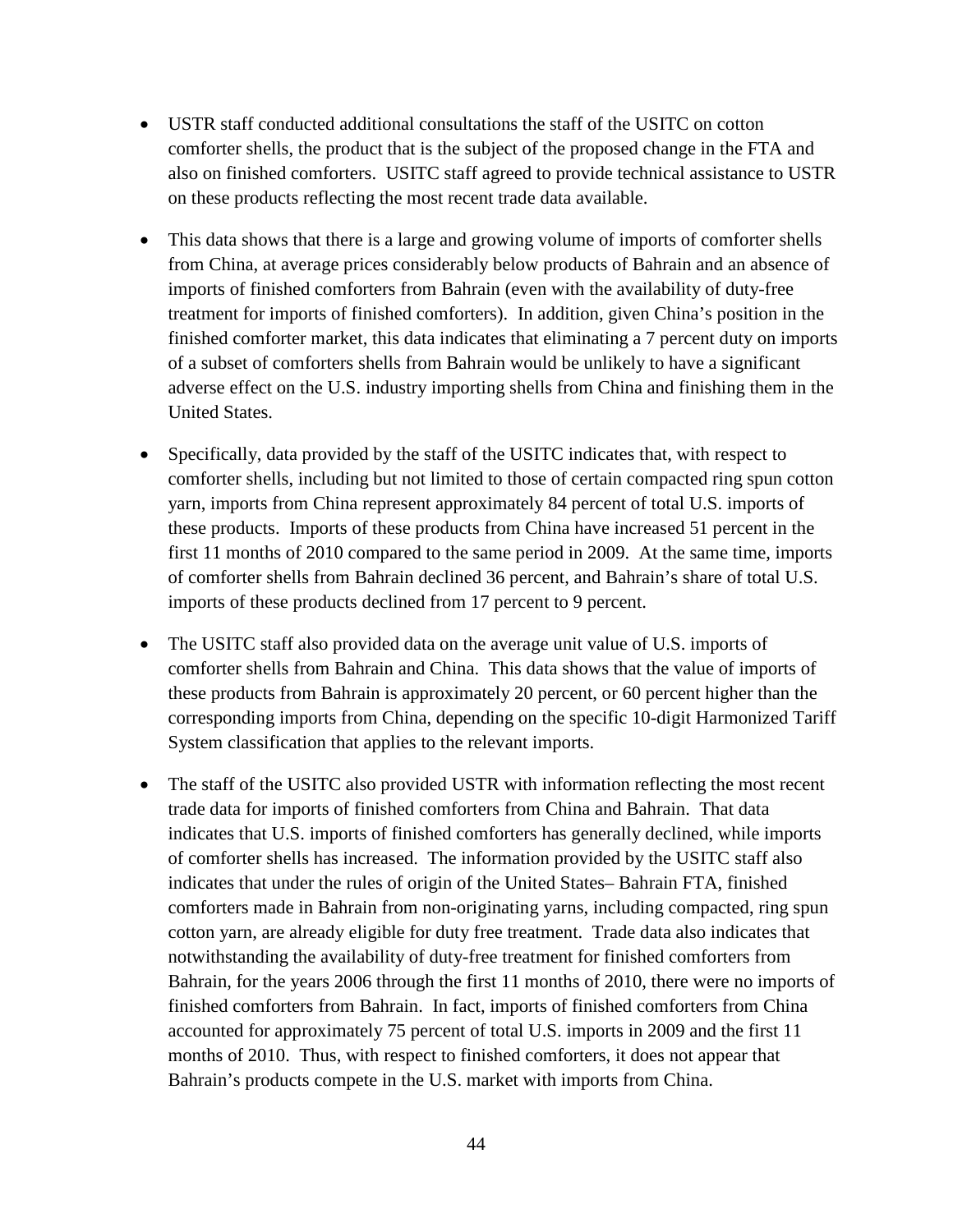## **Question from Senator Nelson**

## **Question 1**

**During the President's upcoming trip to South America, do you expect him to discuss the Administration's plans for travel exports - particularly the Visa Waiver Program with Brazil and Chile? Additionally, as the Administration looks to double exports through its National Export Initiative, can you please comment on your office's efforts to advocate for travel-related exports?**

## **Answer:**

The Administration recognizes the enormous value of the U.S. tourism industry, and the billions of dollars of export revenue that it generates for U.S. companies and workers. The Visa Waiver Program (VWP) is administered by the Department of Homeland Security (DHS) in consultation with the Department of State. In the last two years, nine countries have been added to the VWP, bringing the current number of participating countries to 36. Today approximately half of the total overseas visitors to the United States enter through the VWP. Information regarding the eligibility of particular countries for the VWP can be provided by DHS and the Consular Affairs Bureau of the Department of State.

USTR works closely with other agencies to advocate on behalf of U.S. tourism exporters, and in particular to address impediments to U.S. trade. For example, in December 2010, under the auspices of the U.S.-China Joint Commission on Commerce and Trade, the United States and China agreed to implement Phase 3 of the Memorandum of Understanding (MOU) opening the market for the sale of packaged leisure travel from China to the United States to three additional provinces in China. Since the initiation of travel under the Memorandum of Understanding in 2008, total passenger travel from China to the United States has increased by 23 percent, a total export value of \$5.5 billion (as of July 2010). China is our fastest growing market and by 2015 it is projected to become the 6th largest arrival market for the United States (up from 16th before the MOU in 2008). We will continue to press China to broaden the scope of access to include additional provinces.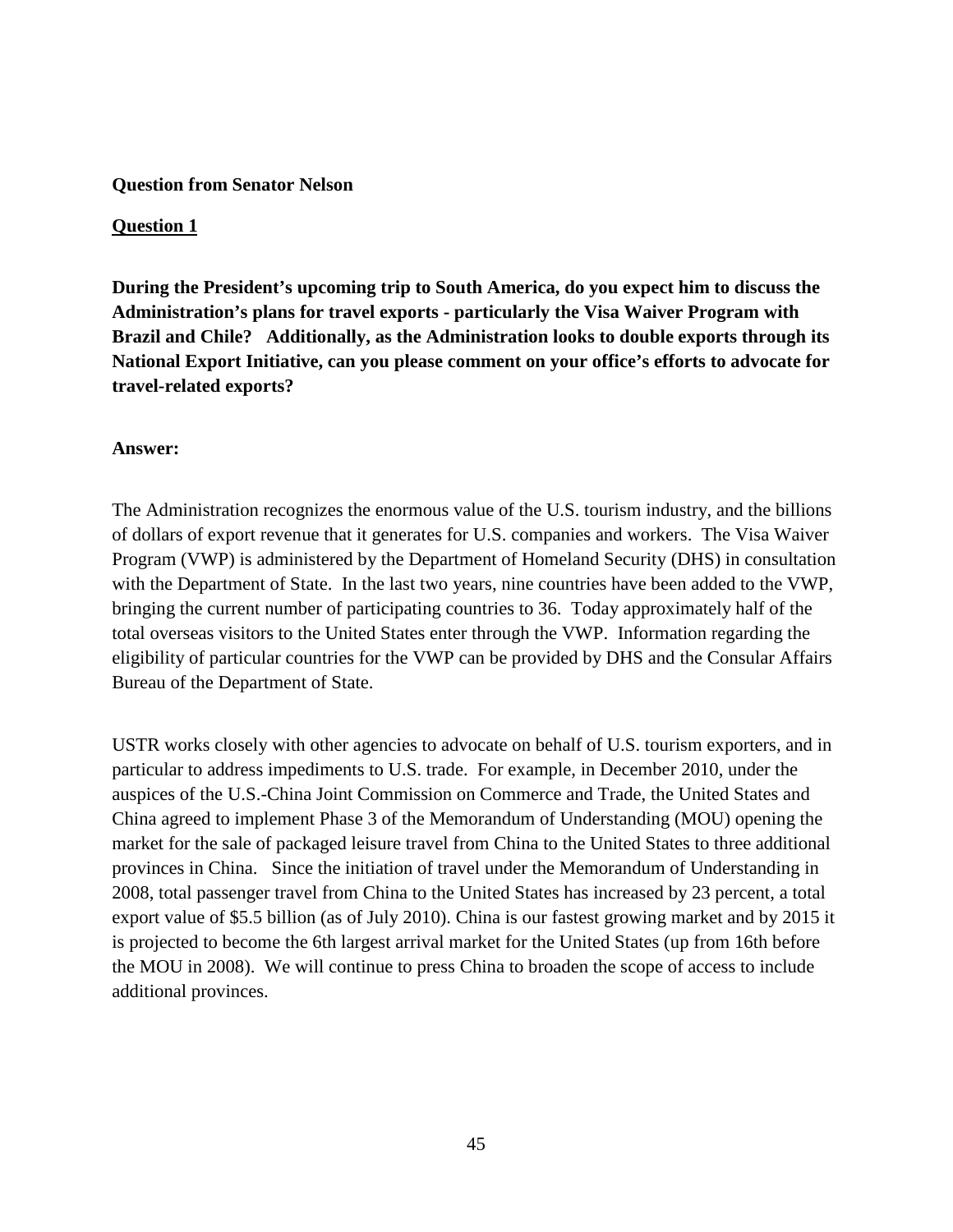# **Questions from Senator Menendez**

# **Question 1**

I would like to thank you for your efforts, as well as those of your staff, to advance progress on online piracy issues harming non-profit and commercial journal publishers. Combating on-line piracy is critical to ensuring that the U.S. remains a leader in science and innovation and to retaining good jobs in the United States. The publishers impacted by IPR violations directly and indirectly employ over 50,000 workers nationally and more than 3,000 jobs in my home state of New Jersey.

During the 2009 meeting of the U.S.-China Joint Committee on Commerce and Trade (JCCT), your Chinese counterparts pledged to strengthen domestic library efforts to protect copyright. In particular, Chinese copyright authorities agreed to conduct random inspections of libraries.

Enforcement is the key to resolving IP problems in China in the long-term. In the past two years, however, online journal piracy conditions on the ground have not improved. Chinese inspections of libraries have not been thorough. Libraries can easily hide infringement if they are notified of inspections beforehand. We need to work with the Chinese to develop specific guidelines for inspections and audits to reduce the upstream part of the piracy supply chain.

## **What progress can be expected on this issue under the JCCT this year?**

## **Answer:**

We continue to work on this issue to ensure that U.S. journals are protected in China. In 2009 we made progress on this issue at the JCCT meeting when China announced the issuance of a notice to state-run libraries instructing them to strengthen protection of copyright-protected academic and medical journals. In 2010, we pressed them again during the December JCCT Plenary to ensure that China's National Copyright Administration (NCA) investigated complaints by our right holders and China agreed to take prompt action at the conclusion of their investigations into web-based enterprises' piracy of electronic academic journals. We are hopeful that in 2011 NCA will take the appropriate steps to shut down the websites that sell the infringing copies of the journal articles, and that the Chinese Government will conduct more vigorous inspections of the State-run libraries to ensure these practices do not keep flourishing. USTR officials raised our concerns about this issue in March 2011 meetings in Beijing.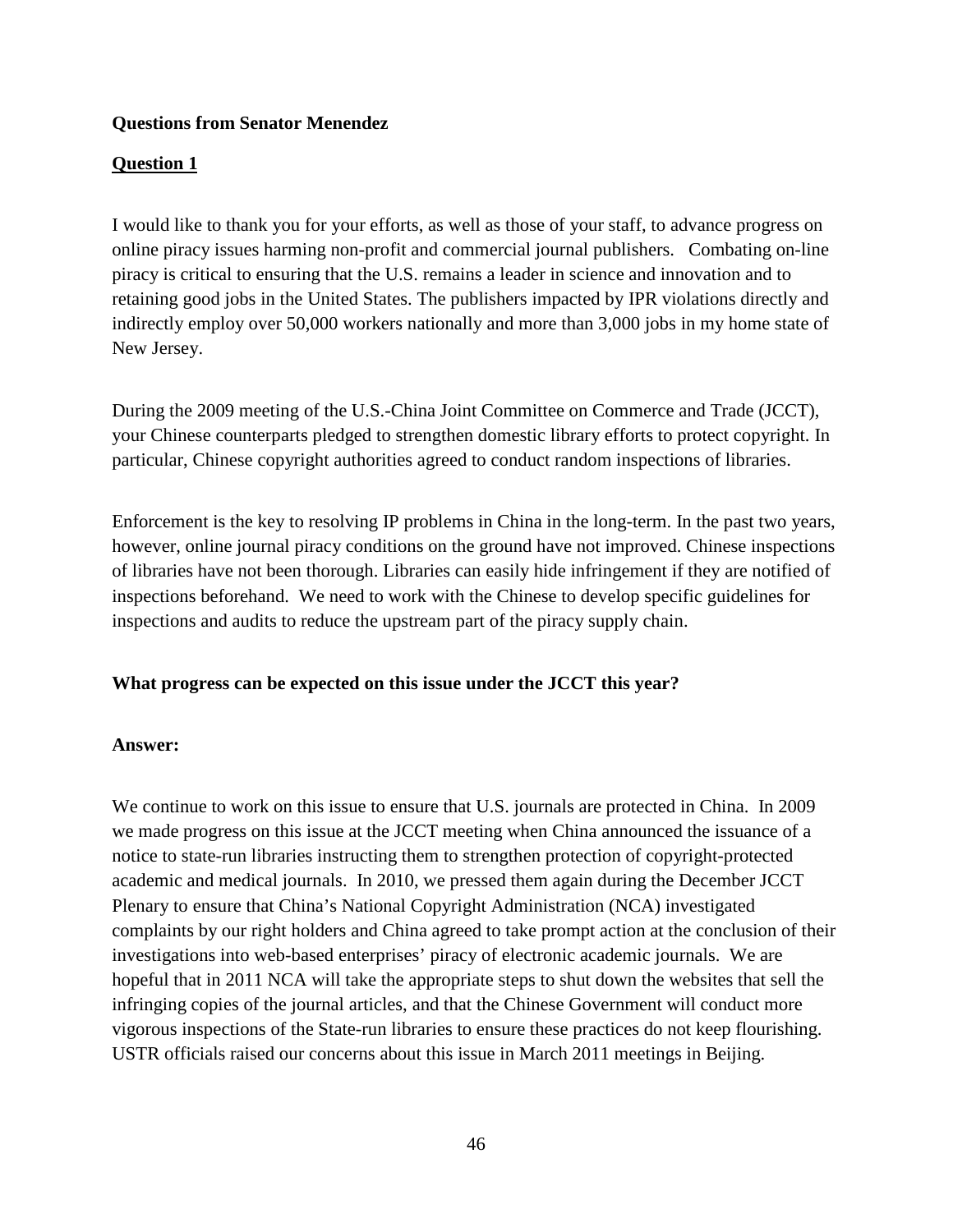# **Question 2**

We all know that free trade policies have opened up the doors of opportunities in our global market and have created jobs in areas that never before existed. However, our main concern should be whether or not these jobs are going to the American people. I voted against the North American Free Trade Agreement in 1993 not because I didn't think it would increase the fluidity of our international trade market, as it certainly has. I voted against it because I believe we should support policies that bolster the American economy first and foremost. I will remain just as vigilant as we continue to see an increase in outsourced American jobs. Just recently, L'Oreal factory in Clark New Jersey, a major manufacturing plant, has announced plans to close its facility and move 300 jobs to Mexico.

**How can I tell just one of those 300 honest and loyal factory workers, who had invested twenty or more years in the factory, that his job has been sent to Mexico? Can I tell him to uproot his family and try his luck elsewhere without any guarantee of success?** 

## **Answer:**

First, it is unfortunate that the factory closed and jobs were lost. Changes in the relative competitiveness of a firm or a factory are usually the result of several factors, and trade can be one of the contributors. As a society we have an obligation to assist those who bear the brunt of that change. To limit the impact of dislocations and to support new jobs for workers in transition, this Administration supports renewal of Trade Adjustment Assistance. We hope that Congress will secure long-term reauthorization of this key program.

Second, we believe that trade is essential to American economic growth and success. To reach our full potential for innovation, economic growth and sustained employment, America must engage globally to sell more goods and services abroad.

With the goal of better jobs for more Americans, we will craft new trade initiatives to increase our country's and our citizens' ability to compete in the global marketplace. Policies that support education, infrastructure, innovation, and investment here at home will also support our export strategy and its expected dividend of better job growth here at home.

## **Question 3:**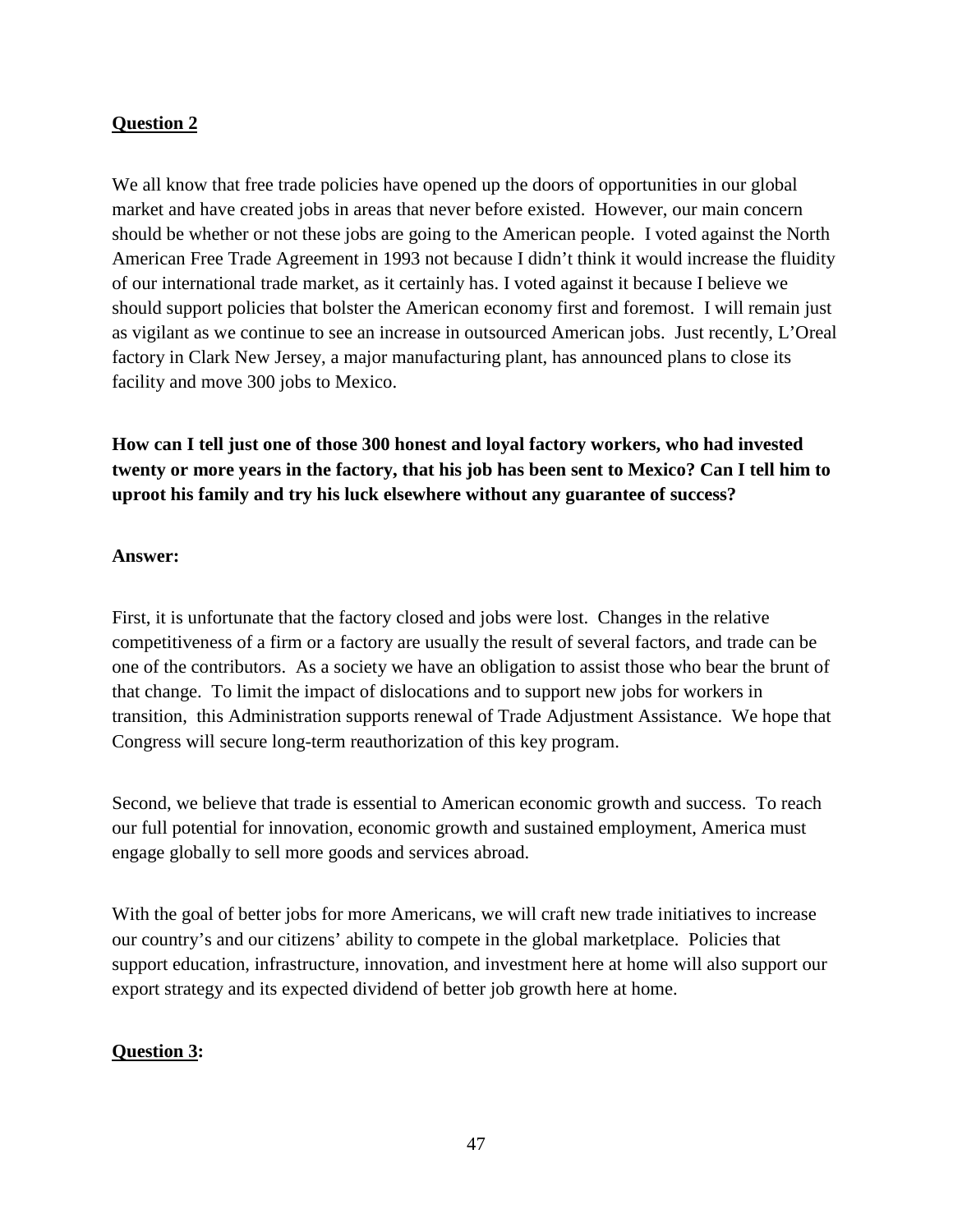As you know, Ambassador Kirk, the Colombian Free Trade Agreement was not brought to the Senate for ratification due to concerns about violence and human rights violations directed at union members in Colombia. According to the State Department's Human Rights Report on Colombia for 2009, violence and discrimination against union members discouraged some workers from joining and engaging in union activities. The Ministry of Social Protection reported that 28 trade unionists were killed during 2009, compared with 38 in 2008, while the National Union School (ENS), a labor rights NGO, reported that 39 trade unionists were killed, compared with 49 in 2008. The National Union School and government figures differed because of different methodological conceptions of trade union membership. According to data provided by the government and ENS, during the year the homicide rate per 100,000 was five for unionists and 35 for the general population. Nevertheless, any homicide associated with one's association, such as trade union membership, is unacceptable in a free and democratic society.

# **What is USTR doing to ensure that the treatment of labor unions and their members are properly addressed and resolved so that the Colombia Fair Trade Agreements can have a chance of passage in the Senate?**

### **Answer:**

On April 7, 2011, the United States and Colombia announced an agreement on an "Action Plan Related to Labor Rights" that significantly expands the protection of labor leaders and organizers, bolsters efforts to punish those who perpetrate violence against such persons, and strengthens labor laws and their enforcement. The Action Plan was developed as a result of the President's insistence that a number of serious labor concerns be addressed before the agreement could be moved to Congress. The Action Plan includes major, swift and concrete steps the Colombian Government has agreed to take to address outstanding labor concerns. For instance, the Colombian Government committed to amend the Criminal Code to criminalize anti-union threats and certain discriminatory practices; to increase resources, expand training, and improve procedures to secure more effective prosecution of labor violence cases; and to broaden access to protection programs for labor leaders and organizers under threat of violence. Colombian Government implementation of this Action Plan should clear a path forward for Congressional consideration of the Colombia FTA.

### **Question 4:**

With respect to Panama, is it not the expectation that Panama would adopt the five core ILO labor principles: freedom of association; the effective recognition of the right to collective bargaining; the elimination of all forms of compulsory or forced labor; the effective abolition of child labor and, for purposes of this Agreement, a prohibition on the worst forms of child labor;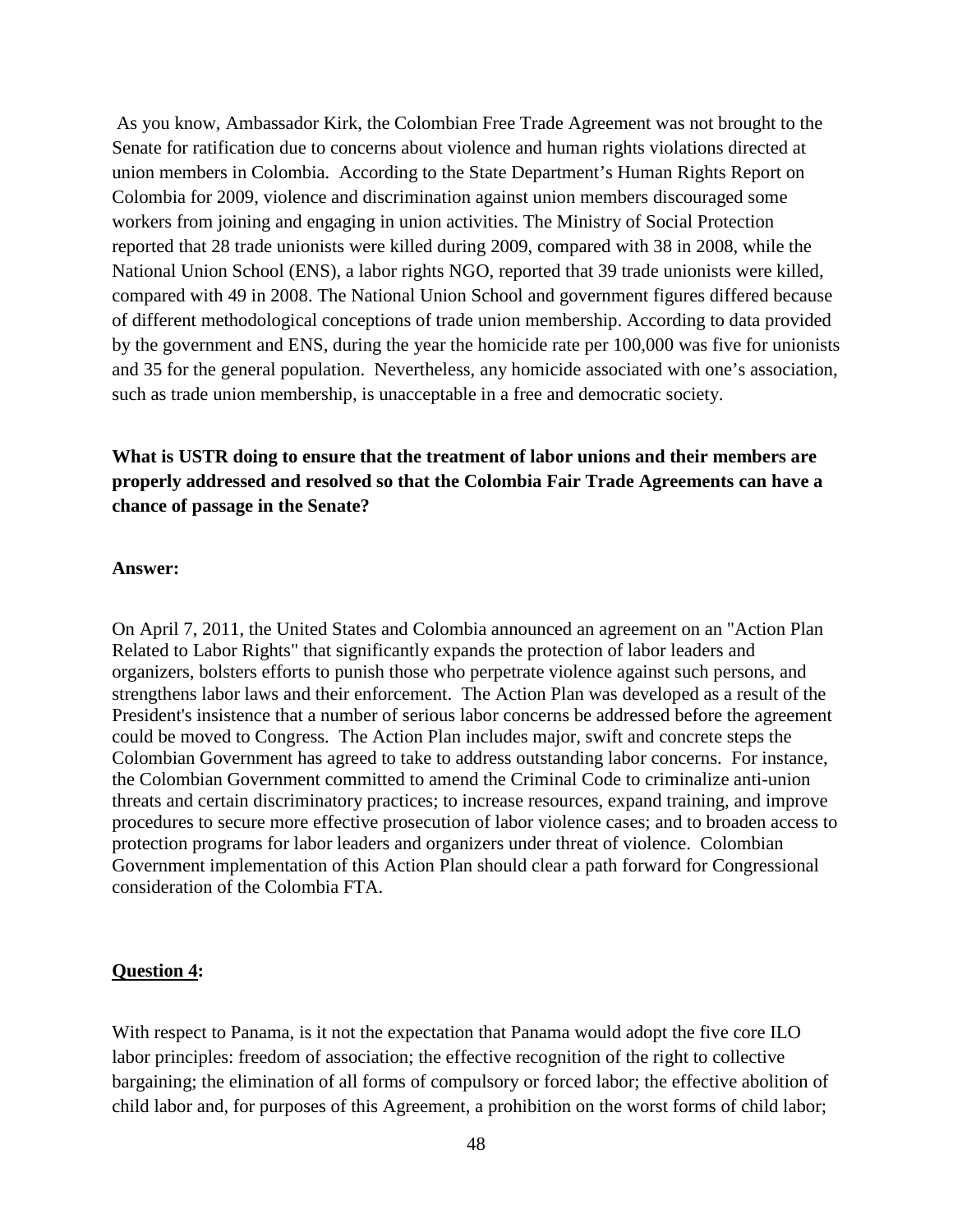and, the elimination of discrimination in respect of employment and occupation. **Is it your understanding that Panama has accepted these principles and is ready to implement them?**

#### **Answer:**

Panama accepted International Labor Organization (ILO) labor principles as part of the trade agreement, and recently took concrete steps to strengthen the protection of labor rights in Panama. As part of the United States – Panama Trade Promotion Agreement, both Parties commit to adopt and maintain in their laws and practice the five fundamental labor rights as stated in the 1998 ILO Declaration on Fundamental Principles and Rights at Work. These rights are related to forming and joining unions, collective bargaining, elimination of forced labor and child labor, and employment discrimination based on gender, race or other factors. Both Parties are also required to effectively enforce – and may not waive – labor laws related to the fundamental labor rights. Additionally, Panama has taken several steps to address outstanding labor concerns we have raised with them over the past two years. With respect to enforcement of its labor laws, Panama has issued executive decrees to address the misuse of subcontracting and temporary work contracts, to strengthen collective bargaining and the right to strike, and to prevent employer interference in union activities. Panama's Labor Ministry has issued a resolution to increase labor inspections in the maritime sector, and to ensure that maritime workers are aware of their rights. To address concerns related to labor laws, Panama's legislature recently passed labor reforms to ensure that companies in the Barú special economic zone are not exempt from key labor rights provisions, as well as legislation to ensure labor rights are respected in export processing zones and to eliminate restrictions on collective bargaining in companies less than two years old. President Martinelli signed these bills into law on April 5, 2011.

#### **Question 5:**

This issue has been a long-standing area of dispute between Mexico and the United States. In fact, the cross-border trucking agreement as part of the North American Free Trade Agreement has not been implemented since the agreement took effect in 1995. The United States decided to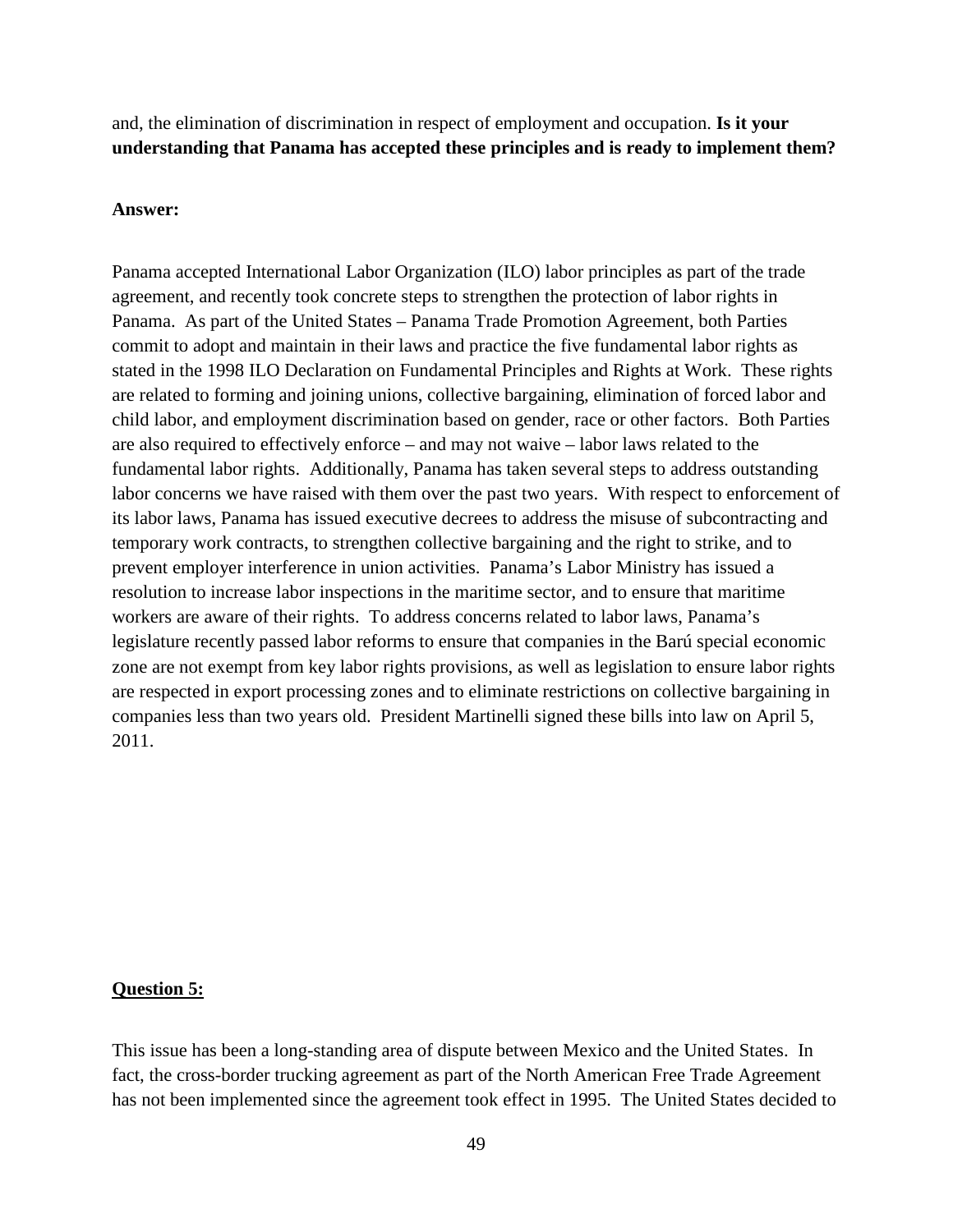bar Mexican trucks on U.S. roadways due to safety and security concerns. Mexico's response was to retaliate with \$2.5 billion worth of tariffs on U.S. exports. I understand the pilot program the Department of Transportation implemented in 2007 was stopped due to its inability to gather a statistically valid sample to validate the safety and security standards were being met. In the recent agreement that President Obama and President Calderon signed, another pilot program will be implemented. **Do you have confidence that this time we will get it right – that Mexican trucking companies will be able to comply with our standards and regulations and that Mexico will lift the tariffs it has imposed on U.S. products?** 

#### **Answer:**

On March 3, President Obama and Mexican President Calderón announced that the United States and Mexico have found a clear path to resolving the cross-border long-haul trucking dispute. This path will allow for the establishment of a reciprocal, phased-in program built on the highest safety standards that will authorize both Mexican and United States long-haul carriers to engage in cross-border operations. Once a final agreement is reached, Mexico will suspend its retaliatory tariffs in stages beginning with reducing tariffs by 50 percent at the signing of an agreement and will suspend the remaining 50 percent when the first Mexican carrier is granted operating authority under the program. Mexico will terminate all current tariffs once the program is normalized. USTR will continue to work with the Department of Transportation to ensure that the new program emphasizes safety, security, and efficiency, and is consistent with our NAFTA obligations.

### **Questions from Senator Carper**

#### **Question 1**

As you know, Brazil issued regulations in December that would ban the use of affiliate reinsurance. USTR was helpful in getting Brazil to delay implementation of the regulations and in facilitating dialogue with industry. These regulations contravene legislation passed by the Brazilian Congress in 2007, which opened the reinsurance market and lead to significant investment by U.S. and other foreign insurers. It is a perplexing action by the government, given the capacity the country needs as it prepares for the 2014 World Cup, 2016 Rio de Janeiro Olympics and other major infrastructure projects. **Can you tell us what the United States is doing to ensure that U.S. insurance companies have fair access to Brazil's insurance market by removing unfair restrictions to the use of affiliate reinsurance?**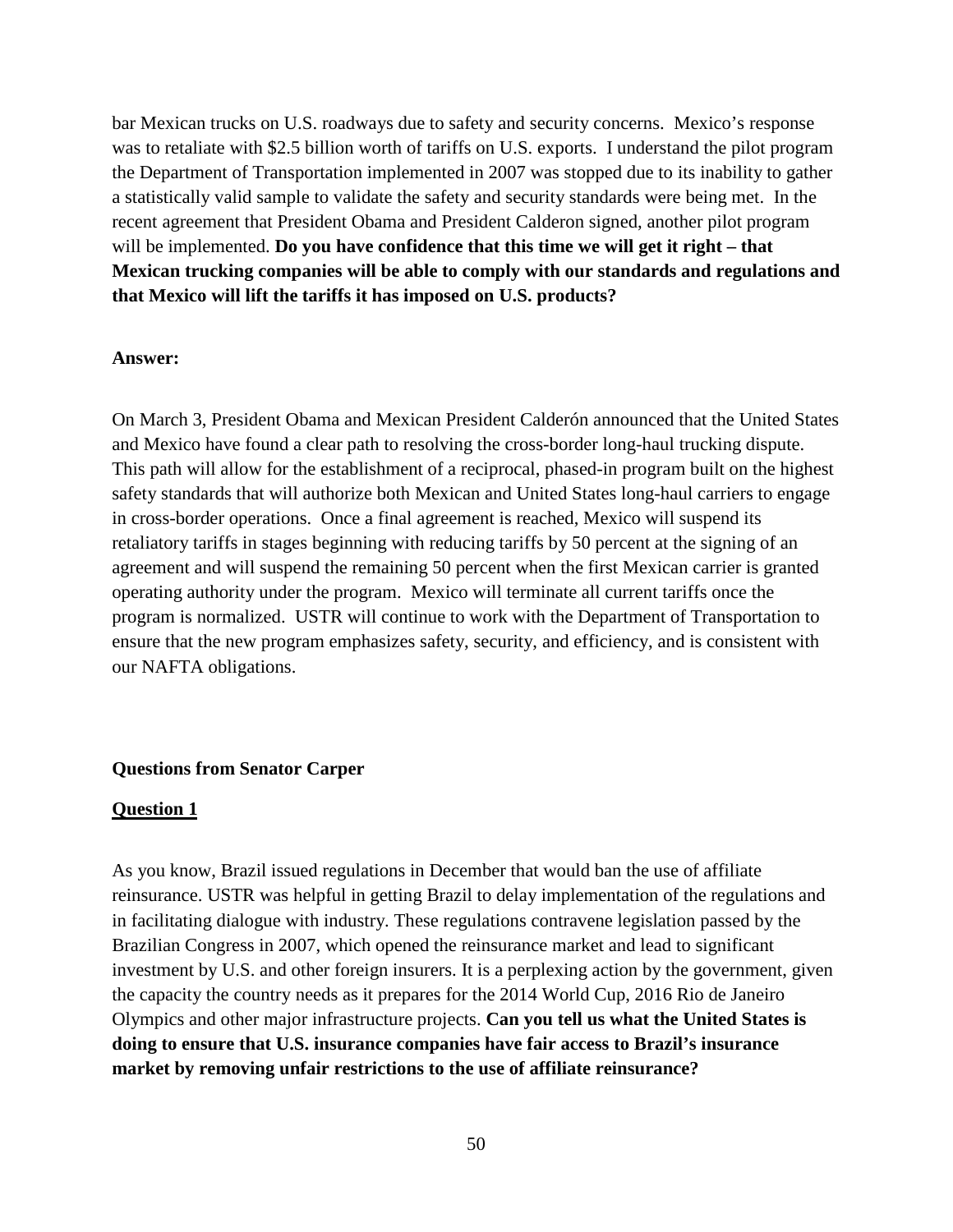### **Answer:**

We have engaged broadly and at high levels to express our concerns to the Brazilian government and insurance industry. Officials from State, USTR, and Treasury have reached out to their Brazilian counterparts. We also have worked to build international support for our efforts, engaging with representatives of Japan, Spain, and the EU. We will continue pressing Brazil's regulatory authorities to work with the affected companies to minimize disruption to their operations and the Brazilian insurance market.

## **Question 2**

In 2007, the Bush administration reached an agreement with Congress on environmental and worker protections that increased standards for these protections above current Free Trade Agreement standards. However, this agreement lowered Intellectual Property protections for pharmaceutical companies below U.S. standards and standards contained in previous Free Trade Agreements. In my home state of Delaware, the innovative biopharmaceutical industry is responsible for more than 11,000 direct jobs, and at this time of economic malaise, it is imperative that strong Intellectual Property standards be part of any future trade agreements. **Can you please comment on how you and your team plan to ensure that U.S. innovative industries, including pharmaceutical companies, which represent engines of America's future growth and our competitive advantage, will receive the highest levels of protection in the Trans-Pacific Partnership?**

#### **Answer:**

The TPP offers an important opportunity to incentivize innovation and creativity throughout the region. I agree that effective IPR protection and enforcement is an important element in encouraging innovation in new technologies, including medical technologies such as biopharmaceutical products, and will stimulate investment in research and development, facilitate exports of U.S. products and contribute to the creation of American jobs. Let me assure you that achieving strong standards of intellectual property protection and enforcement and creating a climate for enhancing innovation, is a top priority for the Administration in our TPP negotiations. In that connection, our goal in TPP is to achieve high standards of IP protection and enforcement in the Asia Pacific region that will stand alongside previous U.S. FTAs in the Asia-Pacific region, including KORUS, and FTAs with current TPP partners Australia, Chile, Peru, and Singapore.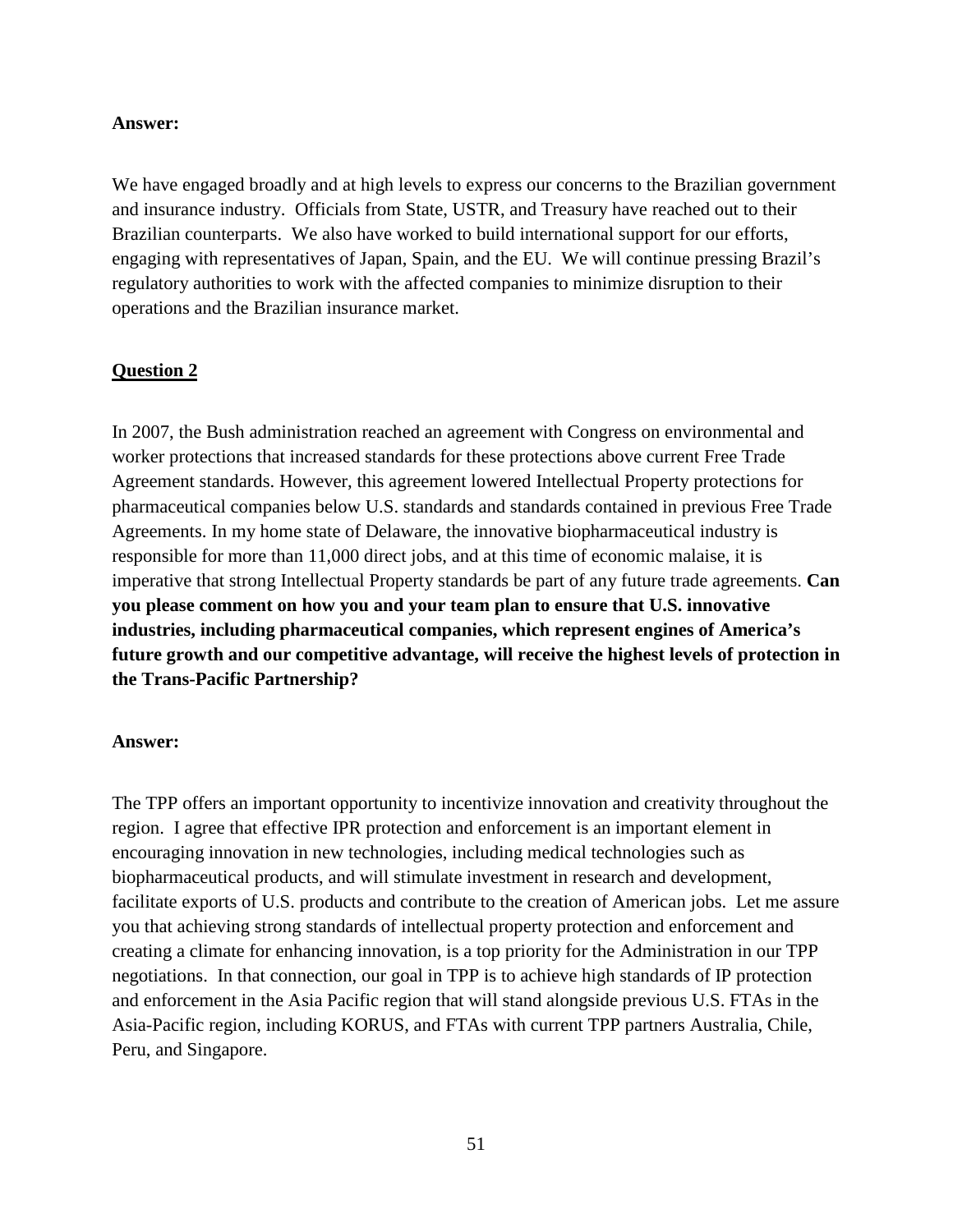To date, the United States has put forward proposed text covering many aspects of copyrights, trademarks, patents, and enforcement that would achieve this goal. We have not yet tabled text on some IP issues where we are still developing positions, such as provisions relating to pharmaceutical IP protection. We have, and continue to, work on our proposals in consultation with the Congress and all relevant stakeholders.

### **Questions from Senator Grassley**

### **Question 1**

Last week President Obama and President Calderon announced an agreement in principle that will hopefully lead to a resolution of the trucking dispute. The proposal will remove the tariffs currently applied to 99 U.S. products, including those from my home state of Iowa. However, this is only the suspension of tariffs, not the elimination. If the U.S. fails to comply with the terms of the agreement Mexico can, and I assume will, reinstate tariffs to current levels, which have cost the U.S. millions of dollars in exports and hurt industries vital to the U.S. economy. **What can we do to assure the permanent removal of the tariffs on U.S. products so we can begin to gain back the jobs and export losses from the last two years?**

### **Answer:**

Now that we have reached an agreement with Mexico on a path forward, the proposed agreement between the Department of Transportation and Mexico has been published for public comment in the *Federal Register*. We expect the final agreement to be signed in late May or early June.

Once a final agreement is reached, Mexico will suspend its retaliatory tariffs in stages beginning with reducing tariffs by 50 percent at the signing of an agreement and will suspend the remaining 50 percent when the first Mexican carrier is granted operating authority under the program. Mexico will terminate all current tariffs once the program is normalized. USTR will continue to work with the Department of Transportation to ensure that the new program emphasizes safety, security, and efficiency, and is consistent with our NAFTA obligations.

### **Question 2**

Iowa is by far the largest gelatin producing state in the country. Japan and other countries continue to keep out U.S. gelatin of bovine origin, citing BSE risk, even though our gelatin meets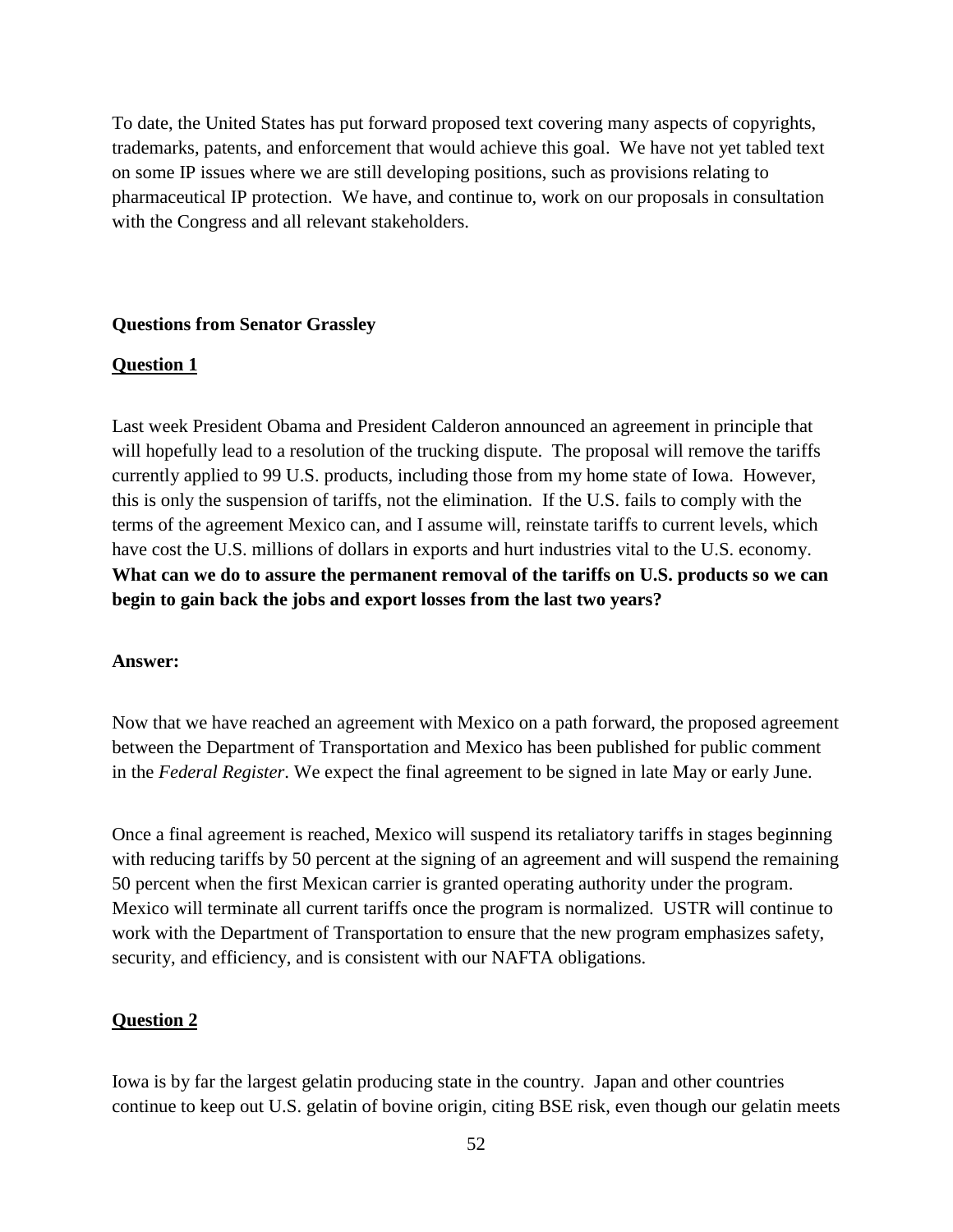all OIE standards and should be allowed in under Japan's WTO obligations. Overcoming barriers to U.S. beef is a very high priority, but it is a different issue than the one presented by gelatin. **Please explain what the administration is doing to gain market access for U.S. gelatin in Japan.**

## **Answer:**

USTR and FDA have raised this issue at senior levels on numerous occasions with the Japanese government. We will continue to press Japan to open its market to US gelatin based on science, consistent with international standards, and in a commercially viable manner.

## **Questions from Senator Snowe**

## **Question 1**

The U.S. – Canada Softwood Lumber Agreement has been plagued with Canadian noncompliance issues. As you know, the U.S. has initiated three arbitration proceedings in an attempt to address the most egregious violations – winning two, while the third proceeding is still ongoing. Unfortunately, our government at times is slow to initiate enforcement steps called for under the agreement. We must understand that delayed enforcement action in response to oftentimes blatant SLA violations results in jobs saved in Canada at the expense of U.S. jobs. **What obstacles do you face when it comes to initiating dispute resolution under this Agreement? What steps will USTR take to streamline the Administration's process for making these decisions and take action to protect American jobs? What additional authorities do you need to better enforce the SLA?**

### **Answer:**

This Administration has made enforcement of the Softwood Lumber Agreement (SLA) a top priority and is fully committed to its swift enforcement and requires no additional authorities to do so. USTR actively manages the SLA and will continue to evaluate and act on any evidence of non-compliance to ensure that the Agreement provides the level playing field it was designed to create for U.S. producers.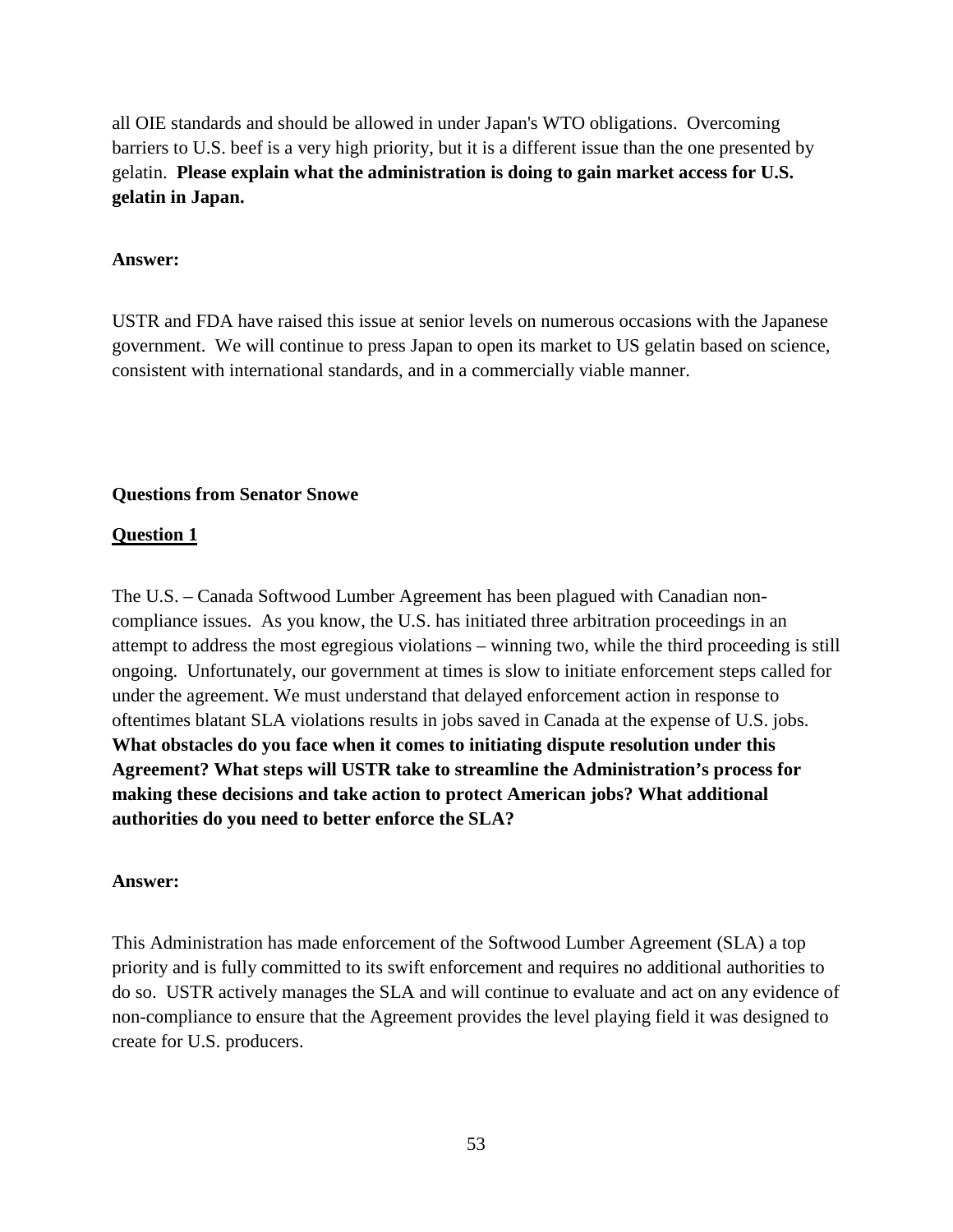Undertaking an arbitration against Canada under the SLA is a serious step. It would not be prudent for the U.S. Government to launch an arbitration before completing an analysis of the situation and without trying to resolve the issue diplomatically. Every arbitration USTR has pursued against Canada has involved unique fact patterns. The Grade 4 issue is the most complex of the three cases the United States has brought against Canada under the SLA. Once we determined that Canada was not prepared to address the apparent violations we identified, and that we were in a position to most effectively advocate our position before a tribunal, the United States took timely action to hold Canada accountable for circumventing the Softwood Lumber Agreement.

USTR has promptly addressed any apparent violations of the SLA and will continue to do so. In addition to the current arbitration, the U.S. Government has a successful track record of prevailing in two arbitrations under the SLA – in no small part due to our careful due diligence before launching an arbitration. We also imposed import charges on certain softwood lumber products in April 2009 when Canada did not comply with the first arbitral decision. In March 2011, Canada took measures to comply with the second arbitral decision by putting in place additional export charges.

# **Question 2**

**What assurances can you give this Committee that the Administration is committed to ensuring the strongest possible protections overseas for the intellectual property of all U.S. innovative sectors? Can you assure us that the Administration will seek the inclusion of the highest of IP standards in the Trans-Pacific Partnership Free Trade Agreement, which is currently in negotiation?**

## **Answer:**

The TPP offers an important opportunity to incentivize innovation and creativity throughout the region. I can assure you that achieving strong standards of intellectual property protection and enforcement and creating a climate for enhancing innovation, is a top priority for the Administration in our TPP negotiations. In that connection, our goal in TPP is to achieve high standards of IP protection and enforcement in the Asia Pacific region that will stand alongside previous U.S. FTAs in the Asia-Pacific region, including KORUS, and FTAs with current TPP partners Australia, Chile, Peru, and Singapore.

# **Question 3**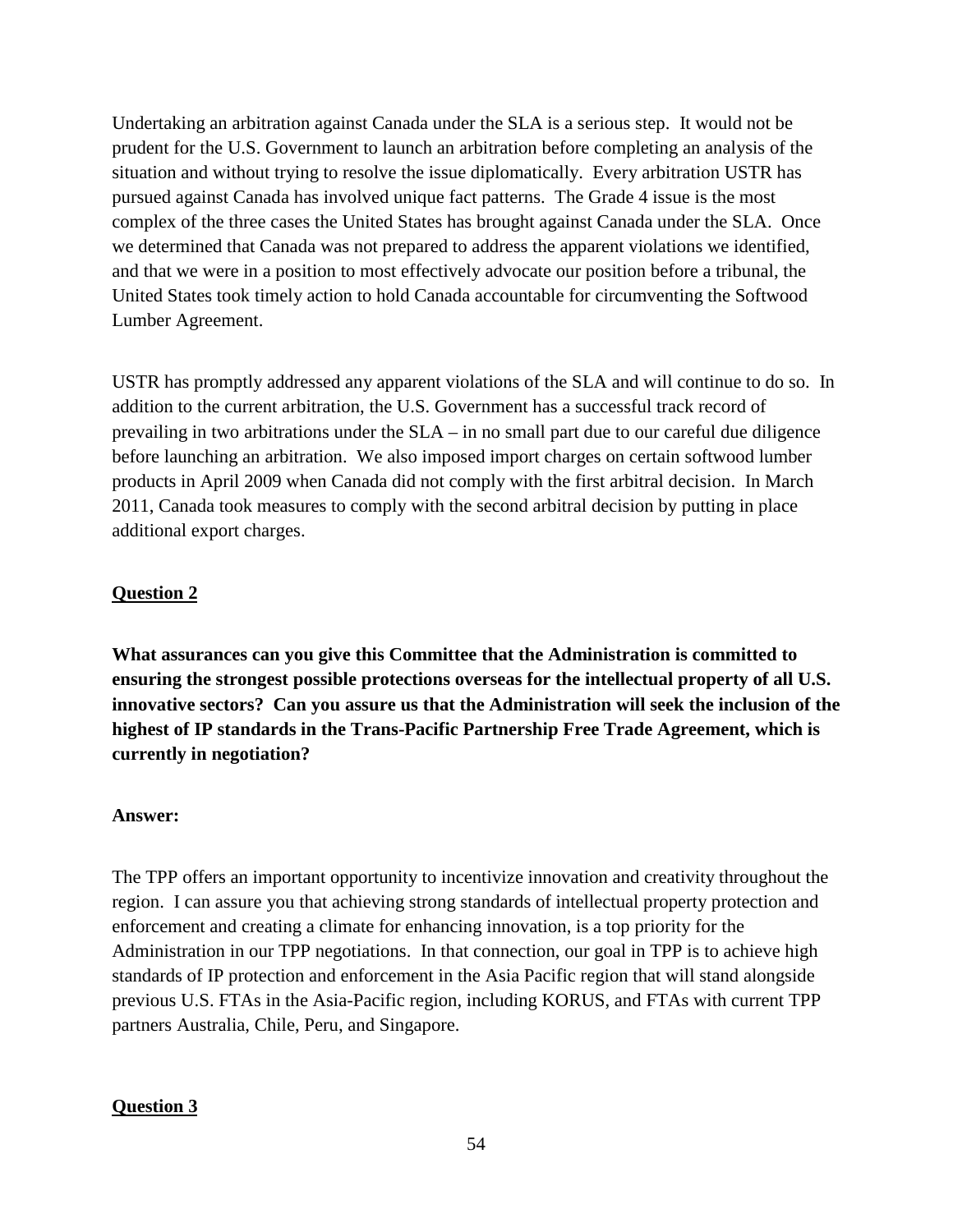I have heard concerns from constituents and local officials in Maine about the investor-state dispute resolution process in the investment chapter of the U.S-South Korea Free Trade Agreement. **How do you respond to concerns of some state and local officials that the investment chapter could subject laws in Maine and other states to challenge in foreign tribunals?**

## **Answer:**

Investor-State arbitration provides foreign investors with the option to pursue binding international arbitration if they believe the host government has violated the investment rules of a trade agreement (for example, if a government illegally seized a foreign investor's factory). Investor-State arbitration provides critical protections to U.S. investors overseas, especially in countries that do not have fair or independent court systems. U.S. companies have used investor-State arbitration to win or settle over 30 disputes and recover hundreds of millions of dollars in damages. These results benefit not just the investors themselves, but also the many other U.S. companies that export to, or are affiliated with, these investors, allowing our companies and workers to enjoy even more of the growth and employment benefits that international trade and investment offer.

At the same time, investor-State arbitration does not prevent the U.S. government or state and local governments from regulating in the public interest, for example to protect public health, safety, or the environment. A few points are notable:

*We could never be required to change our laws.* Nothing in our investor-State arbitration provisions, including those in the U.S. – Korea trade agreement, prevents the U.S. government or a foreign government from protecting health, safety, the environment, or other public interests. If we were ever to lose an investor-State case, we could only be required to pay compensation – we could not be required to change any of our laws or regulations.

*We have never lost a case.* The United States has never lost an investor-State case or paid a penny to settle an investment dispute. At the same time, foreign investors rarely pursue investor-State arbitration against the United States, opting instead to use the independent, fair, and highquality U.S. court system when they are concerned about government treatment here.

*We include safeguards to prevent abuses.* Our investor-State arbitration provisions include safeguards to penalize investors who bring frivolous suits, ensure transparency and public participation, and provide opportunities to challenge awards. Many of these safeguards were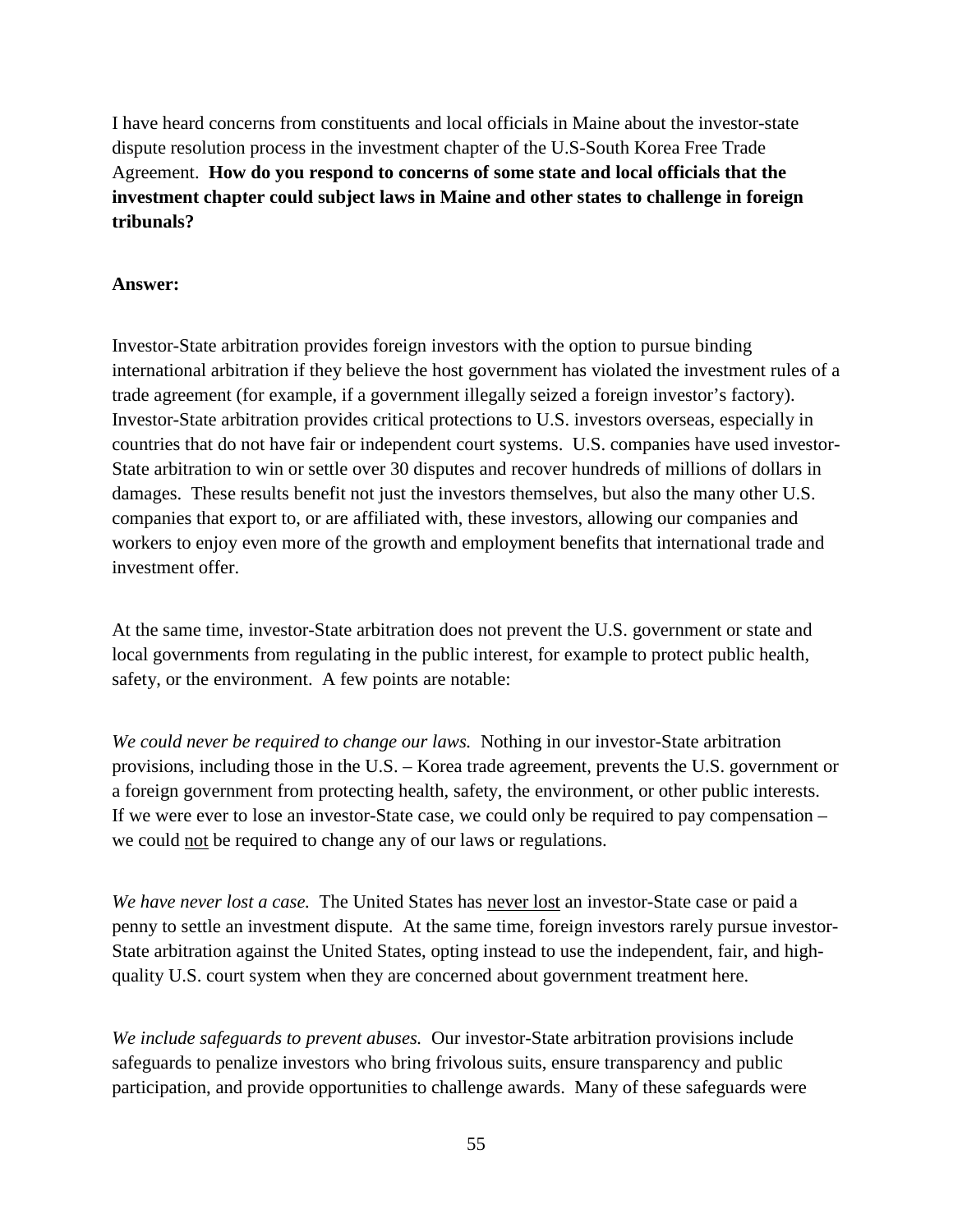developed in response to Congressional direction in the Trade Act of 2002 to ensure that we maintain the ability to protect the public interest.

# **Question 4**

It has been one year since the Assistant USTR for Small Business position was created. Please address the obstacles that challenge American small businesses as they seek to export, solutions you envision to circumvent those barriers, and explain how you propose to measure the success of the Assistant USTR for Small Business, Market Access and Industrial Competitiveness in advancing trade opportunities for small business. **What results can small businesses expect from the successful implementation of your initiatives in the next year? Five years?**

# **Answer:**

USTR is focused on making trade work for small businesses, helping them increase their sales to customers abroad and thus create jobs at home. We do this by negotiating with foreign governments to open their markets and reduce trade barriers, and enforcing our existing trade agreements to ensure a level playing field for American workers and businesses of all sizes. Agency-wide, we are working to better integrate SME issues and priorities into our trade policy, and increase our outreach to small businesses.

In 2010, three new reports requested from the U.S. International Trade Commission by the USTR offered critical insights into key trade barriers affecting these businesses. We will continue to seek to reduce these barriers through negotiation and cooperation with our trading partners and through enforcement action when necessary.

Under the SME initiative, USTR's small business office, working closely with USTR's geographic and functional offices, is developing ideas and advancing efforts to enhance activities that could benefit SMEs. These include efforts to address tariff barriers, burdensome customs procedures, discriminatory or arbitrary standards, and lack of transparency relating to relevant regulations in foreign markets which present particular challenges for our SMEs in selling abroad.

The ability for USTR to address SME concerns through the fact finding and consultation mechanisms built into our bilateral and regional trade agreements and dialogues is an important asset for USTR now and in the coming years. For example: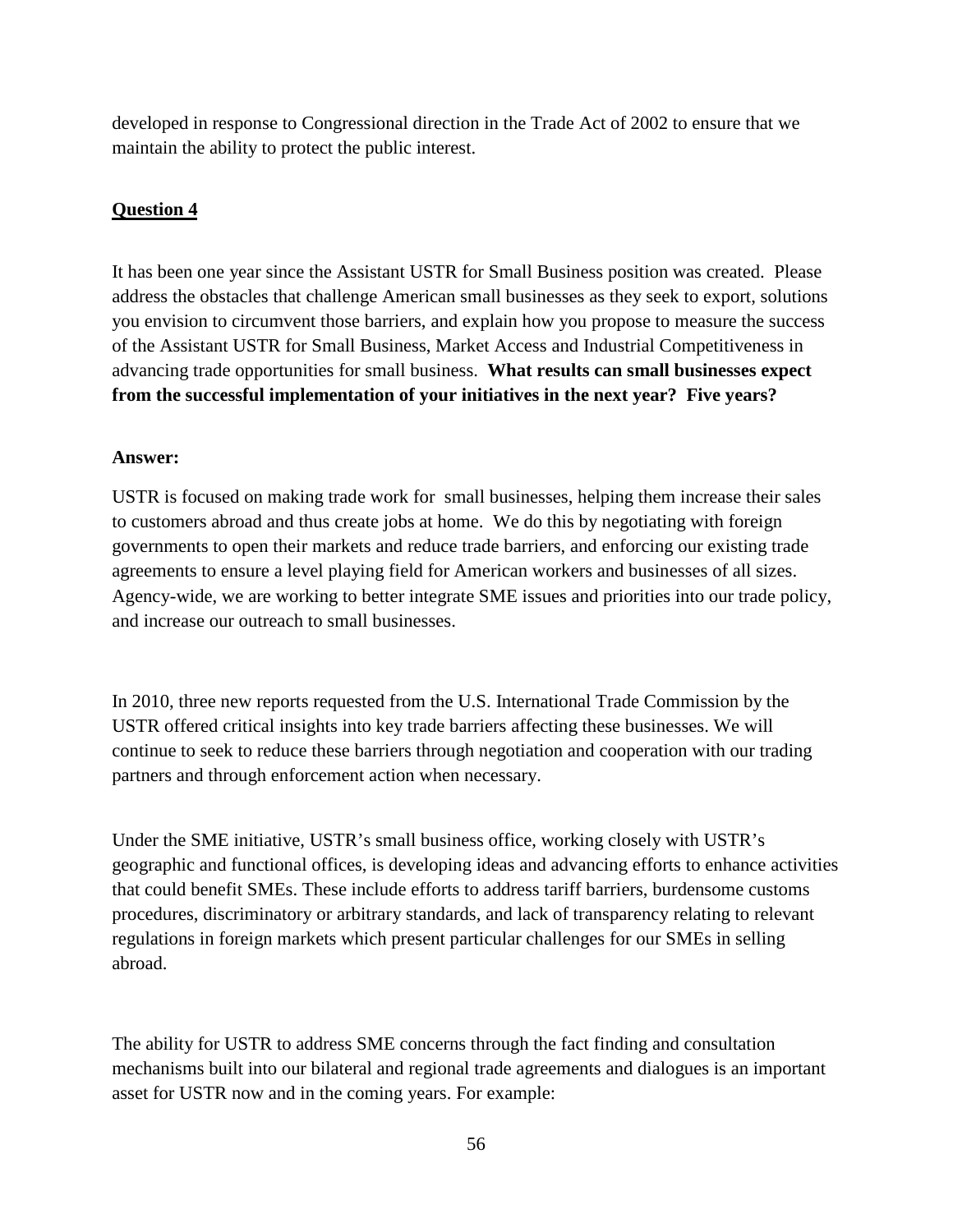- As USTR moves forward with negotiations through the Trans-Pacific Partnership, USTR has designated a point person for SME issues, and is consistently emphasizing the needs of smaller businesses in order to help them participate more actively in Asia-Pacific trade and address trade barriers that affect SME access to these foreign markets.
- Under APEC's core agenda of trade and investment liberalization and facilitation, USTR is continuing to focus on concrete actions to make it cheaper, easier, and faster for U.S. businesses, and in particular for SMEs, to trade in the region.
- USTR is seeking to establish, where appropriate, working groups on small and mediumsized enterprises to facilitate expanded SME trade opportunities under our FTAs and develop SME-related activities with our FTA partners.
- USTR is also utilizing other trade fora such as the U.S.-India Trade Policy Forum and the Transatlantic Economic Council, to address SME opportunities and challenges on a regional basis with our trading partners.

This range of activities will yield new market access opportunities for American SMEs in coming years. If approved, the trade agreements with Korea, Colombia, and Panama will also yield important new export opportunities for small businesses each year. In 2008, U.S. SMEs exported \$11.2 billion in merchandise to Korea, representing 35 percent of total U.S. exports to Korea – and above the 31 percent of SME share of U.S. exports to the world.

We are also working with partner TPCC agencies to improve the availability of online resources for SMEs within the next year, such as a new FTA tariff web-based tool to help SMEs take better advantage of existing FTAs. Additionally, we are working with SBA and FTA partners to encourage the establishment of Small Business Development Centers (SBDCs) which can serve as counterparts to U.S. SBDCs.

# **Question 5**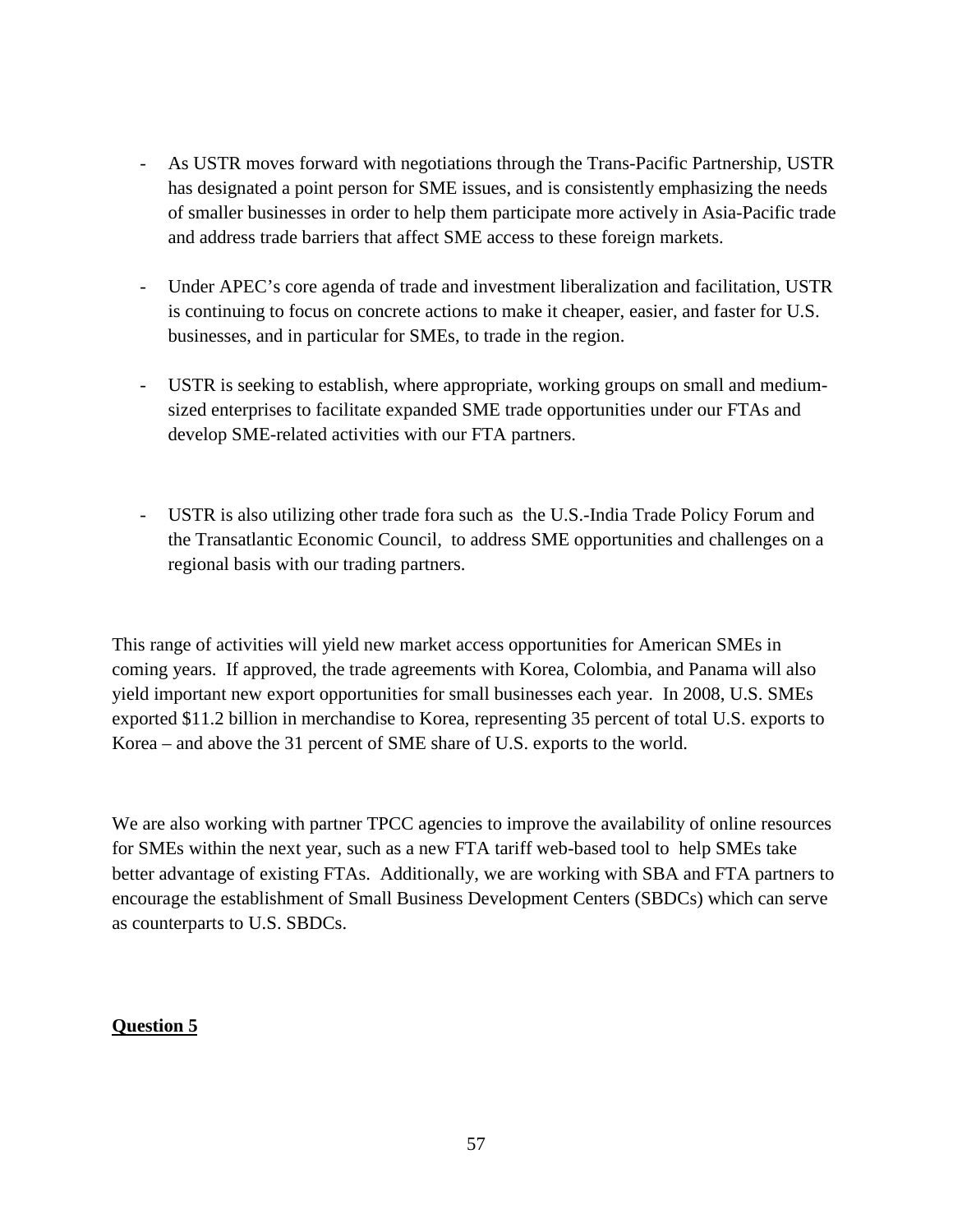I strongly disagree with the World Trade Organization Appellate Body's decisions on the practice of "zeroing," the antidumping methodology used to capture the full margin of dumping in unfair trade cases. On February 18th I sent a letter to Commerce and USTR urging that you do everything possible to address the concerns of the American manufacturing industry by preserving maximum flexibility for our government in implementing these provisions. **What is the current status of the Administration's rule-making on zeroing? Do you plan to ask Congress to seek changes to enforce our trade rules and make U.S. trade remedy laws more effective in achieving their stated goals of offsetting foreign subsidies and unfair pricing practices that injure American industries?**

#### **Answer:**

I share your concerns with regard to the WTO decisions on zeroing, and I agree on the importance of maintaining the effectiveness of U.S. trade remedy laws. The Administration is currently working to implement the WTO decisions in a way that maintains our ability to effectively to enforce U.S. trade laws. At this time, it appears that implementation pursuant to the Department of Commerce's proposal can be achieved without seeking statutory amendments.

The current status of the Administration's rule-making is as follows. In December, the Department of Commerce published a notice in the Federal Register proposing to change the methodology for calculating weighted average dumping margins and assessment rates in certain antidumping proceedings, including administrative reviews. The notice provided an opportunity for public comments. The Department is currently in the process of reviewing the substantial number of comments received in response to the notice. The Administration will also continue to consult with Congress as it considers how to proceed on this matter.

### **Questions from Senator Crapo**

### **Question 1**

It is good to hear President Obama's emphasis on exports and support for doubling exports by 2015. I understand that, through the National Export Initiative, the Administration is seeking funding for a number of export promotion programs. **Can you please explain how this funding is expected to result in additional exports and U.S. jobs?**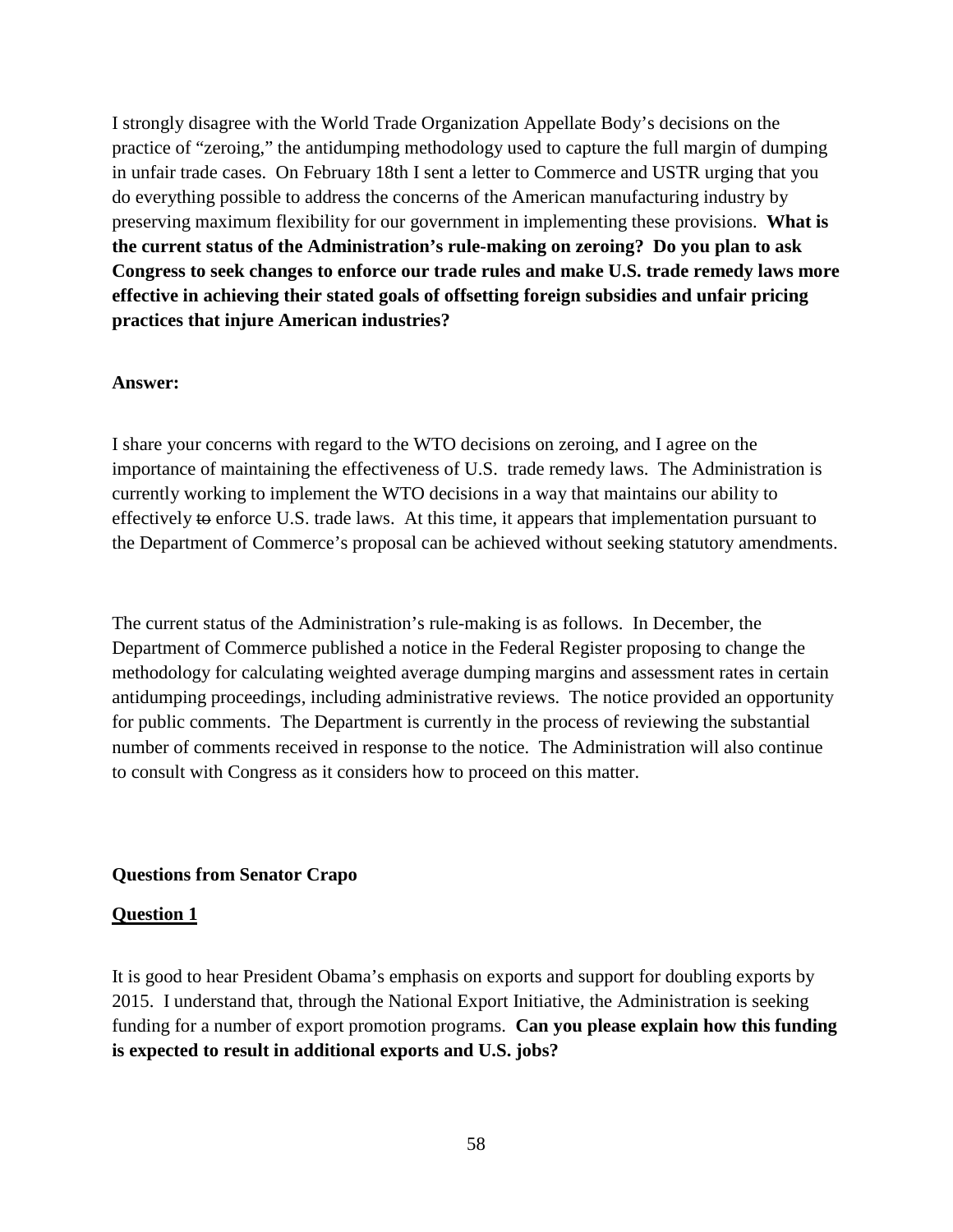## **Answer:**

Additional resources for export promotion activities will help more U.S. firms, especially smalland medium-sized businesses, which may lack the resources and training to begin or expand their exports, take better advantage of the expanded export opportunities overseas that USTR obtains through its negotiation and enforcement of trade agreements. The Department of Commerce estimates that every billion dollars in U.S. goods exports supports approximately 6,000 jobs.

# **Question 2**

I strongly agree that expanding market opportunities for U.S. goods and services around the world must be part of the effort to improve our nation's economy, and advancing the pending free trade agreements with Colombia, Panama and South Korea must be part of this effort. The President's 2011 Trade Policy Agenda, like the one before it, provides very little detail on the advancement of the pending free trade agreements.

Farm families need more export opportunities. More than 50 percent of Idaho wheat depends on export markets, and Colombia is the U.S. wheat industry's largest South American market, with a market share of nearly 70 percent. U.S. growers are understandably worried that they are going to lose as much as 40 percent of this essential market share to Canada, threatening U.S. jobs, if Canada approves an FTA with Colombia ahead of the U.S. **It is frustrating to have to tell U.S. farm families that, after years of waiting for more market access through trade agreements, there is still more waiting needed. Can you please respond to this concern?**

## **Answer:**

Our goal is to have all three pending agreements, once their outstanding issues have been addressed, approved by Congress as early as possible this year. Earlier this month we notified the full Committee that we are ready to begin work on the text of the implementing bill for the Korea FTA as soon as you are able to schedule those sessions. We are working to advance the Colombia and Panama agreements too, with the broadest possible bipartisan and stakeholder support, because of their importance to the United States.

Once these the outstanding issues are addressed, the Administration will be ready to prepare the Agreements for Congressional consideration.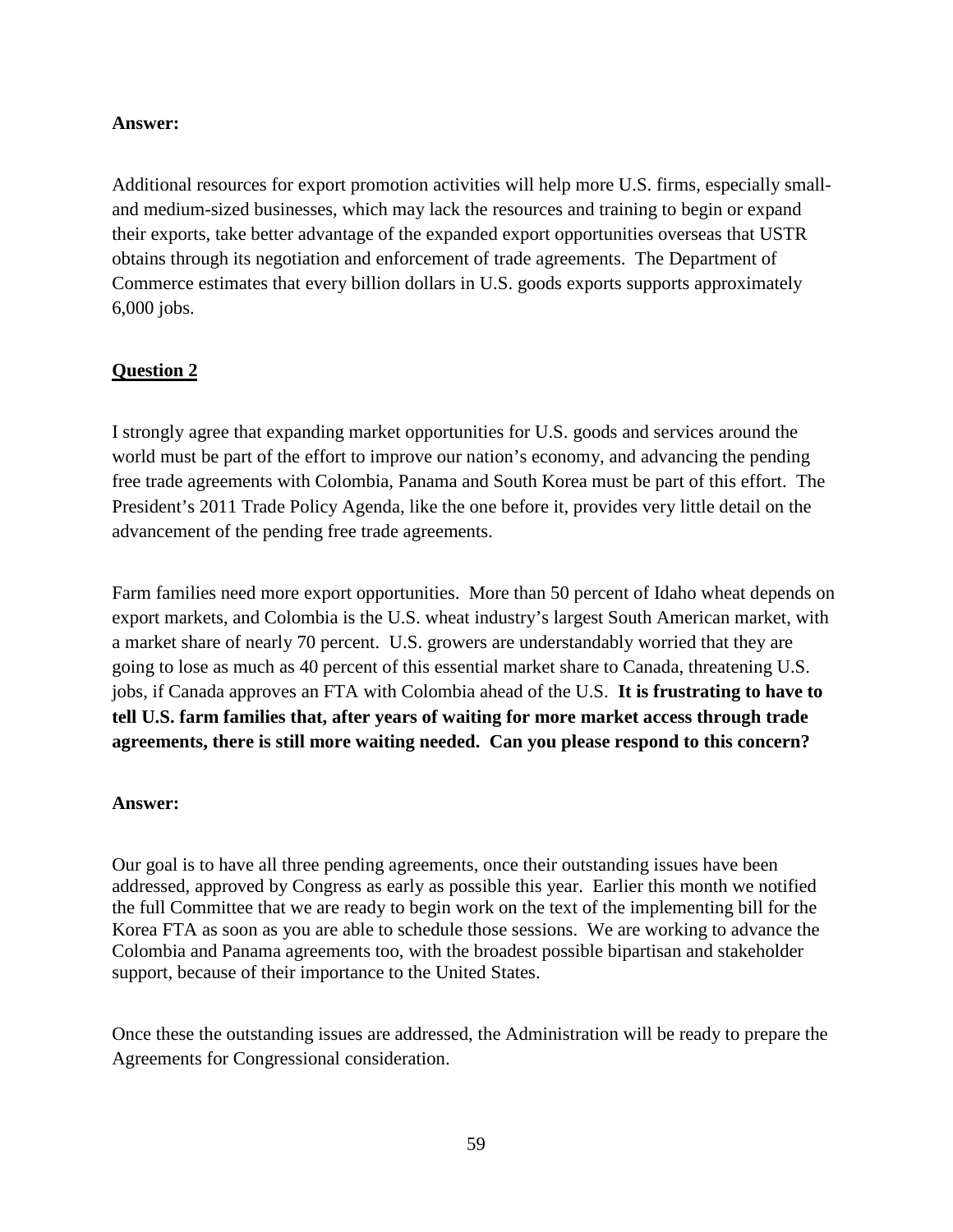## **Question 3**

**Please elaborate on what additional measures you will implement to ensure that Canada lives up to its Softwood Lumber Agreement obligations and fully comply with all aspects of the agreement? Can you share with us the steps the USTR is taking in preparation for the expiration of the current agreement, both with respect to responses to potential new Canadian violations, as well as an extension and/or renegotiation of the current agreement?** 

I am also interested in receiving feedback from the USTR as to its plan to ensure compliance of the SLA during the final two years of the agreement. **With the current pending arbitration case almost four years old, is the USTR exploring ways to expedite the review and arbitration process?** 

## **Answer:**

This Administration has made enforcement of the Softwood Lumber Agreement a top priority and is fully committed to its swift enforcement. With respect to our plans to ensure compliance in the final two years of the Agreement, USTR actively manages the SLA and will continue to evaluate and act on any evidence of non-compliance to ensure that the Agreement provides the level playing field it was designed to create for U.S. producers.

With respect to the expiration of the SLA which is set to occur in October 2013, USTR will engage in an interagency, as well as public process, to solicit the views of Congress and interested stakeholders on extension of the Agreement.

Regarding the current arbitration over timber pricing practices in British Columbia, we launched an arbitration in January 2011 and are working with the Department of Justice to ensure timely proceedings and issuance of a decision.

## **Question 4**

**How do we move forward on IPR protection in China now that President Hu's visit is over?** There were big announcements during the Hu visit, but it does not appear we are back to the same old set of problems with China. **What are the objective, measurable benchmarks**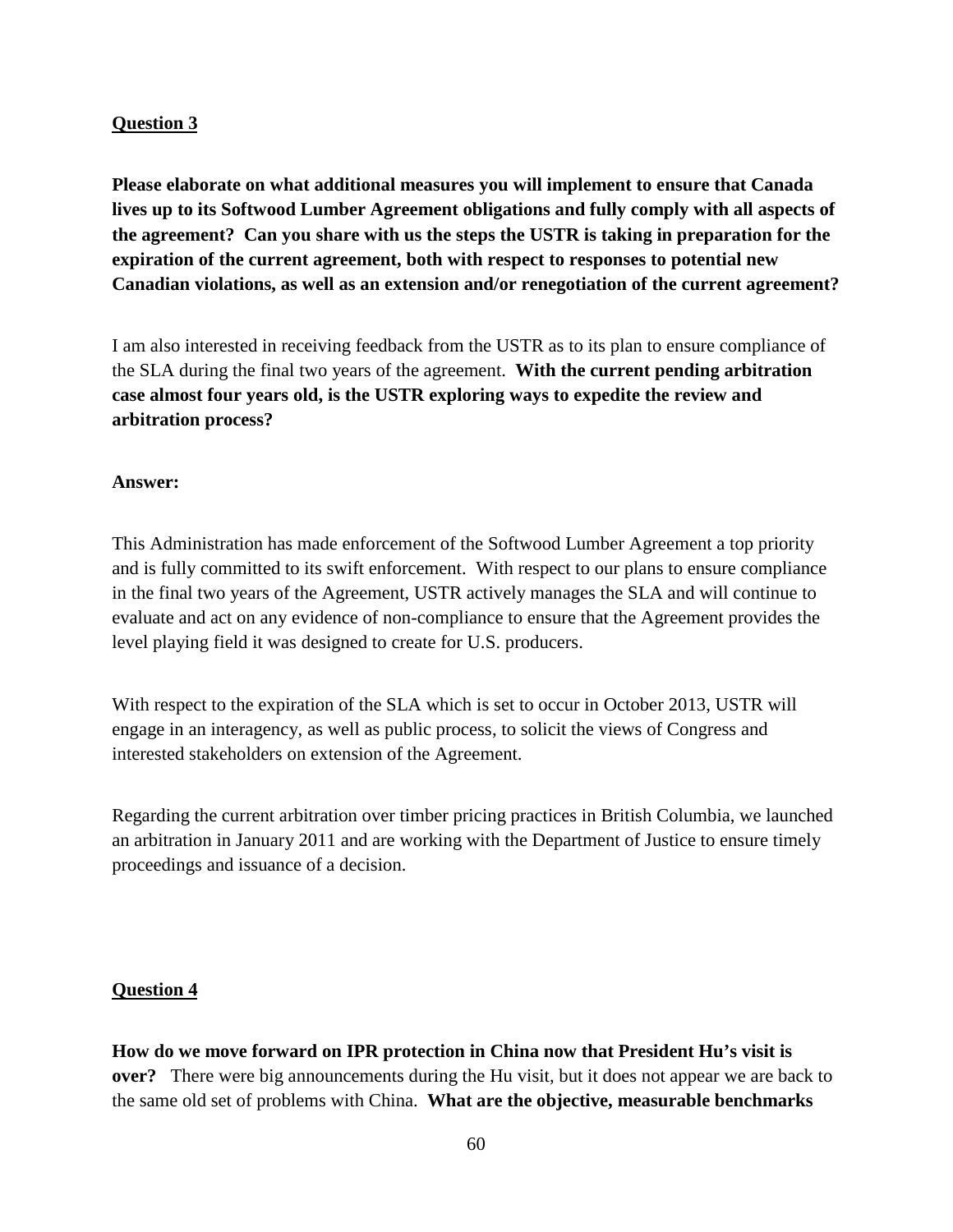**and timelines for Chinese compliance and success in the recently-announced delinking of indigenous innovation and government procurement rules? What steps are the Chinese taking to address reports of widespread piracy in their enterprises, including the State-Owned Enterprises?**

#### **Answer:**

We will continue to engage China at all levels to address IPR protection and enforcement in China. The 2011 Special Campaign to crack down on IPR infringements has recently been extended, which Chinese officials have represented as evidence of the seriousness with which they take this problem. We are evaluating the effectiveness of the campaign and have held discussions with Chinese officials on how to translate lessons learned and effective operational mechanisms into long-term sustainable policies to have a meaningful effect on addressing rampant IPR infringement in the market.

During the recent State visit, President Hu Jintao committed to delink innovation policies from government procurement. We are closely monitoring compliance with this commitment, at both the central and sub-national levels of government, focusing on changes to existing measures and efforts to ensure new measures are consistent with President Hu's promise.

Also, during the State visit and the December 2010 meeting of the Joint Commission on Commerce and Trade (JCCT), China took new steps on software piracy by committing to allocate budget funding for legal software purchases by government agencies, as well as making a commitment to audit the use of the legal software and publish the results of those audits. Furthermore, China said it would promote the use of licensed software in private companies and in state owned enterprises through software asset management programs. We recently heard that the Copyright Protection Center, a branch of the National Copyright Administration of China, will be publishing guidelines for use by enterprises, including state owned enterprises, to implement software legalization programs and software asset management. We are encouraging China to make additional efforts in the context of the "Special Campaign against counterfeiting and piracy" that was launched by the State Council in October.

#### **Question 5**

The piracy rate for software in China remains alarming. The National Export Initiative presents one opportunity to put some focus on this problem. To be effective, there must be a strategy around how we solve specific problems in specific countries and metrics around success. Too often, success is defined as more people working on the issue or more resources spent. **It seems**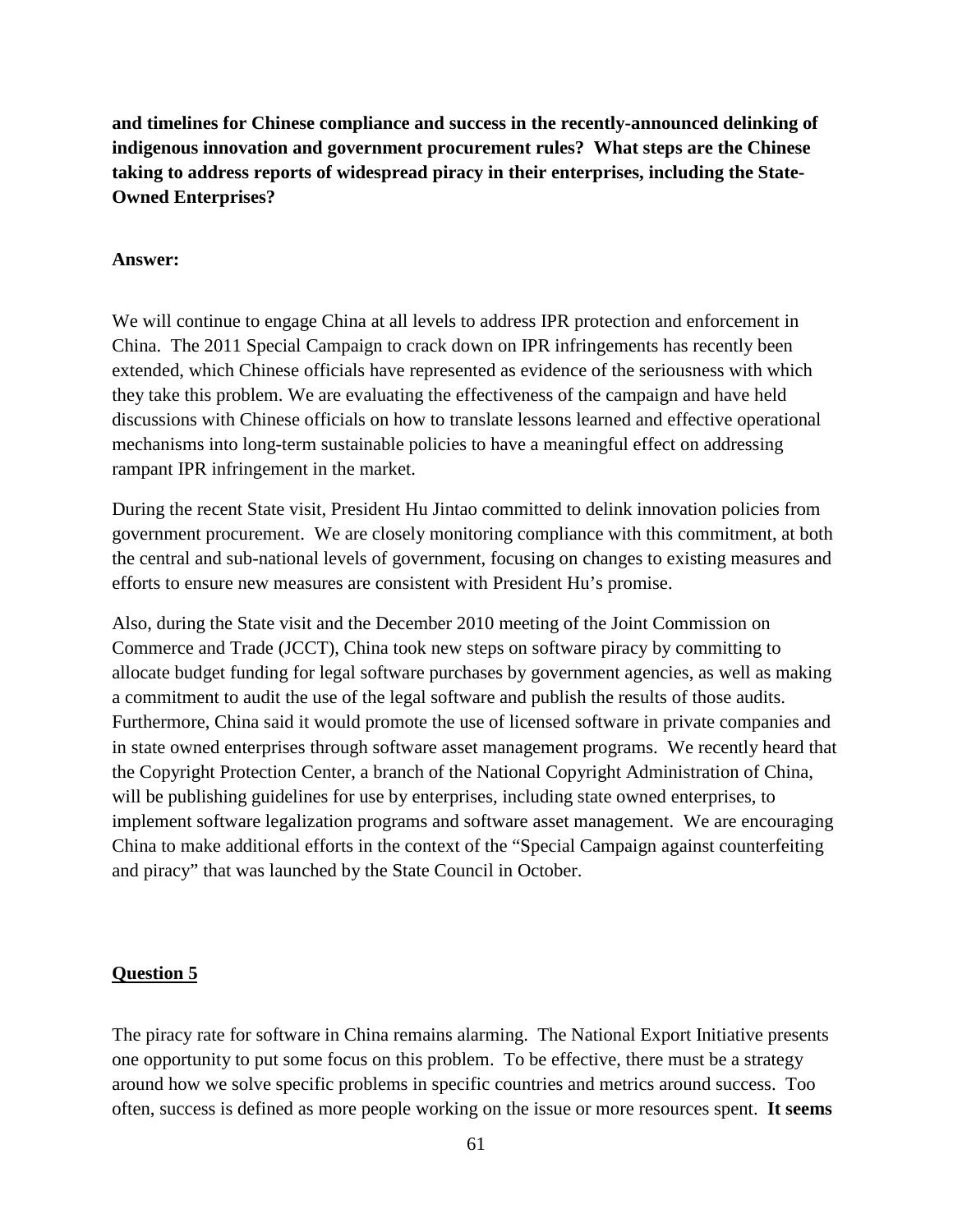**that there needs to be a metric that ensures a substantial increase in software sales over the next three years, and that needs to be a goal of NEI, what is your plan for this?** 

## **Answer:**

We continue to engage China at all levels to address software piracy. I agree that this is a major problem; in fact, it was raised by the President during the recent State visit by President Hu Jintao. During that visit and the preceding meetings of the Joint Commission on Commerce and Trade (JCCT), China took new steps on software piracy by committing to allocate budget funding for legal software purchases by government agencies, as well as making a commitment to audit the use of the legal software and publish the results of those audits. Furthermore, China said it would promote the use of licensed software in private companies and in state owned enterprises through software asset management programs. We are encouraging China to make additional efforts in the context of the "Special Campaign against counterfeiting and piracy" that was launched by the State Council in October.

While we must see how these steps work out in practice, and much more work remains to be done, China's recent commitments mark a significant opportunity for genuine progress on this difficult issue. As always, we will monitor progress on these issues to make sure that China is following through on its commitments, using such tools at the JCCT IPR working group, and other opportunities. We expect to see concrete and measurable results, including indications of a more robust market for legal software. We also look forward to studying the results of the forthcoming ITC study on the quantitative effects of IPR infringement and "indigenous innovation" policies in China.

# **Question 6**

China remains closed to U.S. beef imports. China is potentially a \$200 million market for US beef. In January 2011, a high-level U.S. negotiating team spent more than 10 days in China trying to reopen the only country still completely closed to U.S. beef. **What is the USTR doing to re-open this market to US beef and when should we expect more progress with China?**

## **Answer:**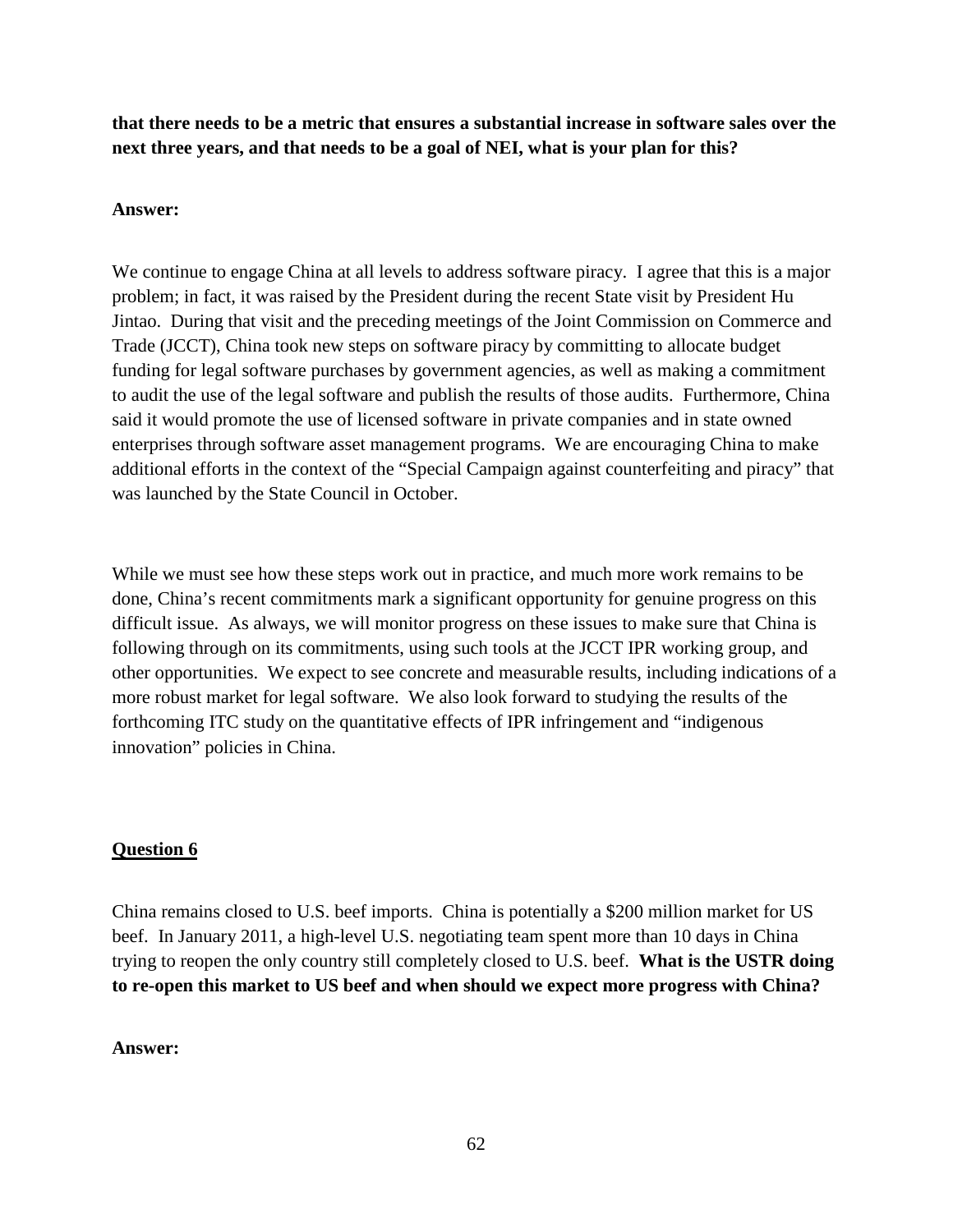USDA and USTR officials met several times in 2010 with counterparts in China to resume U.S. beef access negotiations. These efforts culminated in a delegation to Beijing in January 2011 led by USTR's Chief Agricultural Negotiator and USDA's Farm and Foreign Agricultural Services (FAS) Under Secretary and including technical experts from APHIS, FDA, FSIS, FAS, AND USTR. While an agreement has not yet been achieved, the January meetings were important in establishing clarity on conditions needed by both countries for trade to resume, after a stall in negotiations dating back to 2007. USDA and USTR will attempt to build on these extensive discussions with China throughout 2011 in an effort to reach an agreement that would allow trade to resume based on science, consistent with international standards, and in a commercially viable manner.

## **Question 7**

Historically, Japan was the top market for U.S. beef exports, with approximately \$1.4 billion in sales. In 2010, we exported \$640 million in US beef in Japan, below the pre-BSE levels due to Japan's 20-month age restriction. **After seven years of little progress on this issue, what is the U.S. government doing to address this non-science based discrimination against U.S. beef exports?**

#### **Answer:**

USTR, in close collaboration with USDA, continues to urge the Japanese Government to resolve this issue so that we can normalize beef trade in this key Asian market based on science, consistent with international standards, and in a manner that is commercially viable. USTR and USDA continue to engage with Japan's Government on this important issue at multiple levels and at every opportunity.

### **Question 8**

Recent reports have suggested that Japan may also join the Trans-Pacific Partnership. **Will resolving Japan's 20-month age restriction be a central part of Japan's entry into TPP negotiations with the United States?**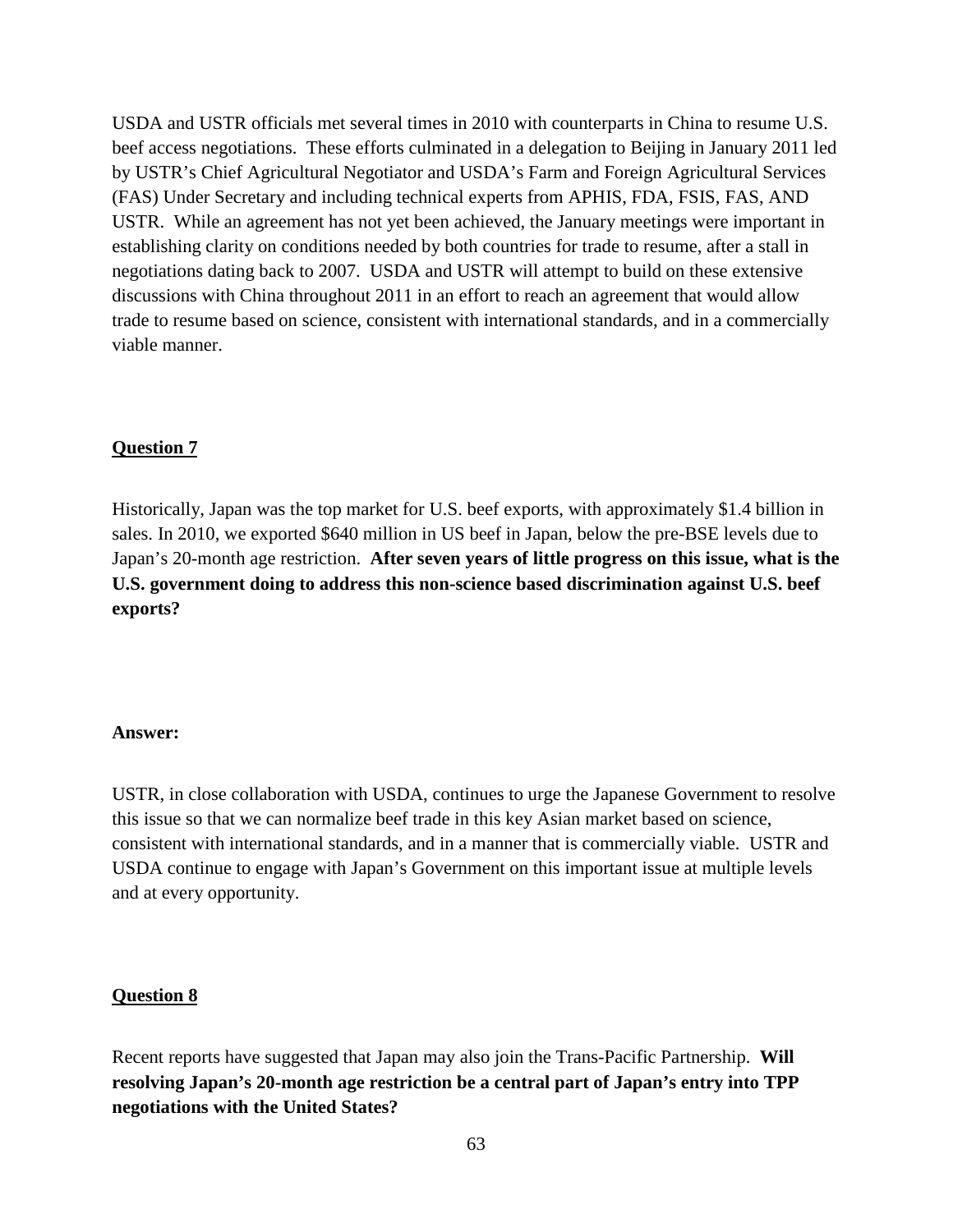#### **Answer:**

As I conveyed during the Committee's March 9 hearing, Japan's restrictions on the imports of U.S. beef remain a major concern for the Administration. We have been urging Japan to resolve this issue based on science, consistent with international standards, and in a commercially viable manner. Japan's Government has not yet made a decision on whether it will seek to join the Trans-Pacific Partnership negotiations. The Administration will continue to call for a resolution in the near term to this priority market access concern.

### **Question 9**

I was pleased to hear that President Obama will soon send implementing legislation for the Korea-U.S. FTA to Congress. The United States is not the only country negotiating a free trade agreement with Korea. South Korea reached an agreement with the European Union that goes into effect July 2011. Beef's biggest competitor is Australia, a country who is very close to finalizing a free trade agreement. If Australia reaches an agreement before the U.S., its beef producers will have a competitive advantage over our exporters, being able to sell more of their product at a cheaper price. **Do you agree that we cannot afford to jeopardize South Korean market share any longer?** 

#### **Answer:**

We agree that time is of essence. Australia is our major competitor for the Korean beef market, and in 2010, Australia had 53% of the market share while the United States had 32%. If Australia concludes and implements an FTA with Korea before we do, the tariff cuts for Australian beef may take effect before those on U.S. beef, giving the Australian exporters a tariff advantage for at least the next 15 years. Timely approval and implementation of the U.S.- Korea trade agreement will ensure that we receive full benefits of the agreement's tariff reductions on beef – elimination of Korea's 40% tariff on beef over 15 years – boosting our exports which have already reached \$518 million in 2010, an increase of 140 percent in value over 2009.

## **Question 10**

Taiwan's non-science based reasons for restricting beef imports are crippling U.S. beef sales in Taiwan. **What is the U.S. government doing to address this issue?**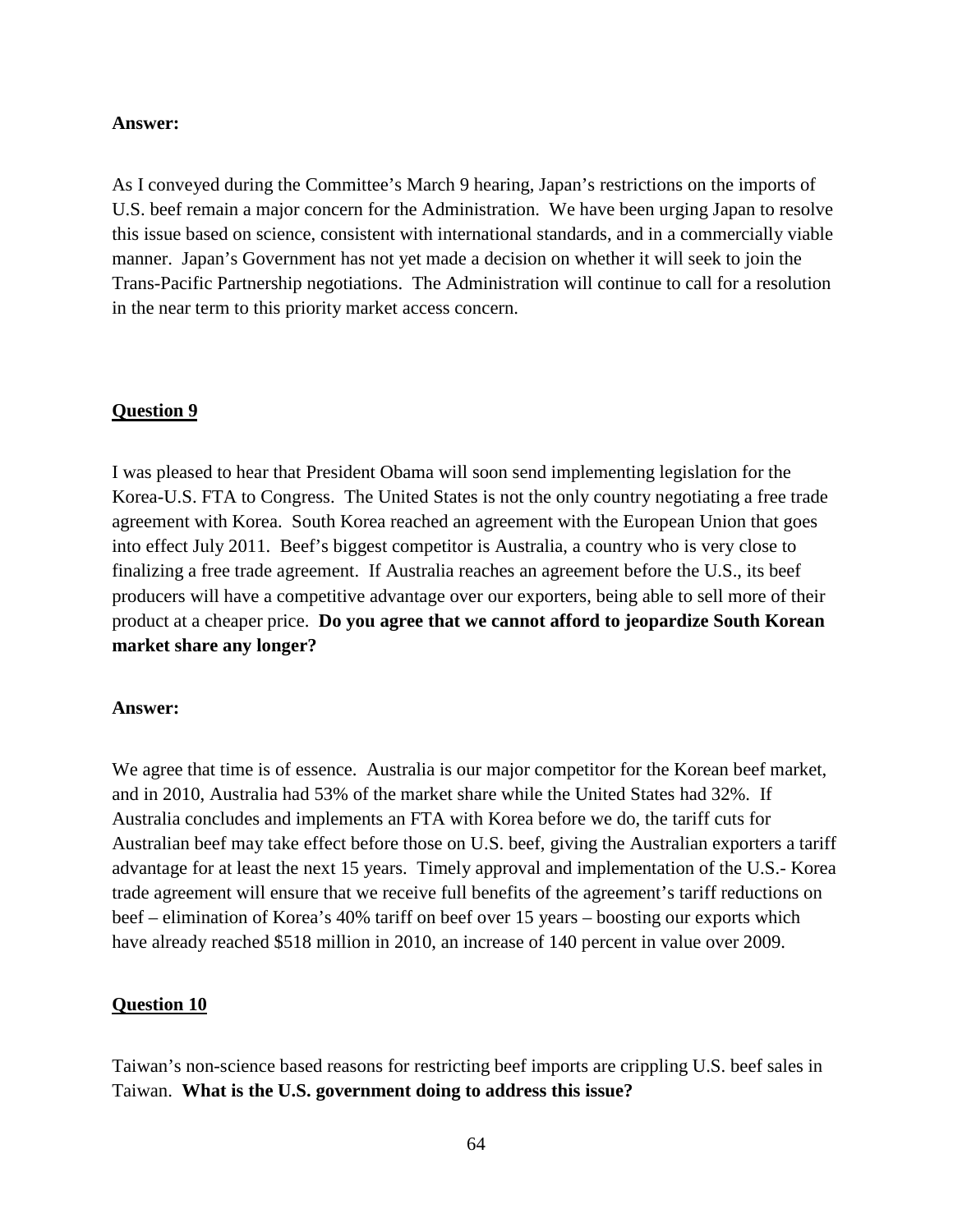#### **Answer:**

Taiwan continues to maintain barriers that limit access of U.S. producers to the Taiwan market. Some of these barriers are inconsistent with our bilateral protocol with Taiwan on beef and beef products that was agreed to in November 2009, and others, such as Taiwan's ban of beef containing trace amounts of ractopamine, are inconsistent with recommendations of recognized international scientific bodies as well as Taiwan's own risk assessment in 2007. USTR, in close collaboration with USDA, continues to urge Taiwan at every opportunity to resolve this issue so that we can normalize beef trade based on science, consistent with international standards, and in a manner that is commercially viable.

### **Question 11**

**When should Congress expect the U.S. government and the Mexican government to sign the final agreement on the cross-border trucking pilot program? When the agreement is signed, will the first half of the tariffs be temporarily suspended or eliminated? At what point will the retaliatory tariffs be eliminated?**

#### **Answer:**

Now that we have reached an agreement with Mexico on a path forward, the proposed agreement between the Department of Transportation and Mexico has been published for public comment in the *Federal Register*. We expect the final agreement to be signed in late May or early June.

Once a final agreement is reached, Mexico will suspend its retaliatory tariffs in stages beginning with reducing tariffs by 50 percent at the signing of an agreement and will suspend the remaining 50 percent when the first Mexican carrier is granted operating authority under the program. Mexico will terminate all current tariffs once the program is normalized. USTR will continue to work with the Department of Transportation to ensure that the new program emphasizes safety, security, and efficiency, and is consistent with our NAFTA obligations.

#### **Question 12**

There are many overseas challenges that undermine the value of U.S. intellectual property at the expense of U.S. innovation and jobs. **Given the TPP is being billed as a "model 21st Century trade agreement" and regional platform that could potentially expand exports to a growing**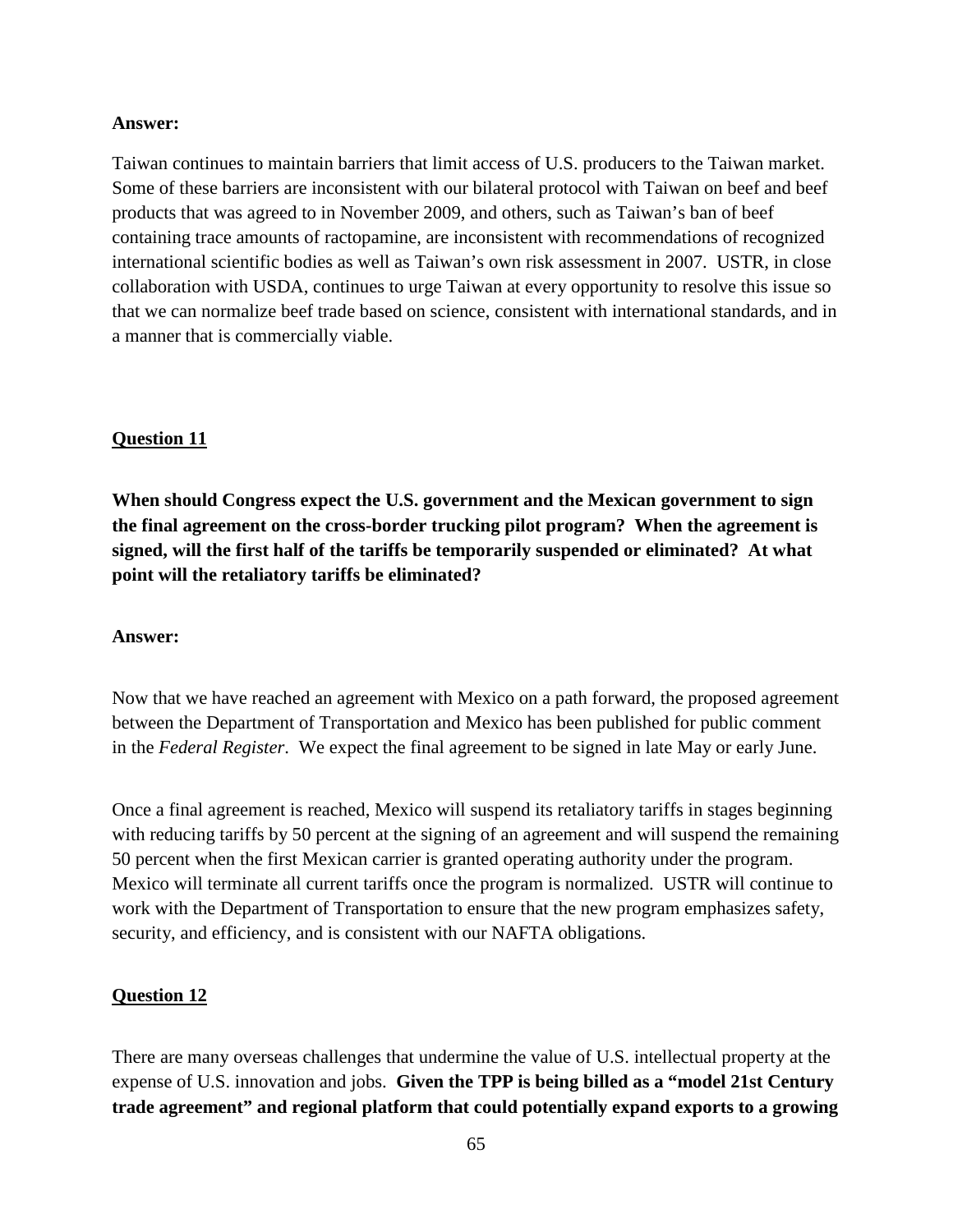**region, is it consistent for the U.S. to sign an agreement that could might lower IPR standards for industries that are at the core of our economy? What is the USTR doing to ensure that the TPP builds off the Korea-U.S. FTA Agreement to provide the highest IPR protections?**

#### **Answer:**

Let me assure you that achieving strong standards of intellectual property protection and enforcement and creating a climate for enhancing innovation, is a top priority for the Administration in our TPP negotiations. In that connection, our goal in TPP is to achieve high standards of IP protection and enforcement in the Asia Pacific region that will stand alongside previous U.S. FTAs in the Asia-Pacific region, including KORUS.

To date, the United States has put forward proposed text covering many aspects of copyrights, trademarks, patents, and enforcement that would achieve this goal. We have not yet tabled text on some IP issues where we are still developing positions, such as provisions relating to pharmaceutical IP protection. We have, and continue to, work on our proposals in consultation with the Congress and all relevant stakeholders.

### **Question 13**

In 2007, the Bush administration reached agreement with the Congress on environmental and worker protections that increased standards above current FTA standards. However, one criticism raised by stakeholders is that it also lowered IPR protections for pharmaceuticals below U.S. standards and those found in previous FTAs. How is the USTR working to ensure the highest IPR standards are included in the TPP for all our industries, including pharmaceuticals?

#### **Answer:**

The TPP offers an important opportunity to incentivize innovation and creativity throughout the region. Let me assure you that achieving strong standards of intellectual property protection and enforcement and creating a climate for enhancing innovation, is a top priority for the Administration in our TPP negotiations. In that connection, our goal in TPP is to achieve high standards of IP protection and enforcement in the Asia Pacific region that will stand alongside previous U.S. FTAs in the Asia-Pacific region.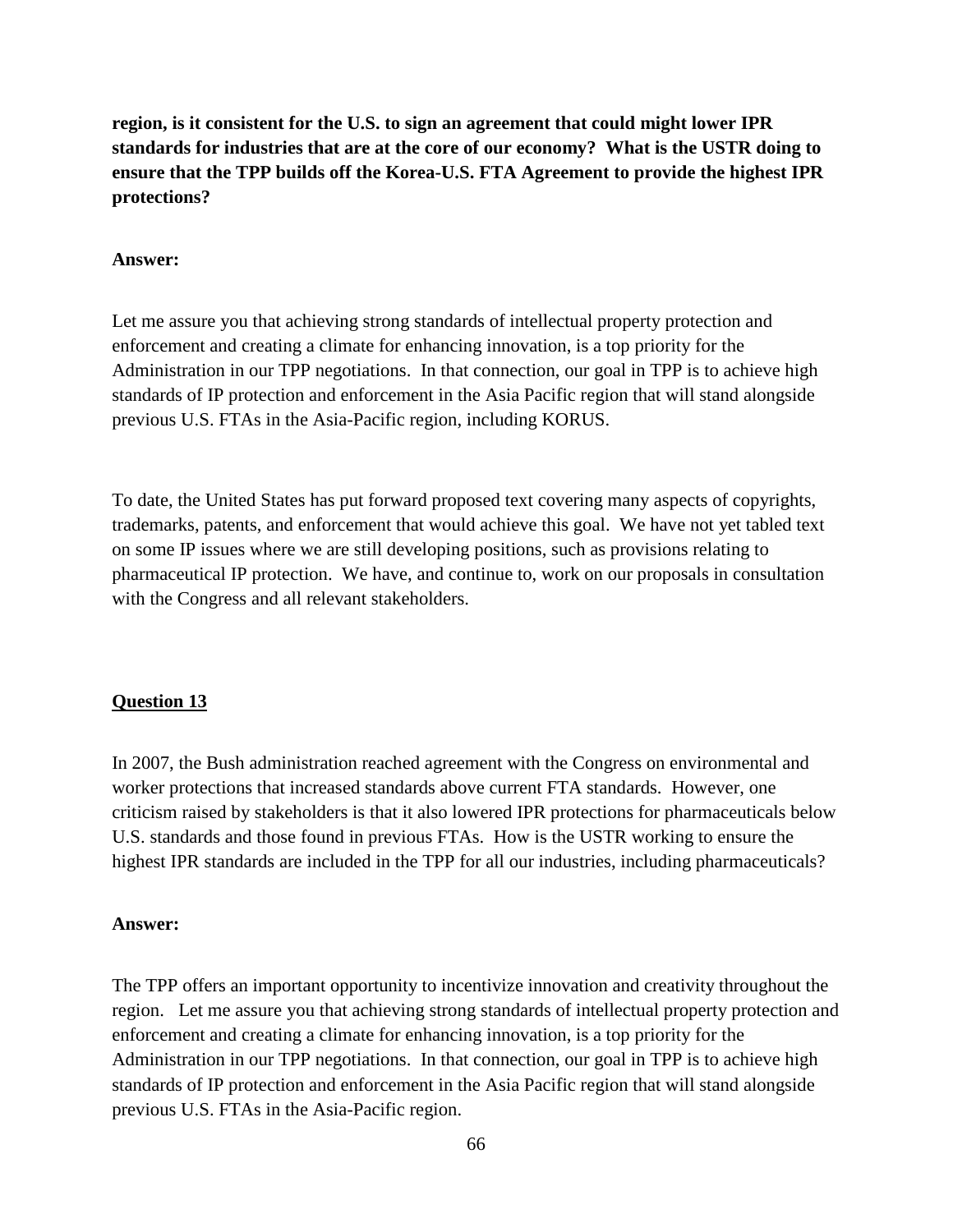To date, the United States has put forward proposed text covering many aspects of copyrights, trademarks, patents, and enforcement that would achieve this goal. We have not yet tabled text on some IP issues where we are still developing positions, such as provisions relating to pharmaceutical IP protection. We have, and will continue to work on our proposals in consultation with Congress and all relevant stakeholders.

# **Question 14**

U.S. leadership in intellectual property innovation warrants efforts to ensure all trade tools are used to support innovation and high-value domestic jobs. **How can the U.S. develop a more comprehensive and results-oriented trade strategy? Should we be looking at areas where the U.S. can initiate its own trade violation investigations or do we need new legislation in the customs arena to combat IPR infringement?**

## **Answer:**

The protection and enforcement of intellectual property rights (IPRs) is fundamental to American competitiveness and job creation. As President Obama confirmed in this year's State of the Union address, "The first step in winning the future is encouraging American innovation….In America, innovation doesn't just change our lives. It's how we make a living."

Taking up this charge, the President's 2011 Trade Policy Agenda set out a comprehensive IPR strategy regarding the protection of American innovation and jobs, which stresses the importance of intellectual property protection to the U.S. economy. The Agenda noted in particular, "the competitive advantage of American workers is eroded when piracy, counterfeiting, and other intellectual property theft threaten American brand-name products, copyrighted content, and patented inventions….Providing more certainty in this regard can embolden these American jobcreators to export, and can help to create a global environment that encourages creative, innovative solutions to the world's most pressing problems."

USTR works to protect American IPRs and to promote U.S. competiveness and jobs through a variety of mechanisms – including negotiating international IPR agreements, including state-ofthe-art IPR provisions in U.S. free trade Agreements (FTAs), monitoring IPR protection by our trading partners, including through the annual Special 301 Report, and enforcing international rules to protect American innovators' IPRs, including in the World Trade Organization. USTR undertakes this strategy in close coordination with other relevant U.S. agencies, stakeholders, trading partners and Congress. For example, this year USTR and partner countries representing more than half of global trade finalized the text of the Anti-Counterfeiting Trade Agreement (ACTA). The agreement is an important new tool to fight the global scourge of counterfeiting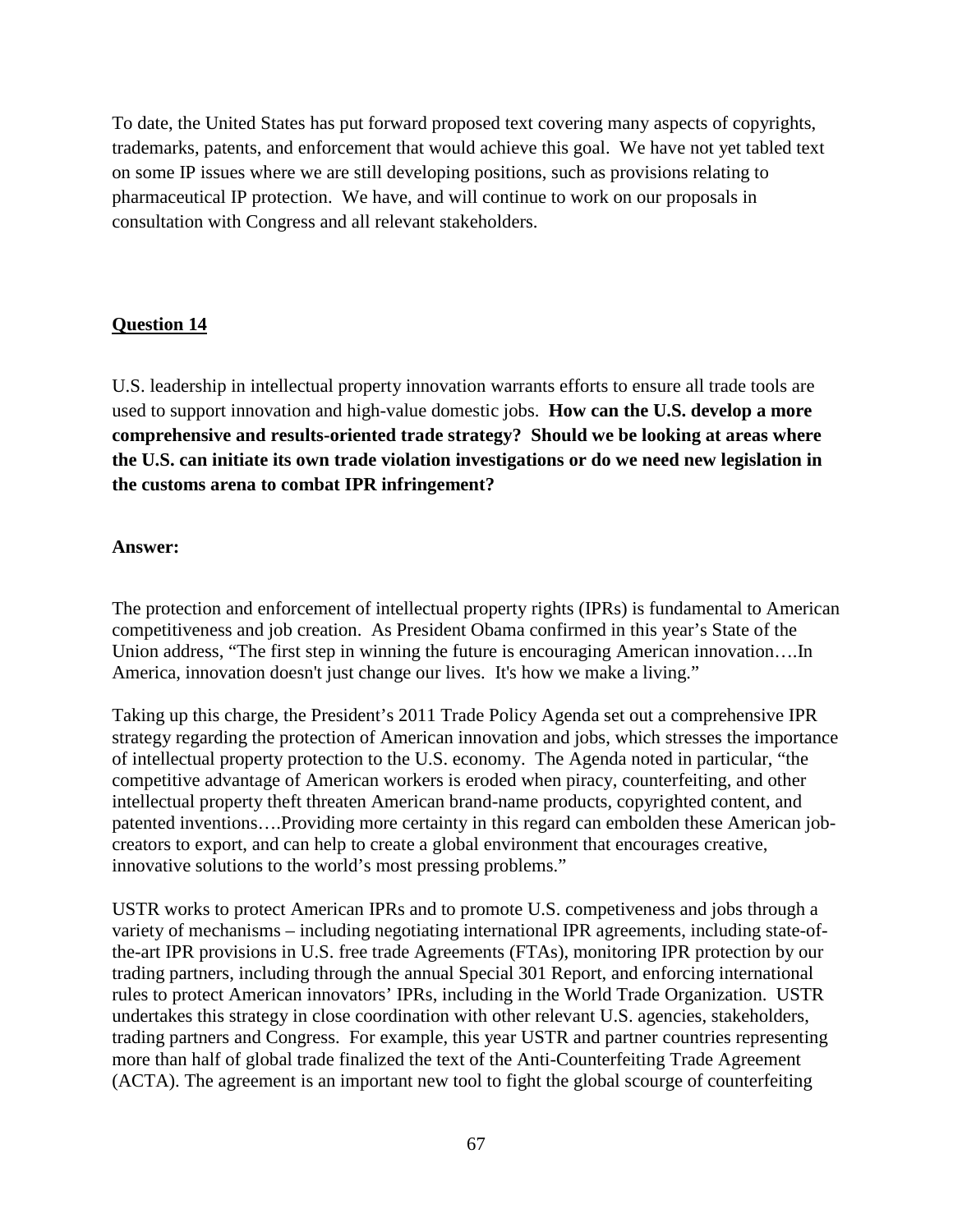and piracy, which threatens jobs that depend on innovation – including those here in the United States.

Likewise, USTR engages in intensive bilateral negations with our trading partners that have achieved tangible results. For instance, The United States won wide-ranging commitments from China including to eliminate discriminatory "indigenous innovation" criteria used to select industrial equipment for preferential treatment, ensuring access to China's market for American machinery manufacturers, as well as commit to open and neutral standards for 3G and future technologies in one of the world's largest telecommunications markets. USTR also initiated a Section 301 investigation under existing legislative authority with respect to China's green technology policy, which resulted in a U.S. challenge filed before the World Trade Organization.

Similarly, with respect to Russia, following direction from Presidents Obama and Medvedev, respectively, USTR and Russian government officials worked to resolve key bilateral issues related to the WTO accession process, including encouraging Russia to enact certain legislation critical to protecting intellectual property. These efforts have added significant momentum to Russia's effort to join the WTO, which will create new market opportunities for U.S. exports of goods and services.

I look forward to working with you and other Members of Congress to ensure adequate and effective protection of the intellectual property rights of America's artists, creators and producers around the world.

## **Question 15**

The USITC is conducting a Section 332 Investigation on the effects of China's IPR infringement and its indigenous innovation policies on U.S. competitiveness. The first study shows that IPR theft is widespread across a range of industries, and a forthcoming second report will focus on the domestic jobs impact. **What options does the U.S. have to use this data to secure change from China? Are there cases that the Administration or the USITC can initiate to address these problems?**

### **Answer:**

We will study the forthcoming USITC report carefully and determine the most appropriate ways to use it after we see its content. The first study's documentation of China's problematic IPR and "indigenous innovation" policies, including the interrelationship between those policies and procurement, standards, antitrust, and other policies, has already been very helpful in informing our trade policy formulation and implementation work at USTR. The first study is also serving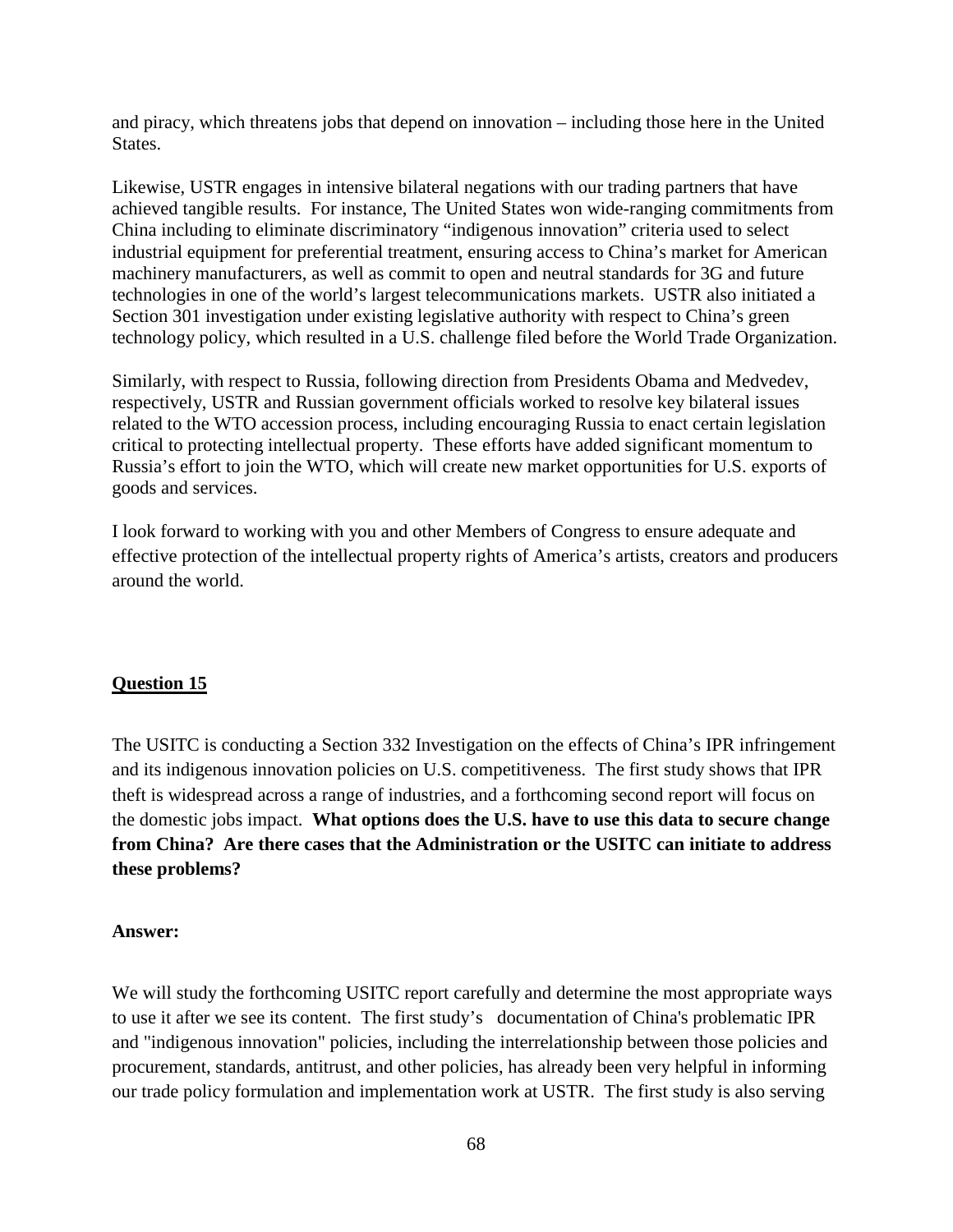the useful purpose of better educating U.S. stakeholders, and further strengthening the factual basis for the Administration's outreach to the Chinese government to address problematic policies. We hope to use the second study in similar ways.

#### **Questions from Senator Roberts**

#### **Question 1**

Ag had a record setting year in 2010 in terms of exports. However, we sit by and watch other countries which have trade agreements with Colombia and Panama eat up our market share with better access to their markets. Argentina is a perfect example of this. Between 2008 and 2010, U.S. market share for corn, wheat, and soybeans in Colombia dropped from 71% to approximately 27%. Interestingly, Argentina's market share for those same commodities rocketed up about the same amount as our loss. **If we continue to put off the Colombia trade agreement, do you see a scenario in which U.S. exporters will be able to regain lost market share? Along that same line, there was a recent trip down to both Colombia and Panama related to the trade agreements. What were the results of that trip and do we have a clear path forward?** 

#### **Answer:**

At the President's direction, in early 2011 the Administration intensified its engagement with both Colombia and Panama to resolve the outstanding issues related to those trade agreements. In the case of Colombia, As a result of these intensified efforts, the Administration secured commitments from the Government of Colombia that address these concerns. On April 7, President Obama and President Santos announced an agreement on an "Action Plan Related to Labor Rights" that significantly expands the protection of labor leaders and organizers, bolsters efforts to punish those who perpetrate violence against such persons, and strengthens labor laws and their enforcement. The Action Plan contains specific, detailed actions that, when taken by Colombia, will allow the Administration to move the trade agreement forward for Congressional consideration.

In the case of Panama, the Administration has been working closely with the government to resolve outstanding issues related to labor and tax transparency. Once Panama completes action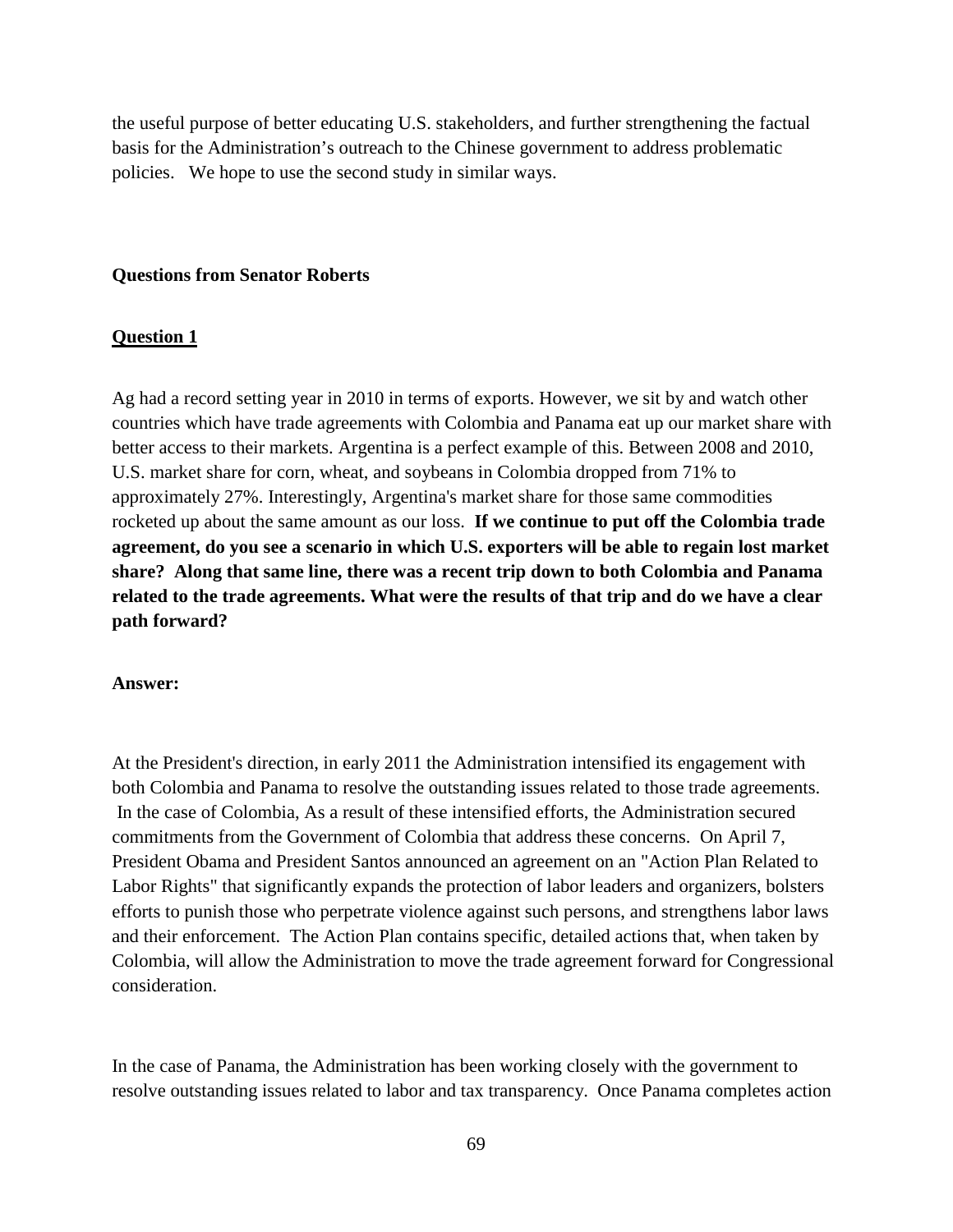on the outstanding issues, we will be prepared to move the agreement to Congress. Panama has made good progress on the outstanding labor concerns. We understand that President Martinelli has signed the last changes into law. Panama also signed a Tax Information Exchange Agreement in November, consistent with internationally agreed standards as established by the OECD. We expect that Panama will ratify the TIEA in the near future.

American businesses, workers, farmers and ranchers are highly competitive, but they do risk being left at a disadvantage as Colombia and Panama enter into trade agreements with third countries. Advancing these free trade agreements to Congress with the outstanding concerns addressed will contribute to President Obama's goal of not just remaining competitive in global markets but doubling U.S. exports by the end of 2014.

# **Question 2**

China is potentially a \$200 million market for US beef. However, China is currently closed to US beef imports. In January 2011, a high level U.S. negotiating team spent more than 10 days in China trying to reopen the only country still completely closed to U.S. beef. **What is USTR doing to re-open this market to US beef and when should we expect more progress with China?**

## **Answer:**

USDA and USTR officials met several times in 2010 with counterparts in China to resume U.S. beef access negotiations. These efforts culminated in a delegation to Beijing in January 2011 led by USTR's Chief Agricultural Negotiator and USDA's Farm and Foreign Agricultural Services (FAS) Under Secretary and including technical experts from APHIS, FDA, FSIS, FAS, AND USTR. While an agreement has not yet been achieved, the January meetings were important in establishing clarity on conditions needed by both countries for trade to resume, after a stall in negotiations dating back to 2007. USDA and USTR will attempt to build on these extensive discussions with China throughout 2011 in an effort to reach an agreement that would allow trade to resume based on science, consistent with international standards, and in a commercially viable manner.

## **Question 3**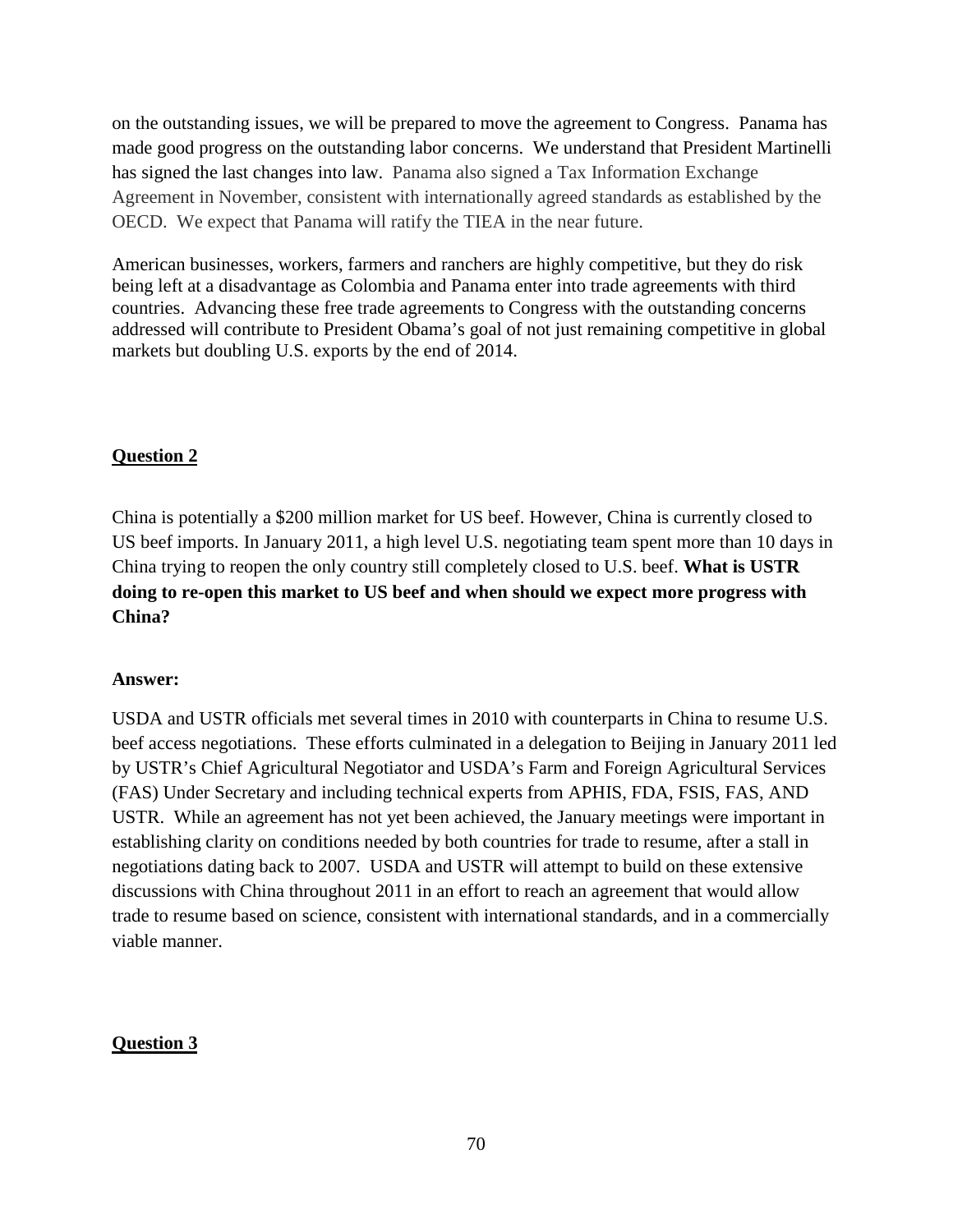Historically, Japan was the top market for U.S. beef exports at \$1.4 billion. In 2010, we exported \$640 million in US beef in Japan which is far short of pre-BSE levels due to Japan's 20 month age restriction. **After seven years of limited progress on this issue, what is the U.S. government doing to address this non-science based discrimination against US beef?**

### **Answer:**

USTR, in close collaboration with USDA, continues to urge the Japanese Government to resolve this issue so that we can normalize beef trade in this key Asian market based on science, consistent with international standards, and in a manner that is commercially viable. USTR and USDA continue to engage with Japan's Government on this important issue at multiple levels and at every opportunity.

## **Question 4**

Recent reports have suggested that Japan may also join the Trans-Pacific Partnership (TPP). Recently, I joined my colleagues, lead by former Ag Secretary now Senator Mike Johanns, in signing a letter requesting a resolution of the current 20 month age restriction before Japan joins the TPP. **Will resolving Japan's 20 month age restriction be insisted upon before Japan enters into TPP negotiations with the United States?**

### **Answer:**

As I conveyed during the Committee's March 9 hearing, Japan's restrictions on the imports of U.S. beef remain a major concern for the Administration. We have been urging Japan to resolve this issue based on science, consistent with international standards, and in a commercially viable manner. Japan's Government has not yet made a decision on whether it will seek to join the Trans-Pacific Partnership negotiations. The Administration will continue to call for a resolution in the near term to this priority market access concern.

## **Question 5**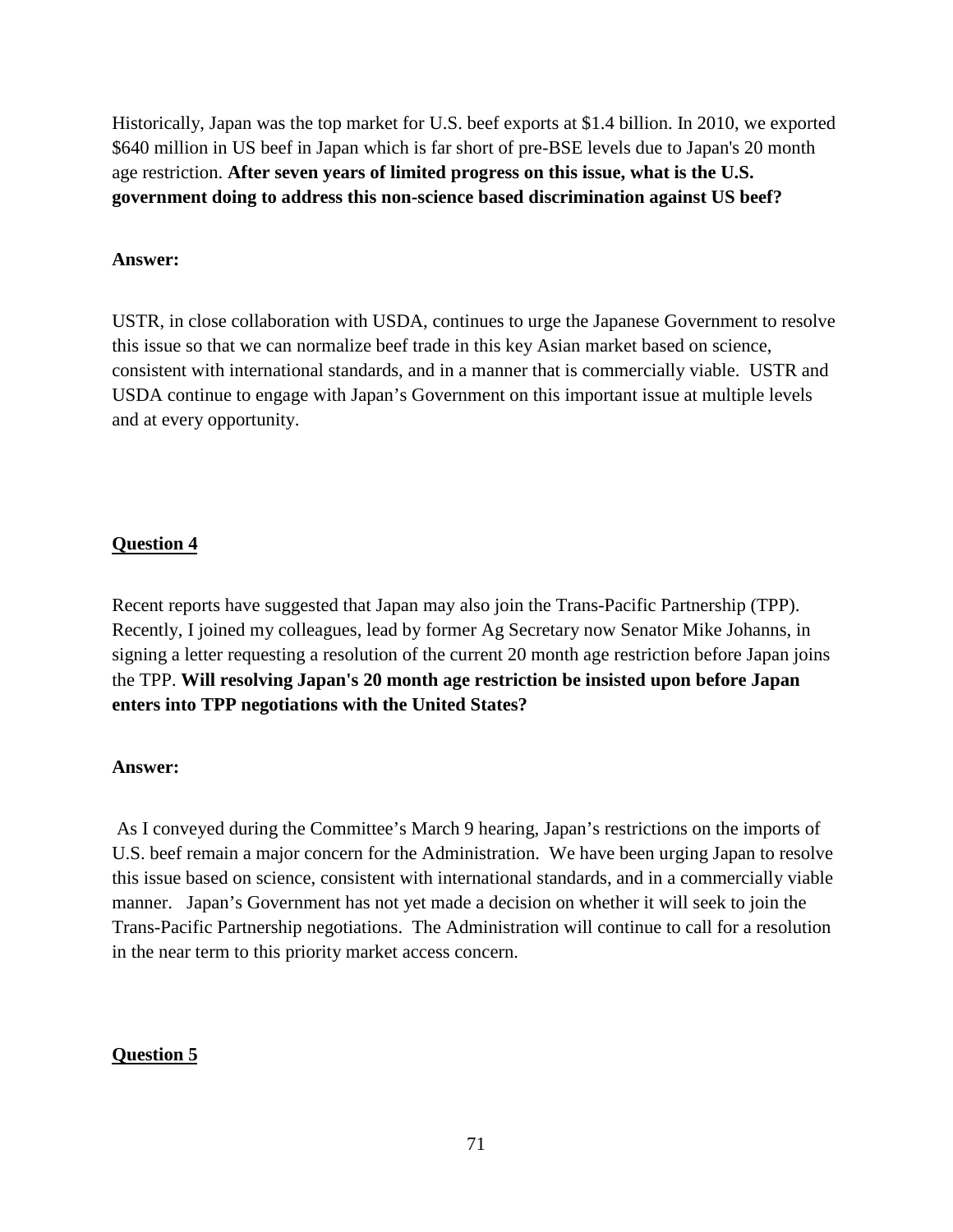Taiwan's recent actions to enforce a zero-tolerance policy in regard to ractopamine are crippling US beef sales in Taiwan. Taiwan's actions are inconsistent with international scientific guidelines and i's own risk assessment findings from 2007. **What is the US government doing to address this issue? Is the US Government working with Taiwan to establish a temporary maximum residue level (MRL) for ractopamine, to be used until Codex issues an MRL in July 2011? Will you commit to keeping me informed on any and all developments concerning this unscientific barrier to beef exports?**

#### **Answer:**

Taiwan continues to maintain barriers that limit access of U.S. producers to the Taiwan market. Some of these barriers are inconsistent with our bilateral protocol with Taiwan on beef and beef products that was agreed to in November 2009, and others, such as Taiwan's ban of beef containing trace amounts of ractopamine, are inconsistent with recommendations of recognized international scientific bodies as well as Taiwan's own risk assessment in 2007. USTR, in close collaboration with USDA, continues to urge Taiwan at every opportunity to resolve this issue so that we can normalize beef trade based on science, consistent with international standards, and in a manner that is commercially viable. I and my staff will certainly keep you informed as we continue our efforts to resolve this issue.

### **Question 6**

Taiwan has suggested they would like the US beef industry to provide Taiwan with a similar export program they have with the European Union. According to industry representatives, an EU style (non-hormone) program is roughly less than 2-3% of US grain fed production. **Is it reasonable for the US beef industry to invest all the effort to overhaul their production systems to conform with non-science based standards in Taiwan? What assurances do we have that Taiwan won't find something else (non-science based standard) to limit/ban beef imports from the US?** 

#### **Answer:**

As stated above, it is our position that the appropriate way to resolve this issue is for Taiwan to ensure that it makes the necessary changes to its measures such that beef trade can be normalized based on science, consistent with international standards, and in a manner that is commercially viable.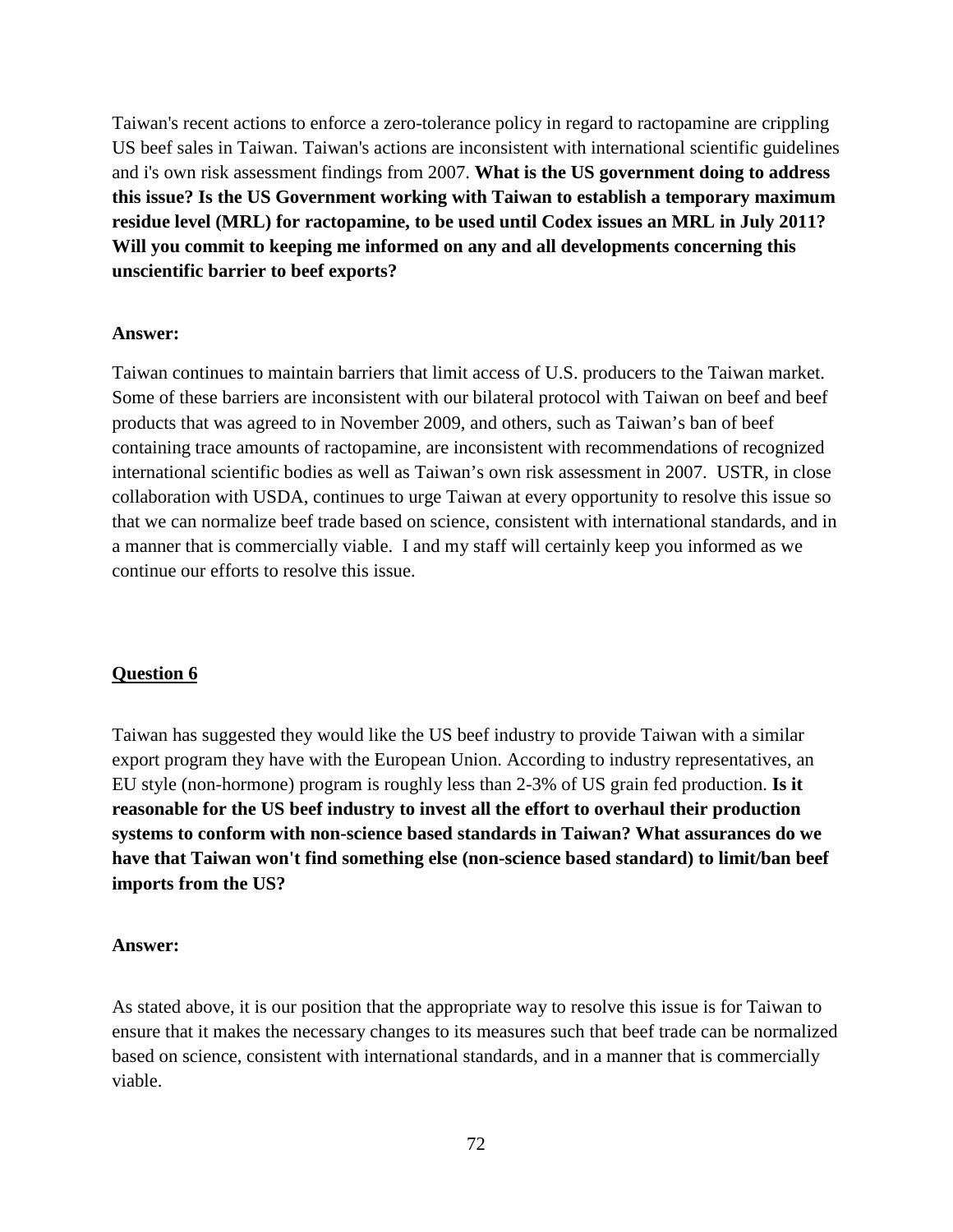# **Question 7**

Codex Alimentarius Commission (i.e. CODEX) is the United Nations international commission responsible for setting science-based standards for food safety. USDA-Food Safety Inspection Service is responsible for the United States Government participation in CODEX. Unfortunately, the increasing "politicization" of international standards organizations CODEX represents a major threat to U.S. agriculture. Legitimate international standards prevent US agricultural commodities from being the victim of non-science based rules that countries use to ban imports from the US without being subject to retaliatory tariffs. In short, it does not matter how many tariffs our trade agreements eliminate or reduce, non-tariff barriers like this prevent free and fair international trade**. Given CODEX's vital importance to U.S. agriculture, is USTR working with USDA to increase its focus on CODEX activities? In preparation for the July CODEX meeting, what is the US Government doing to promote inter-agency coordination, including US Trade Representative, the State Department, and USDA-Foreign Agricultural Service participation, to continue to promote CODEX's science-based standards and not allow CODEX to become "politicized"? Is USTR working with other US Government agencies to conduct timely outreach to foreign governments (e.g. Australia, NZ, and Brazil) to build support for our CODEX positions?**

### **Answer:**

USTR and USDA are leading an interagency outreach effort to contact every CODEX Member and to ask for their support for the adoption of science based measures such as the adoption of the eight pending MRLs for ractopamine at the July CODEX Commission meeting in Geneva.

### **Question 8**

**Could you provide an update on the status of the WTO case against the EU which found that Airbus benefitted from illegal subsidies? What steps you plan to take to ensure compliance with the ruling, which, if upheld on appeal, found roughly \$20 billion in illegal European subsidies?**

#### **Answer:**

The Panel decision against the EU is currently on appeal. The WTO Appellate Body is scheduled to issue its report at the end of April or beginning of May. If the Appellate Body upholds the Panel's findings, the EU, France, Germany, Spain, and the UK will have 90 days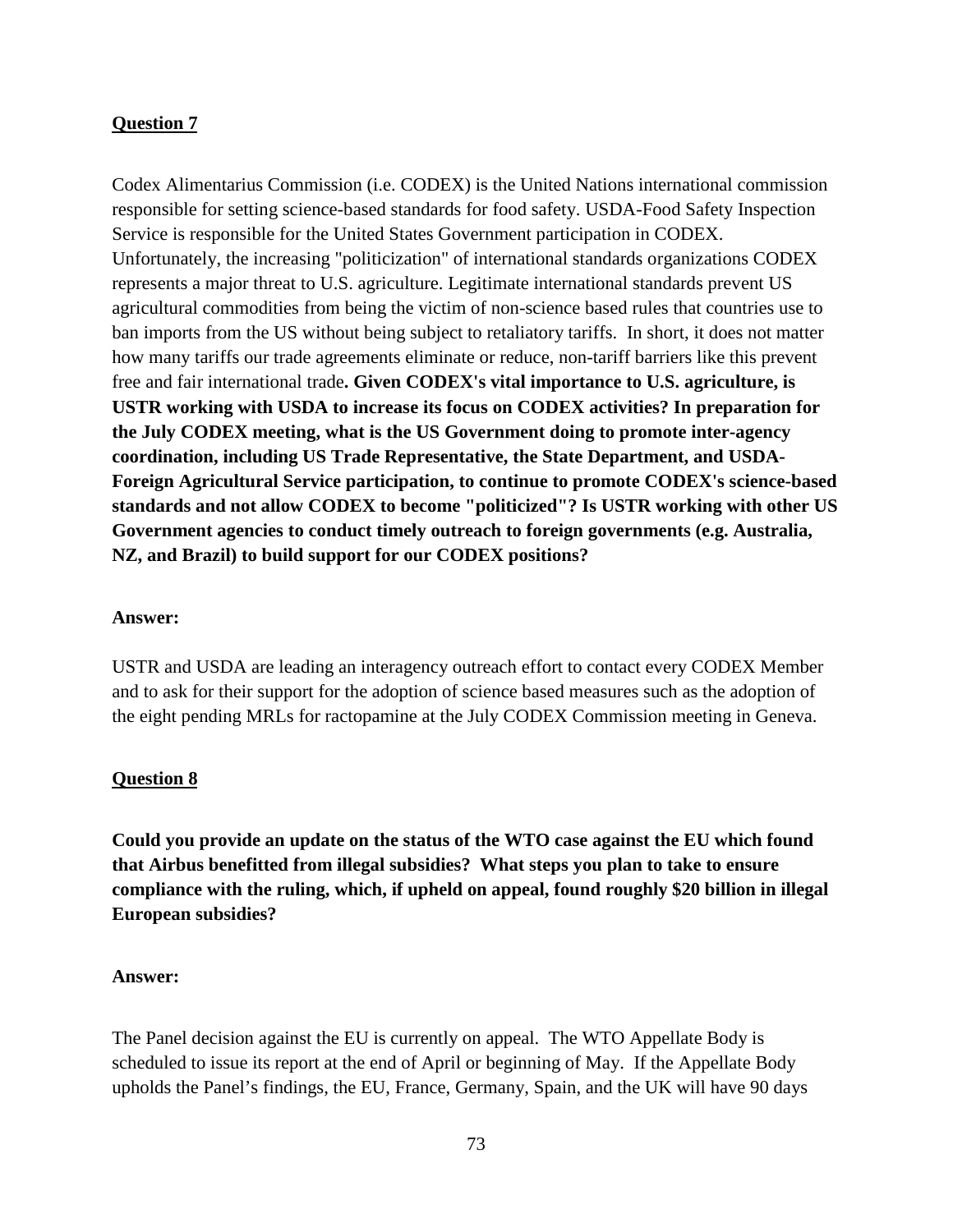from the date of adoption of that report to withdraw export subsidies, and six months to withdraw any other subsidies or remove their adverse effects. At the end of this period, WTO rules provide a procedure to assess whether the EU has complied with its obligations. If necessary, we will invoke those procedures, and take every other step needed to ensure that the EU and its member States withdraw their subsidies or eliminate their adverse effects.

#### **Questions from Senator Enzi**

#### **Question 1 Engaging China on Removing VAT Rebate**

I appreciate USTR's commitment to continue to the press the issue of China's manipulation of its VAT rebate. **Could you please provide an update on what the U.S. Government is doing in the context of the JCCT and other arenas to achieve the elimination of China's VAT rebate on soda ash?**

#### **Answer:**

We have been using a variety of venues, including the U.S. China Joint Commission on Commerce and Trade (JCCT), to press China to eliminate its distortive VAT practices that harm our industries, like our soda ash industry. Exporters of U.S. soda ash, which is produced in a more environmentally friendly way than Chinese soda ash, compete directly with Chinese exporters in many Asian markets and are particularly concerned about China's current VAT rebate practices. China is encouraging exports of soda ash by providing for a high VAT rebate for those exports. This practice gives China's soda ash exports – as well as soda ash producers – a clear advantage over the more environmentally friendly U.S. soda ash exports and producers in third country markets.

### **Question 2 Engaging China on Removing VAT Rebate**

**What coordination is happening with the Department of Commerce and Department of Treasury in engaging China on its VAT rebate on soda ash?** 

**Answer:**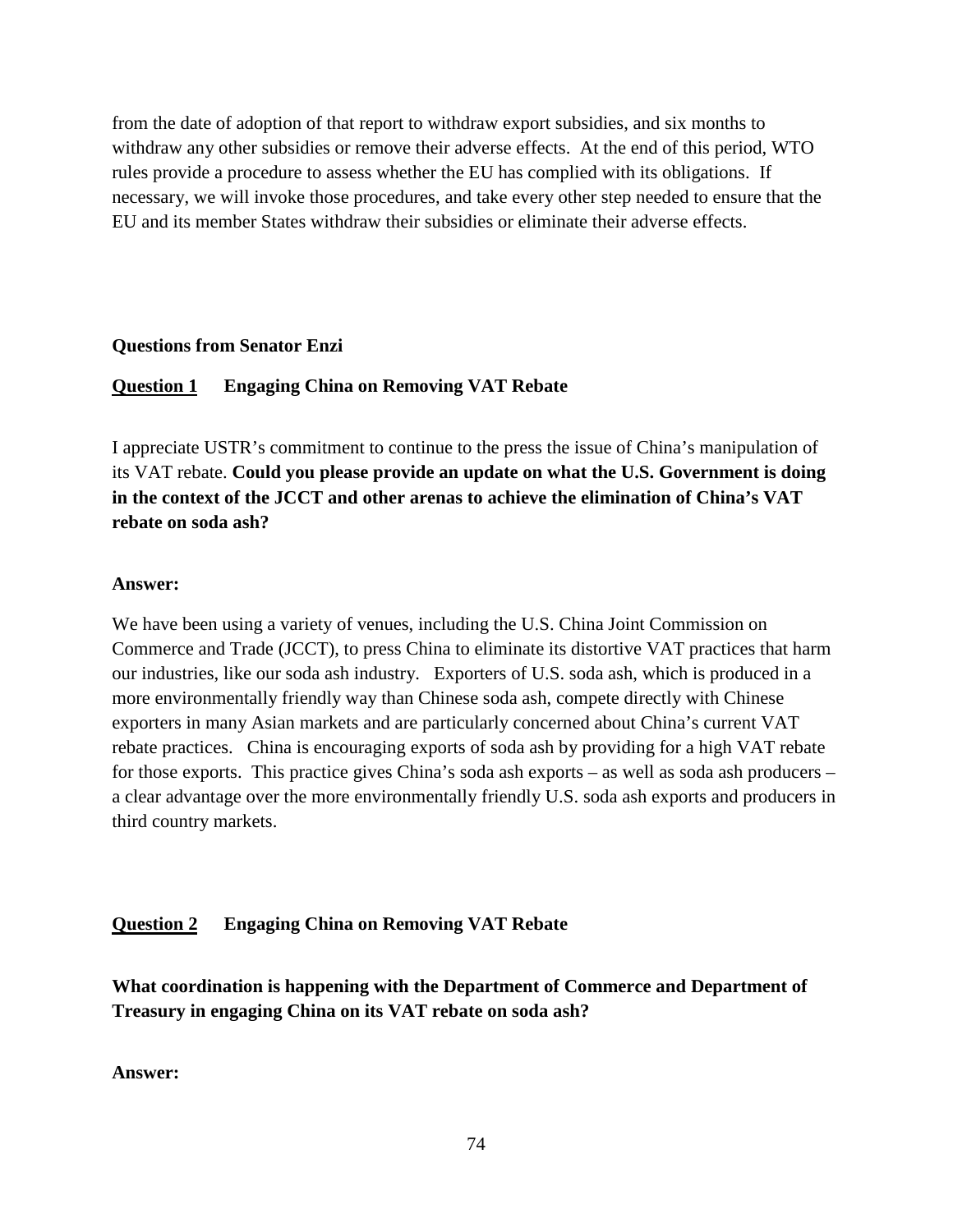The JCCT is co-chaired on the US side by USTR Ambassador Kirk and Commerce Secretary Locke, so we coordinate closely on issues we raise to the Chinese side through the JCCT, including the VAT rebates issues.

The Obama Administration is also raising concerns about China's VAT system in the Strategic and Economic Dialogue (S&ED). In this effort, USTR and Commerce have been working closely with the Department of Treasury to press China to take steps to move toward a VAT system that operates consistent with international norms and has a neutral impact on international trade.

# **Question 3 Soda Ash in Morocco and Enforcing Existing Free Trade Agreements**

The Government of Morocco denies the preferential treatment afforded transshipped U.S. soda ash exports in violation of the 2006 U.S.-Morocco Free Trade Agreement. This is the case even though U.S. soda ash exporters have clearly documented that the soda ash is of U.S. origin and has not been transformed in any way from the time it leaves the United States to the time it arrives in Morocco. USTR has repeatedly underscored the priority of enforcing this country's trade agreements. **Please summarize what steps are being taken to resolve this issue with Morocco.**

### **Answer:**

USTR has been in close touch with the U.S. soda ash producers who have alleged that treatment by Moroccan customs authorities of their exports violates the Free Trade Agreement's requirements related to preferential treatment of goods under the Agreement. Along with our colleagues in other agencies and the U.S. Embassy in Rabat, we are investigating the facts of this case and will use upcoming meetings with the Moroccan government, as appropriate, to highlight any concerns we have.

### **Question 4 Increasing Market Access for U.S. Lamb Overseas**

Members have rightly raised the need to increase market share for U.S. beef overseas. I agree that this needs to be done, particularly when it comes to exporting to Asian markets.

However, in addition to beef, Wyoming also produces some of the world's finest lamb. **Although we face tough competition from exporters like New Zealand in the area, I would**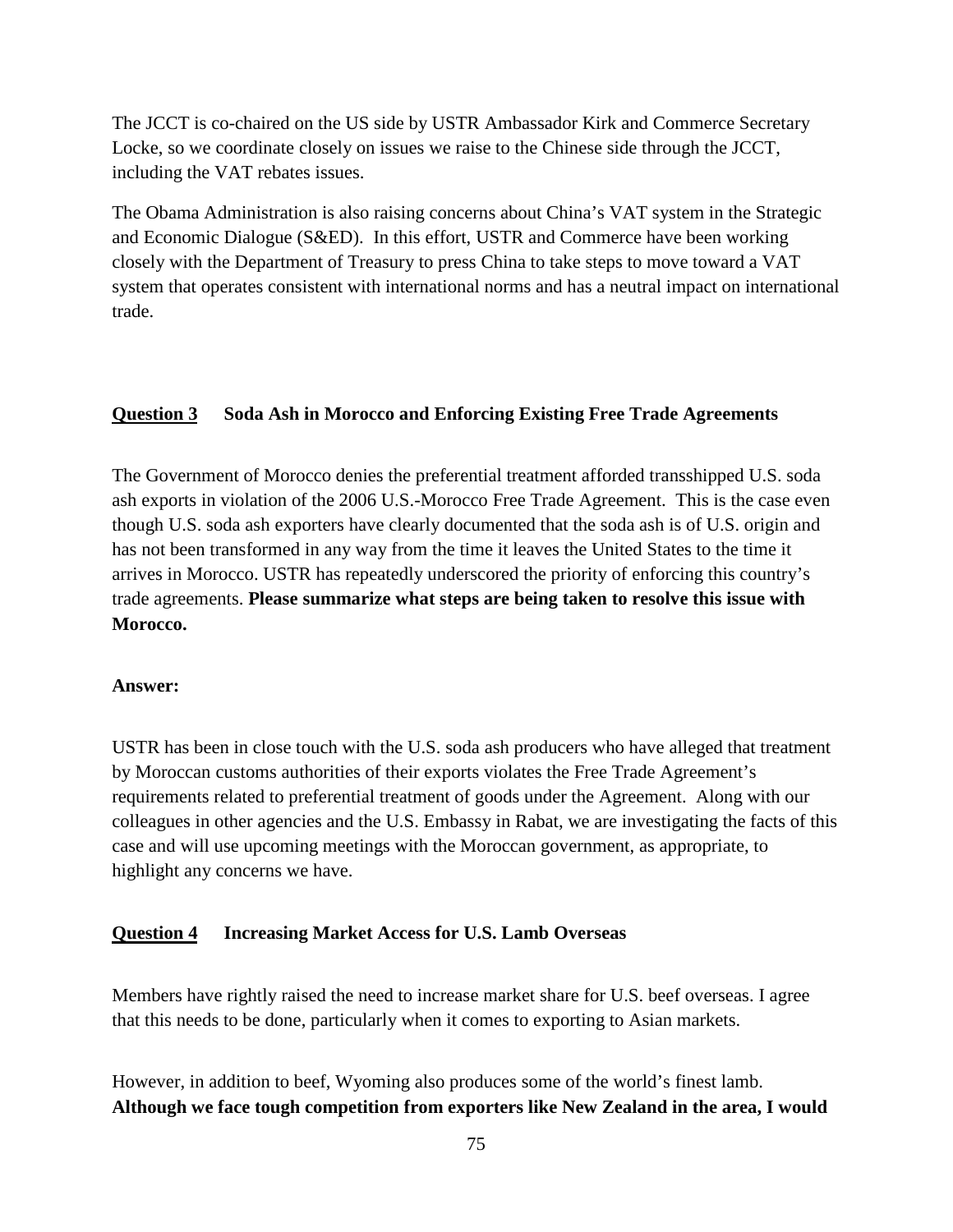**like to know what USTR is doing to promote market access for U.S. lamb, specifically in the context of the Trans-Pacific Partnership talks.**

### **Answer:**

In the TPP market access negotiations, the United States is negotiating bilaterally with those countries with which we do not have existing free trade agreements—Brunei, Malaysia, New Zealand and Vietnam. The United States seeks immediate elimination of tariffs on U.S. lamb in order to gain improved market access opportunities for U.S. lamb producers.

# **Questions from Senator Thune**

# **Question 1 Intellectual Property**

**In the context of trade with China, how does the Administration plan to move forward and strengthen the security of our intellectual property in China now that the Hu visit is over?** I understand the ITC is conducting a Section 332 Investigation on the effects of China's IP infringement on US competitiveness. **What options do you have to use this data to secure change from China? Are there cases that the Administration or the ITC can initiate to address these problems?**

# **Answer:**

We will continue to engage China at all levels to address IPR protection and enforcement in China. The 2011 Special Campaign to crack down on IPR infringements has recently been extended, which Chinese officials have represented as evidence of the seriousness with which they take this problem. We are evaluating the effectiveness of the campaign and have held discussions with Chinese officials on how to translate lessons learned and effective operational mechanisms into long-term sustainable policies to have a meaningful effect on addressing rampant IPR infringement in the market.

Regarding the ITC investigation, we will study the forthcoming USITC report carefully and determine the most appropriate ways to use it after we know its content. The first study's documentation of China's problematic IPR and "indigenous innovation" policies, and the interrelationship between those policies and procurement, standards, antitrust, and other policies, has already been very helpful in informing our trade policy formulation and implementation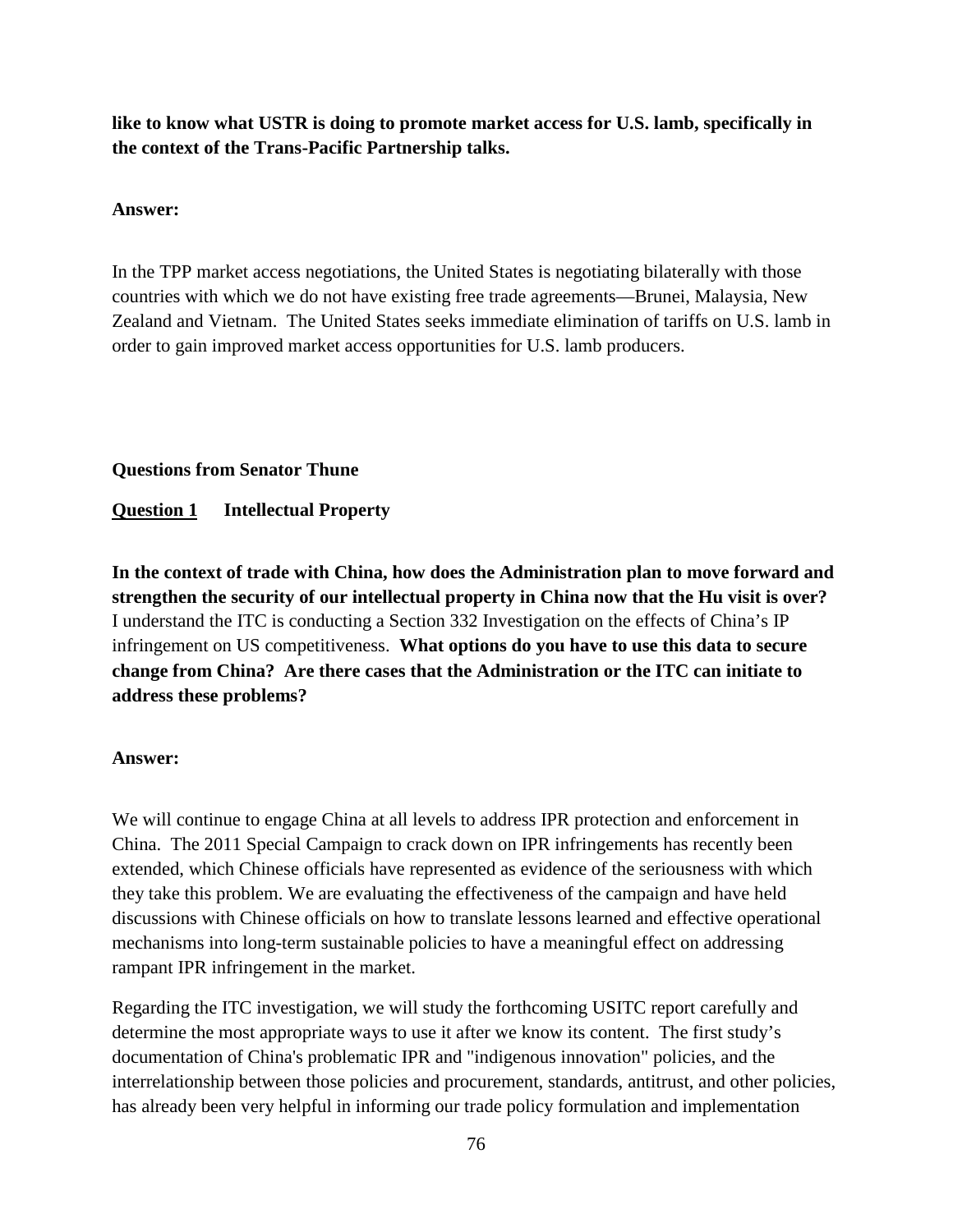work at USTR. The first study is also serving the useful purpose of better educating domestic US stakeholders, and further strengthening the factual basis for the Administration's outreach to the Chinese government to address problematic policies. We hope to use the second study in similar ways.

# **Question 2 Intellectual Property**

It seems that there needs to be a metric that measures improvements in IP security over the next few years. **How do you plan to measure and report to Congress on the effectiveness of IP security efforts in overseas markets?**

# **Answer:**

The protection and enforcement of intellectual property rights (IPRs) is fundamental to American competitiveness and job creation. As President Obama confirmed in this year's State of the Union address, "The first step in winning the future is encouraging American innovation….In America, innovation doesn't just change our lives. It's how we make a living."

Taking up this charge, the President's 2011 Trade Policy Agenda set out a comprehensive IPR strategy regarding the protection of American innovation and jobs, which stresses the importance of intellectual property protection to the U.S. economy. The Agenda noted in particular, "the competitive advantage of American workers is eroded when piracy, counterfeiting, and other intellectual property theft threaten American brand-name products, copyrighted content, and patented inventions….Providing more certainty in this regard can embolden these American jobcreators to export, and can help to create a global environment that encourages creative, innovative solutions to the world's most pressing problems."

USTR works to protect American IPRs and to promote U.S. competiveness and jobs through a variety of mechanism, and measures the adequacy and effectiveness of intellectual property protection and enforcement by our trading partners, including through the annual Special 301 Report.

The Special 301 Report review process examines IPR protection and enforcement in U.S. trading partners. The Special 301 designations and actions announced in the Special 301 Report are the result of close consultations with affected stakeholders, interested parties, foreign governments, the U.S. Congress, and of interagency discussions within the U.S. Government. USTR, together with the interagency Special 301 subcommittee, works to make a well-balanced assessment of intellectual property protection and enforcement, as well as related market access issues, in accordance with the statutory criteria set out by Congress in the Special 301 statute.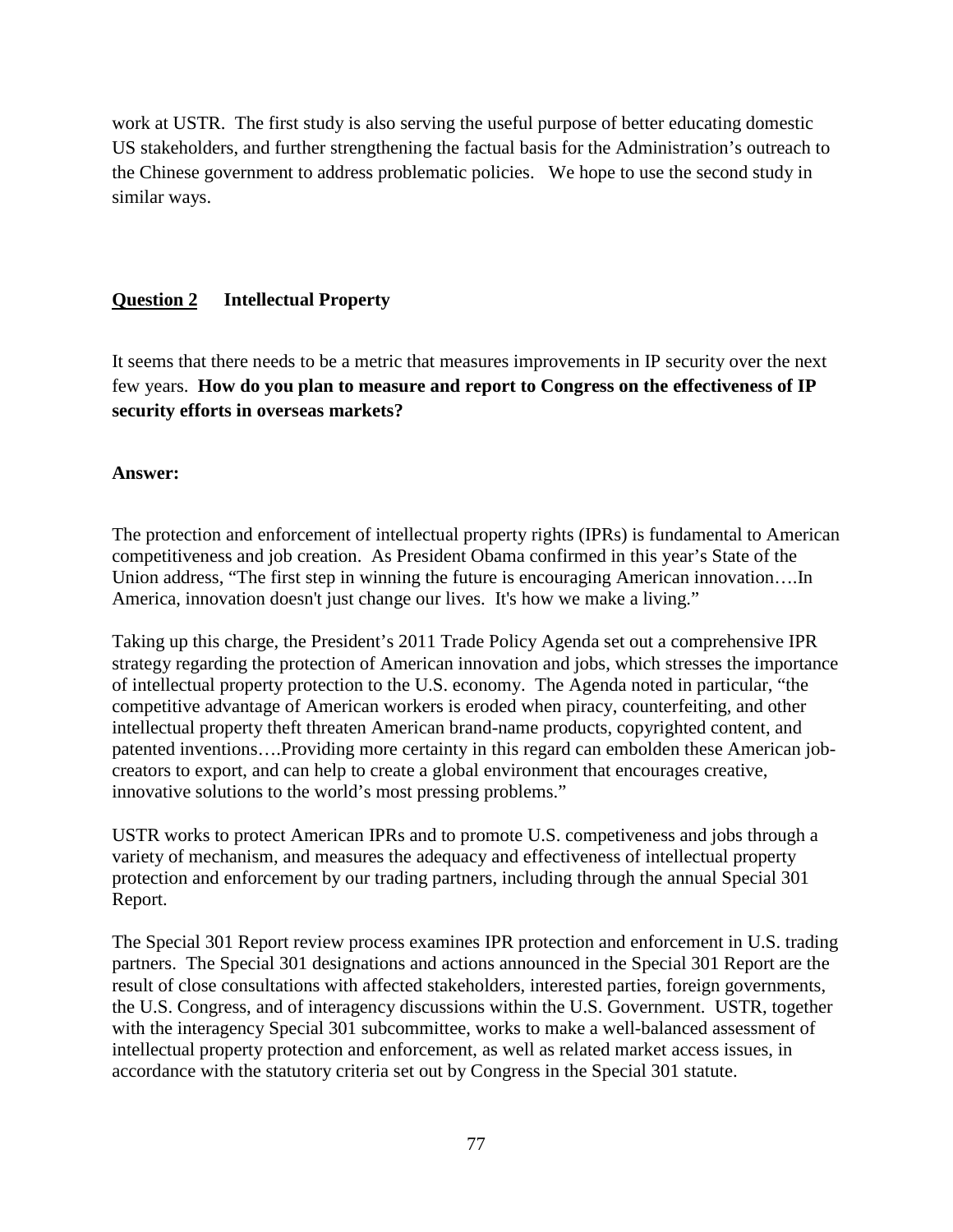This assessment is necessarily conducted on a case-by-case basis using detailed metrics, taking into account diverse factors such as a trading partner's level of development, its international obligations and commitments, the concerns of rights holders and other interested parties, and the trade and investment policies of the United States.

I look forward to working with you and other Members of Congress to ensure adequate and effective protection of the IPRs of America's artists, creators and producers around the world and to measure and report to Congress on the effectiveness of IPR security efforts in overseas markets.

# **Question 3 Ethanol**

**If Congress were to allow the tariff on imported ethanol expire at the end of this year and replace the existing Volumetric Ethanol Excise Tax blender's credit with an ethanol producer tax credit, would that comply with WTO trade obligations? What other trade implications are associated with such a change?**

# **Answer:**

There would be no legal impediment under the WTO if Congress chose to allow the surcharge to expire and to repeal the blender's credit. However, it is important to note that the blender's credit does not fall within the scope of the WTO Agreement on Agriculture. That means the credit is not counted against the annual "Aggregate Measurement of Support" (AMS) that the agreement allows the United States to provide U.S. agricultural producers. Our annual AMS ceiling is currently \$19.1 billion.

If Congress were to shift the credit from blenders to ethanol producers, however, the support provided by the new credit program would be counted against our annual AMS. Thus, the level of support provided by the ethanol producer tax credit, together with the level of support provided by other U.S. farm programs, would have to fit within our current \$19.1 billion allowance.